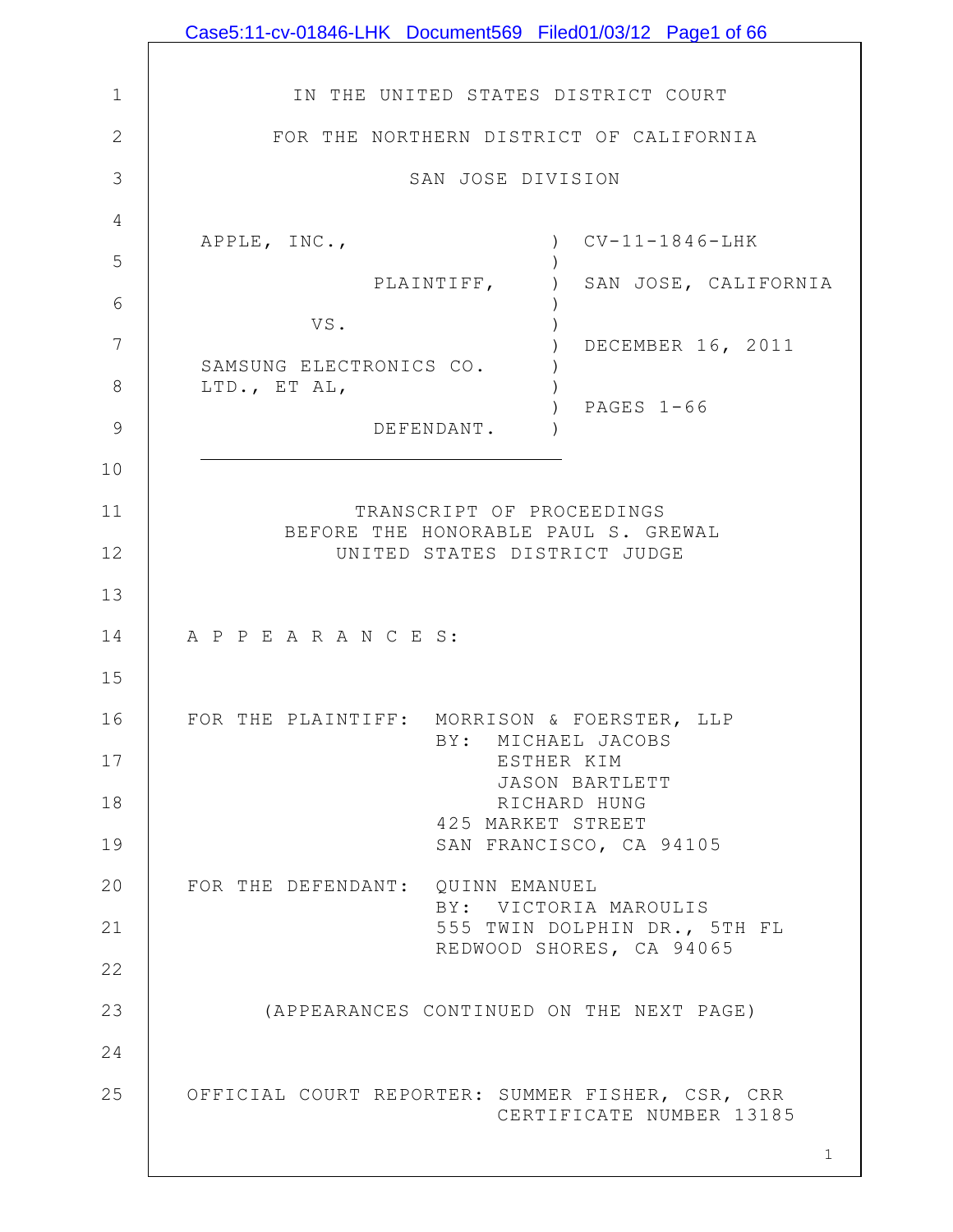|                            |                                  | Case5:11-cv-01846-LHK Document569 Filed01/03/12 Page2 of 66 |            |
|----------------------------|----------------------------------|-------------------------------------------------------------|------------|
|                            |                                  |                                                             |            |
| $\ensuremath{\mathbbm{1}}$ | FOR THE DEFENDANT: QUINN EMANUEL |                                                             |            |
| $\mathbf{2}$               |                                  | BY: BRETT ARNOLD<br>SARA JENKINS                            |            |
| $\mathfrak{Z}$             |                                  | MELISSA CHAN<br>555 TWIN DOLPHIN DRIVE, 5TH FL              |            |
| $\overline{4}$             |                                  | REDWOOD SHORES, CA 94065                                    |            |
| 5                          |                                  |                                                             |            |
| $\sqrt{6}$                 |                                  |                                                             |            |
| $\boldsymbol{7}$           |                                  |                                                             |            |
| $\,8\,$                    |                                  |                                                             |            |
| $\mathsf 9$                |                                  |                                                             |            |
| $10$                       |                                  |                                                             |            |
| $11$                       |                                  |                                                             |            |
| $12$                       |                                  |                                                             |            |
| 13                         |                                  |                                                             |            |
| 14                         |                                  |                                                             |            |
| $15\,$                     |                                  |                                                             |            |
| 16                         |                                  |                                                             |            |
| $17\,$                     |                                  |                                                             |            |
| $18\,$                     |                                  |                                                             |            |
| 19                         |                                  |                                                             |            |
| $20$                       |                                  |                                                             |            |
| 21                         |                                  |                                                             |            |
| 22                         |                                  |                                                             |            |
| 23                         |                                  |                                                             |            |
| 24                         |                                  |                                                             |            |
| 25                         |                                  |                                                             |            |
|                            |                                  |                                                             |            |
|                            |                                  |                                                             | $\sqrt{2}$ |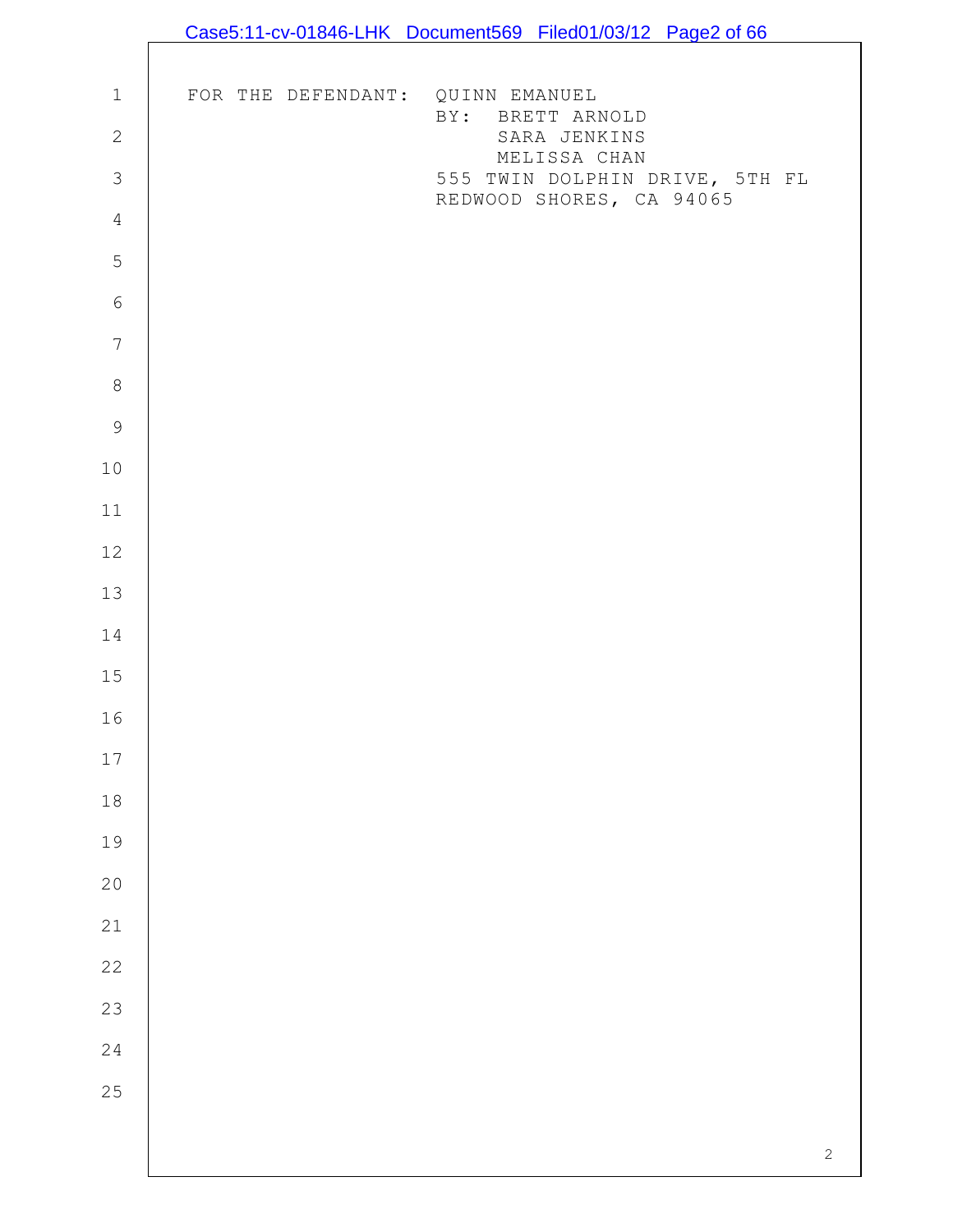|              | Case5:11-cv-01846-LHK Document569 Filed01/03/12 Page3 of 66 |
|--------------|-------------------------------------------------------------|
|              |                                                             |
| 1            | SAN JOSE, CALIFORNIA DECEMBER 16, 2011                      |
| $\mathbf{2}$ | P R O C E E D I N G S                                       |
| 3            | (WHEREUPON, COURT CONVENED AND THE                          |
| 4            | FOLLOWING PROCEEDINGS WERE HELD:)                           |
| 5            | THE CLERK: APPLE, INC. VERSUS SAMSUNG                       |
| 6            | ELECTRONICS COMPANY. CASE NUMBER CV -11-1846.               |
| 7            | MATTER ON FOR PLAINTIFF'S MOTION TO                         |
| 8            | COMPEL AND DEFENDANT'S MOTIONS TO COMPEL.                   |
| 9            | COUNSEL, PLEASE STATE YOUR APPEARANCES.                     |
| 10           | MR. JACOBS: GOOD AFTERNOON YOUR HONOR.                      |
| 11           | MICHAEL JACOBS FROM MORRISON & FOERSTER FOR APPLE.          |
| 12           | WITH ME IS RICH HUNG, JASON BARTLETT AND                    |
| 13           | ESTHER KIM FROM MORRISON & FOERSTER.                        |
| 14           | THE COURT: ALL RIGHT.                                       |
| 15           | GOOD MORNING, OR I SHOULD SAY GOOD                          |
| 16           | AFTERNOON TO EACH OF YOU.                                   |
| 17           | MS. MAROULIS: GOOD MORNING, YOUR HONOR.                     |
| 18           | VICTORIA MAROULIS FROM QUINN EMANUEL.                       |
| 19           | WITH ME ARE MY COLLEAGUES BRETT ARNOLD,                     |
| 20           | MELISSA CHAN AND SARA JENKINS.                              |
| 21           | THE COURT: ALL RIGHT. GOOD AFTERNOON TO                     |
| 22           | EACH OF YOU.                                                |
| 23           | ALL RIGHT. I HAVE A TOTAL OF THREE                          |
| 24           | MOTIONS BEFORE ME. I HAVE READ THE PAPERS,                  |
| 25           | INCLUDING THOSE THAT WERE MOST RECENTLY SUBMITTED.          |
|              |                                                             |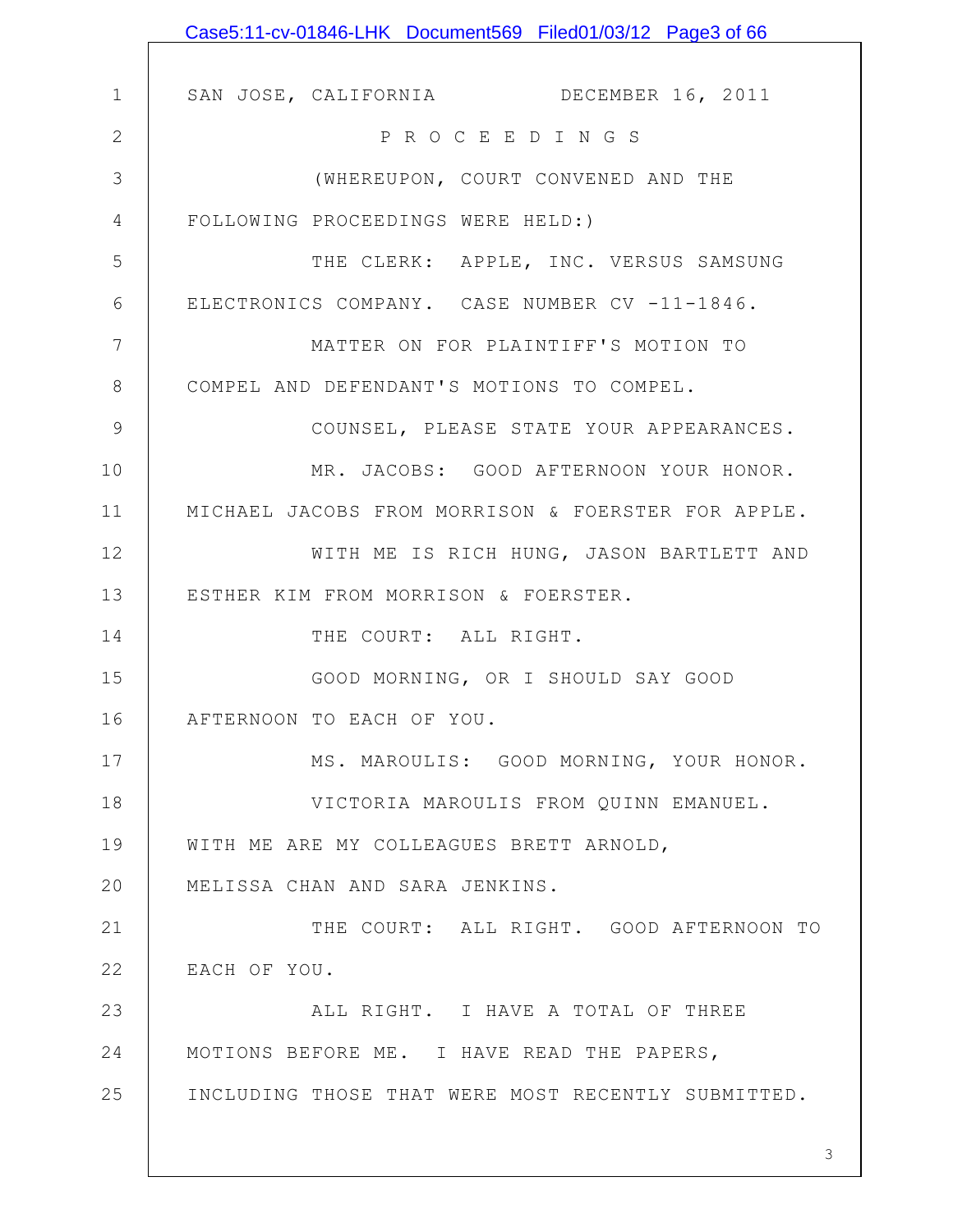|              | Case5:11-cv-01846-LHK Document569 Filed01/03/12 Page4 of 66 |
|--------------|-------------------------------------------------------------|
|              |                                                             |
| $\mathbf 1$  | AS I UNDERSTAND IT THERE'S ONE MOTION                       |
| $\mathbf{2}$ | FROM APPLE AND TWO FROM SAMSUNG BEFORE ME THIS              |
| 3            | AFTERNOON.                                                  |
| 4            | AGAIN, I'M AFRAID GIVEN THE OTHER                           |
| 5            | CONSTRAINTS IN MY SCHEDULE I CAN ONLY AFFORD AN             |
| 6            | HOUR OF TIME FOR TODAY'S ARGUMENT, SO I WILL LEAVE          |
| 7            | IT FOR YOU ALL TO DECIDE HOW YOU SPEND YOUR HALF AN         |
| 8            | HOUR, BUT UNFORTUNATELY MY CRIMINAL CALENDAR TAKES          |
| 9            | PRIORITY AND I HAVE TO STOP AT 1:30.                        |
| 10           | SO MR. JACOBS, I'LL START WITH YOU. HOW                     |
| 11           | DO YOU WANT TO SPEND YOUR HALF-HOUR?                        |
| 12           | MR. JACOBS: CONCISELY, YOUR HONOR. WE                       |
| 13           | HAVE NO PRESENTATIONS.                                      |
| 14           | AND I THINK WHAT WE ARE ASKING FROM YOU                     |
| 15           | TODAY CAN BE SUMMARIZED AS FOLLOWS:                         |
| 16           | WE NEED TO LIGHT A FIRE UNDER SAMSUNG TO                    |
| 17           | GET PRODUCTION DONE VERY QUICKLY. IT HAS LAGGED.            |
| 18           | WE HAVE BEEN IN THIS CASE FOR A FAIR AMOUNT OF              |
| 19           | TIME.                                                       |
| 20           | WE HAD A VERY PRODUCTIVE OCTOBER AND                        |
| 21           | NOVEMBER BUT WE REALLY NEED TO GET DECEMBER TO BE A         |
| 22           | PRODUCTIVE MONTH GIVEN OUR SCHEDULE. AND WE HAVE            |
| 23           | NOTICED DEPOSITIONS IN KOREA FOR JANUARY.                   |
| 24           | I THINK THE HEART OF THE ISSUE, ACTUALLY                    |
| 25           | LOOKING AT SAMSUNG'S OPPOSITION BRIEF, IS THAT WE           |
|              |                                                             |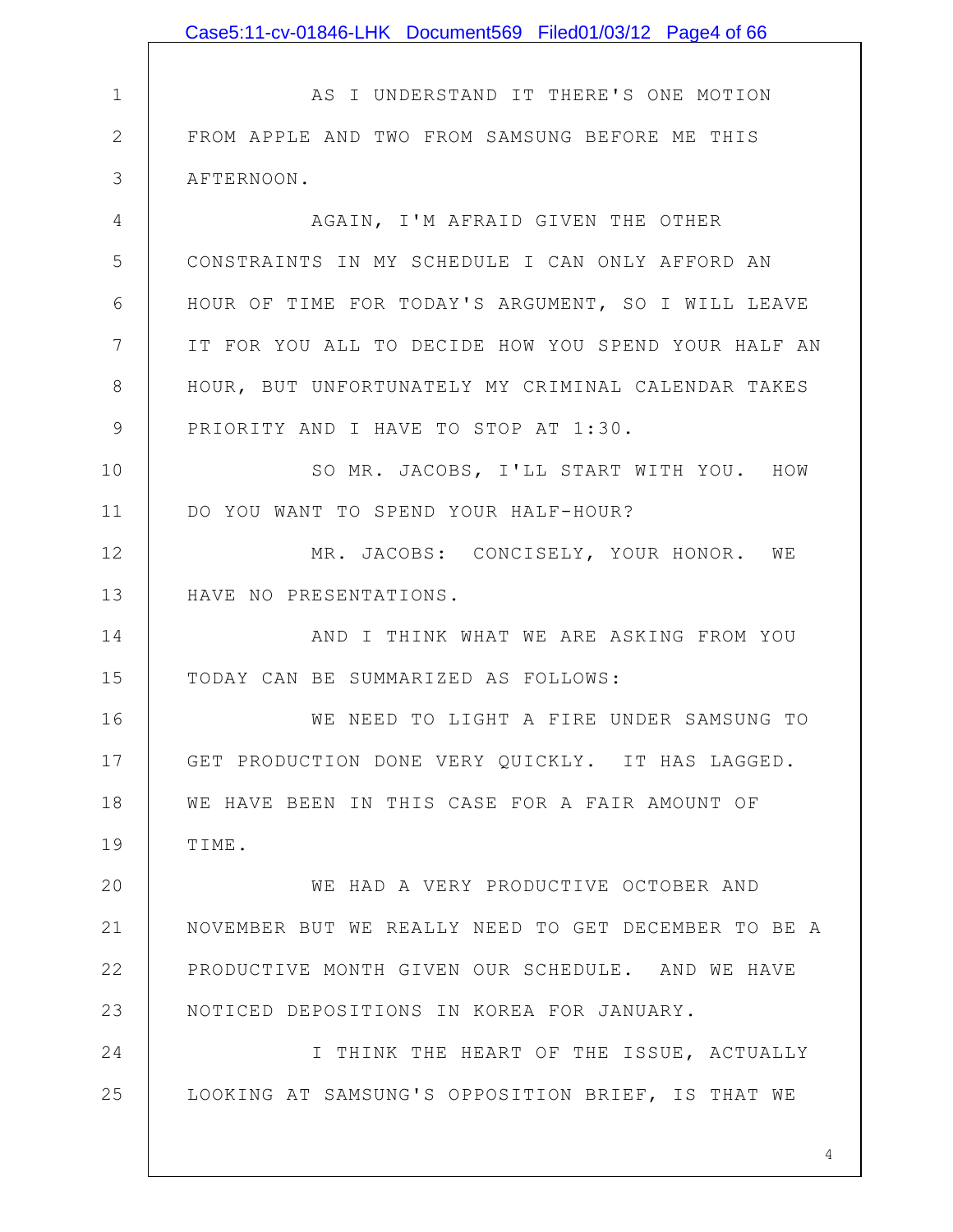|              | Case5:11-cv-01846-LHK Document569 Filed01/03/12 Page5 of 66 |
|--------------|-------------------------------------------------------------|
|              |                                                             |
| $\mathbf 1$  | ENVISIONED GETTING THIS PRODUCTION IN TIME FOR              |
| $\mathbf{2}$ | THOSE DEPOSITIONS TO GO FORWARD. WE ARE ONLY NOW,           |
| 3            | LITERALLY LAST NIGHT, THIS MORNING, GETTING DATES           |
| 4            | FROM SAMSUNG. THEY ARE LATER THAN WE ASKED FOR.             |
| 5            | BUT THERE'S A KIND OF AN ALFONSE AND                        |
| 6            | GASTON ASPECT TO THIS. WE NEED THESE DOCUMENTS.             |
| 7            | WE NEED THEM FOR THE DEPOSITIONS. THEY ARE CORE             |
| $8\,$        | DOCUMENTS, WE ARE NOT FISHING HERE.                         |
| 9            | WE HAVE ILLUSTRATED TO YOUR HONOR SOME OF                   |
| 10           | THE DOCUMENTS WE GOT ALREADY THAT LEAD US TO THINK          |
| 11           | THAT WHEN THIS PRODUCTION IS DONE WE ARE GOING TO           |
| 12           | HAVE VERY PRODUCTIVE RESULTS.                               |
| 13           | SO NUMBER ONE, WE WERE ASKING YOU TO                        |
| 14           | PRESS SAMSUNG FOR REALLY EXPEDITIOUS PRODUCTION OF          |
| 15           | THE DOCUMENTS THAT THEY CONCEDE ARE RELEVANT.               |
| 16           | THERE ARE REALLY ACTUALLY -- IN GENERAL,                    |
| 17           | THERE'S NOT A LOT OF FIGHTS HERE ABOUT RELEVANCE,           |
| 18           | IT'S ABOUT GETTING IT DONE.                                 |
| 19           | SO THAT'S NUMBER ONE WHAT WE ARE ASKING                     |
| 20           | FOR.                                                        |
| 21           | ON THEIR COMEBACK MOTIONS, IN MOST CASES                    |
| 22           | WE ARE DONE ALREADY. WE CONVEYED THAT IN OUR                |
| 23           | OPPOSITION BRIEF, OR THERE'S SOME THINGS THAT I             |
| 24           | THINK THIS IS KIND OF THE LONG TAIL OF THE                  |
| 25           | PRODUCTION WE ARE AT NOW WHERE THEY ARE ASKING FOR          |
|              |                                                             |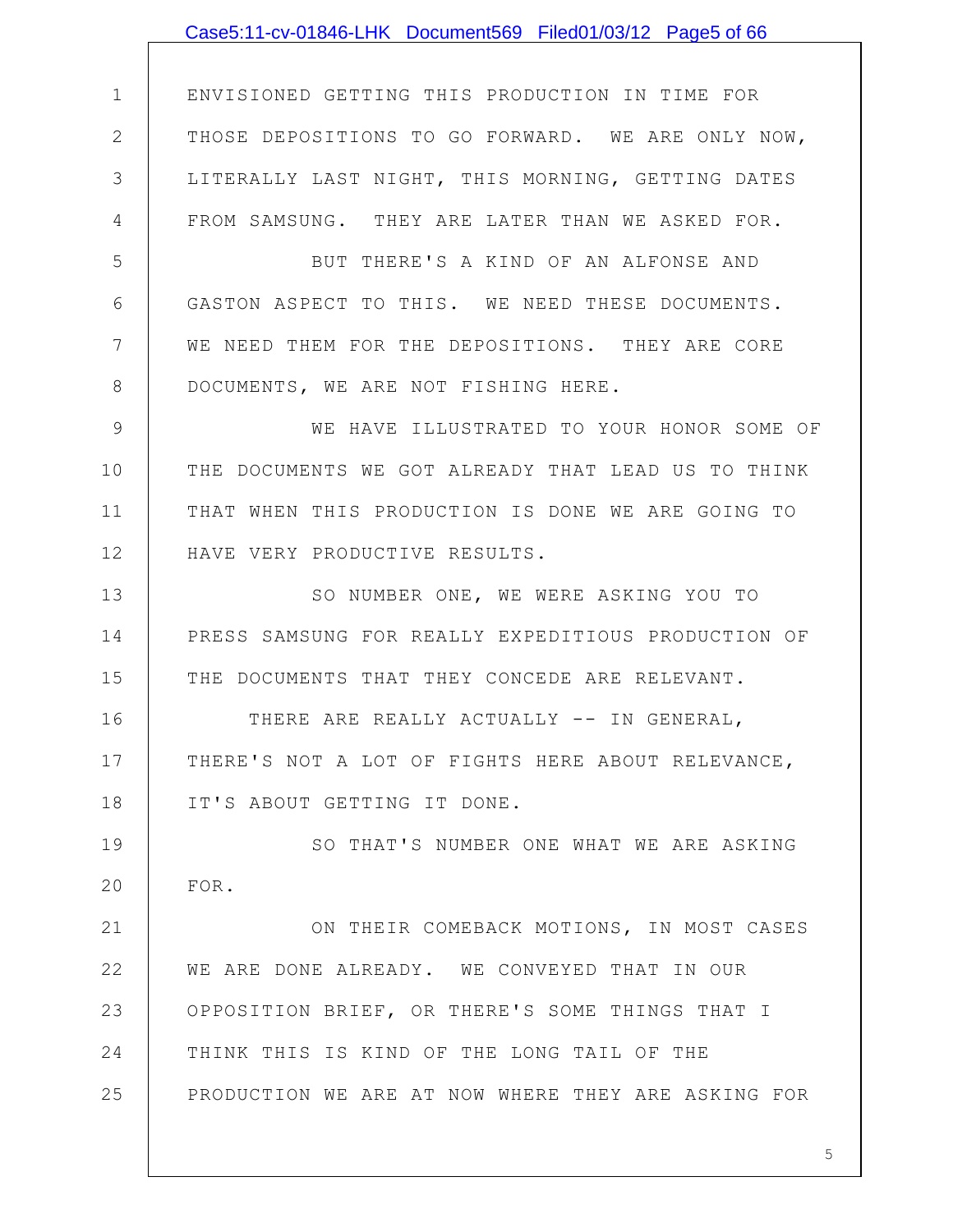|              | Case5:11-cv-01846-LHK Document569 Filed01/03/12 Page6 of 66 |
|--------------|-------------------------------------------------------------|
|              |                                                             |
| $\mathbf 1$  | THINGS THAT SURFACED IN DEPOSITIONS.                        |
| $\mathbf{2}$ | WE ARE ASKING FOR A COUPLE THINGS. WE'RE                    |
| 3            | ASKING FOR CONFIDENTIALITY PROTECTION FROM                  |
| 4            | YOUR HONOR. WE ARE ASKING FOR SOME TIME WHERE WE            |
| 5            | ARE CHASING DOWN THINGS, ESPECIALLY WHERE WE ARE            |
| 6            | CHASING DOWN THINGS THAT ARE QUITE OLD.                     |
| 7            | AND THEN WE'RE ASKING FOR -- WE THINK WE                    |
| 8            | DREW REASONABLE RELEVANCE CUTS SO THAT THE TOTAL            |
| $\mathsf 9$  | BURDEN OF THIS PRODUCTION IS JUST MASSIVE AND NOT           |
| 10           | GARGANTUAN, AND WE WOULD LIKE YOUR SUPPORT FOR              |
| 11           | THOSE RELEVANCE DETERMINATIONS WE'VE MADE.                  |
| 12           | SO THAT'S IT IN A NUT SHELL.                                |
| 13           | AND ON THE OFFENSIVE MOTION, IF YOU WILL,                   |
| 14           | ON OUR MOTION TO COMPEL, IT'S REALLY JUST A                 |
| 15           | QUESTION OF GETTING IT DONE. SAMSUNG WILL PROTEST           |
| 16           | THAT THIS IS WAY TOO FAST AND WHY THE RUSH BUT WE           |
| 17           | HAVE A RUSH WE HAVE A MARCH CUTOFF DATE.                    |
| 18           | AND ON OUR SIDE THE ASYMMETRY IN THIS                       |
| 19           | SITUATION IS THAT WE ARE GOING TO HAVE TO GO TO             |
| 20           | KOREA TO TAKE THE DEPOSITIONS AND THE DOCUMENTS             |
| 21           | WILL BE IN KOREAN AND WILL HAVE TO HAVE BEEN                |
| 22           | TRANSLATED.                                                 |
| 23           | THE COURT: CAN I ASK A QUESTION ABOUT                       |
| 24           | THE SOURCE CODE THAT SAMSUNG HAS PRODUCED OR NOT            |
| 25           | PRODUCED TO DATE.                                           |
|              |                                                             |
|              | 6                                                           |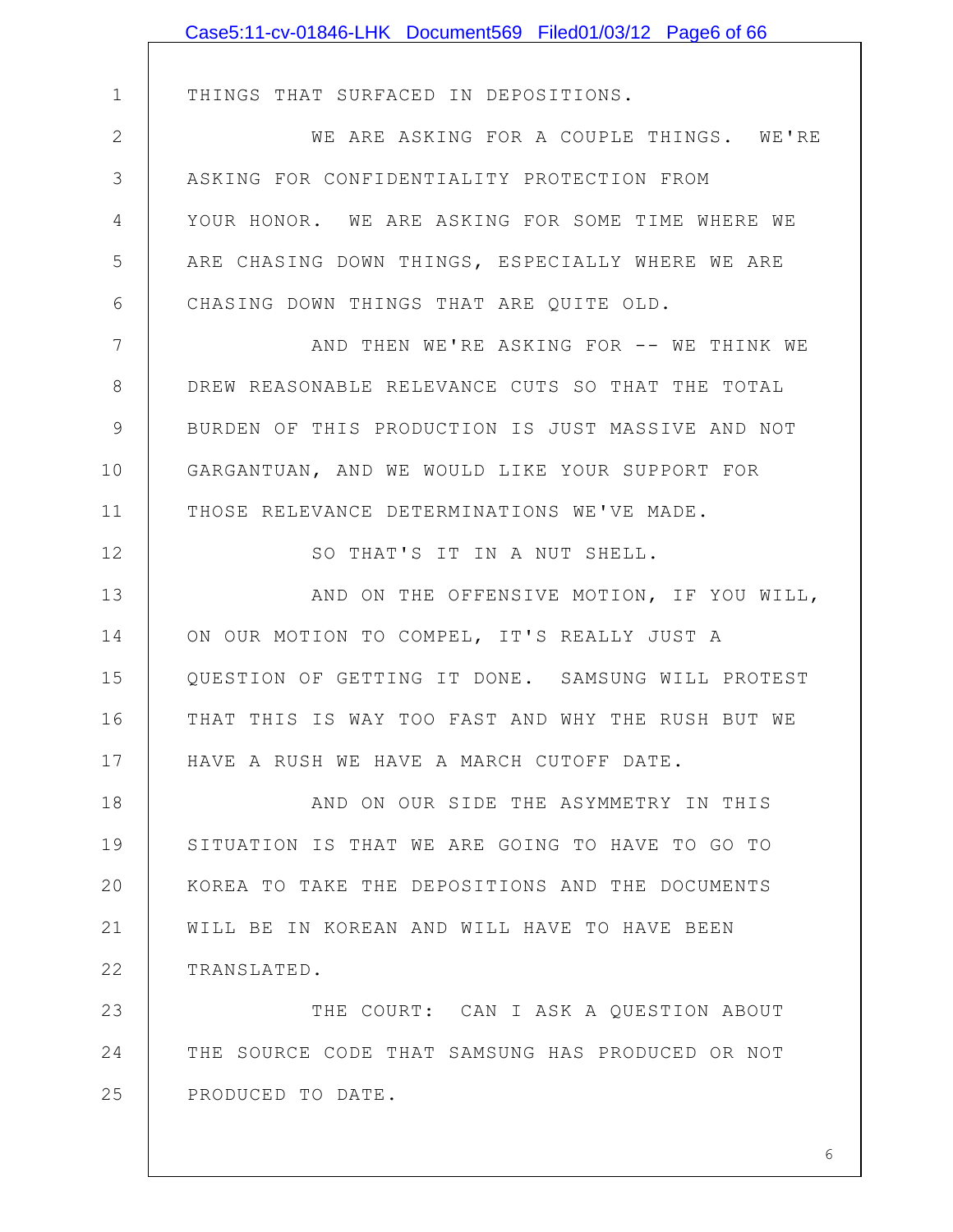1 2 3 4 5 6 7 8 9 10 11 12 13 14 15 16 17 18 19 20 21 22 23 24 25 I HAVE REVIEWED THE DECLARATIONS SUBMITTED BY SAMSUNG IN RESPONSE TO YOUR MOTION AND THEY SEEM TO SUGGEST THAT ON MULTIPLE OCCASIONS THEY HAVE IN FACT PRODUCED CODE. IS THAT NOT TRUE? IS THERE SOME PROBLEM WITH WHAT THEY HAVE PRODUCED? I WOULD LIKE TO HEAR YOUR THOUGHTS ABOUT THAT. MR. JACOBS: SURE. AS I READ THE PAPERS, WHAT THEY SAID IS THEY HAVE PROMISED TO PRODUCE. WHAT WE HAVE BEEN ASKING FOR IS PRODUCTION OR DEADLINES FOR PRODUCTION. AND EXCEPT FOR MINOR FRAGMENTS OF CODE THAT I UNDERSTAND WERE VERY RECENTLY PRODUCED, THEY HAVEN'T ACTUALLY PRODUCED THE CODE. SO THIS GOES BACK TO THE LOCAL RULE, THE REQUIREMENT THAT YOU PRODUCE CODE FOR AN ACCUSED INSTRUMENTALITY. IN THEIR ANSWER TO THAT THEY SAID, WE WILL GET AROUND TO IT AFTER WE MEET AND CONFER, AFTER WE HAVE A PROTECTIVE ORDER, NOTWITHSTANDING WE HAVE A DEFAULT PROTECTIVE ORDER. THEN THERE WERE VARIOUS LETTERS BACK AND FORTH AND VARIOUS COMMITMENTS, IN PRINCIPLE TO PRODUCE, BUT WHAT WE NEVER GOT FROM THEM WAS Case5:11-cv-01846-LHK Document569 Filed01/03/12 Page7 of 66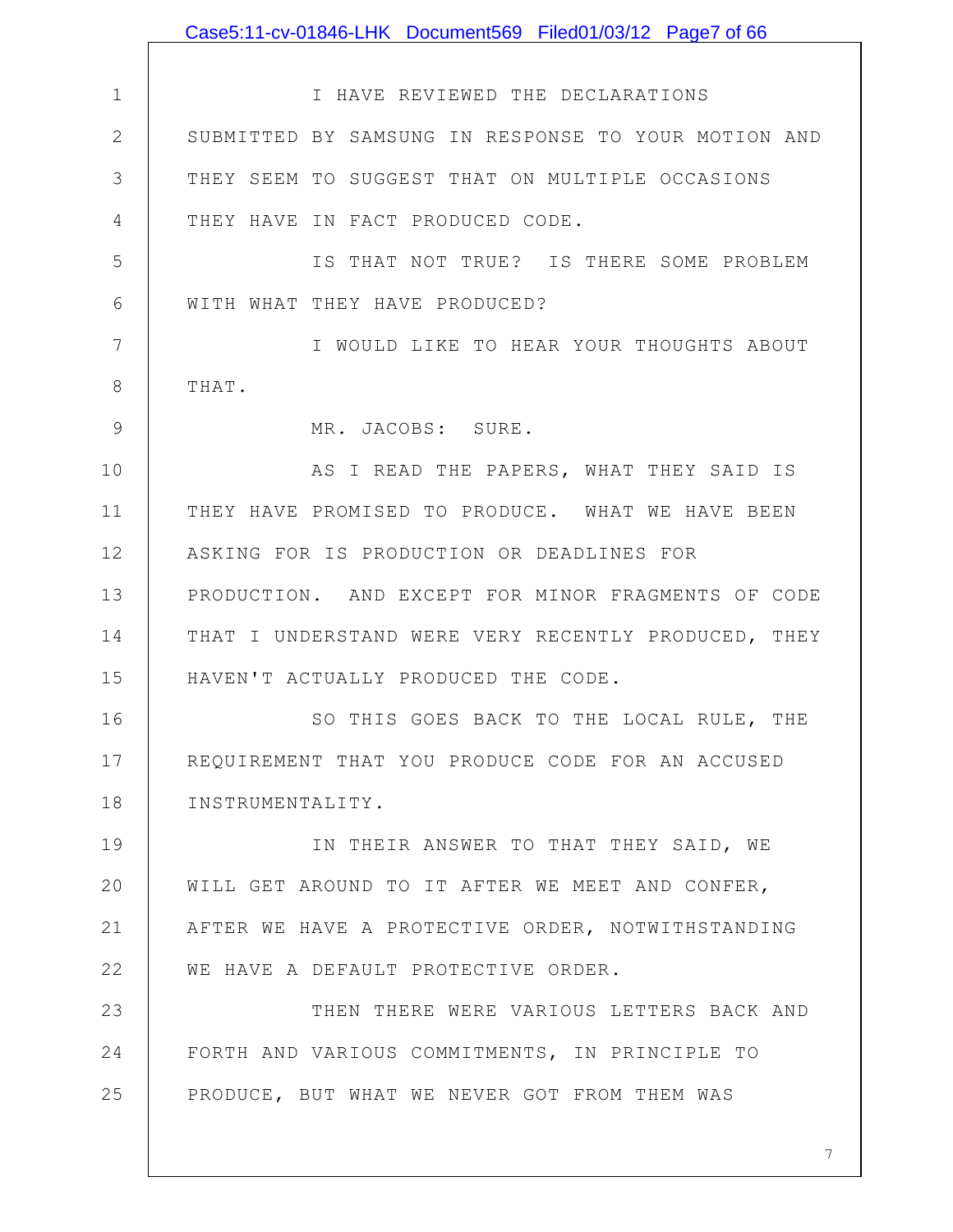|              | Case5:11-cv-01846-LHK Document569 Filed01/03/12 Page8 of 66 |
|--------------|-------------------------------------------------------------|
|              |                                                             |
| $\mathbf 1$  | NATURAL PRODUCTION OR A HARD DATE FOR THAT                  |
| $\mathbf{2}$ | PRODUCTION.                                                 |
| 3            | AND I'M GOING TO TURN TO MY TEAM AND MAKE                   |
| 4            | SURE I'M REPRESENTING TO THE COURT ACCURATELY.              |
| 5            | MR. HUNG: THAT IS CORRECT.                                  |
| 6            | WHAT HAPPENED WAS WE RECEIVED THE PROMISE                   |
| 7            | ON OCTOBER 7TH AND THEN MULTIPLE LETTERS RELATING           |
| 8            | TO SOURCE CODE, ALMOST ALL OF WHICH WERE ON THE             |
| 9            | DEFENSIVE SIDE OF THE CASE, MEANING THEIR ASSERTION         |
| 10           | OF PATENTS AGAINST US.                                      |
| 11           | AND FINALLY LAST NIGHT WITHIN A WEEK WE                     |
| 12           | RECEIVED SOME LIMITED AMOUNTS OF SOURCE CODE.               |
| 13           | BEFORE THIS WEEK'S OFFER OF ACCESS TO                       |
| 14           | SOURCE CODE, I BELIEVE THE TOTAL AMOUNT WAS A               |
| 15           | COUPLE OF PAGES OF A PRINTOUT RELATED TO ONE CODE,          |
| 16           | AT LEAST FOR THE OFFENSIVE SIDE.                            |
| 17           | THE COURT: ALL RIGHT.                                       |
| 18           | I HAD ANOTHER QUESTION REGARDING THE                        |
| 19           | DESIGN HISTORY DOCUMENTS YOU ALL POINT TO.                  |
| 20           | SO AS I UNDERSTAND IT THERE HAS BEEN A                      |
| 21           | PRODUCTION; IS THAT NOT CORRECT?                            |
| 22           | AGAIN, IS THE PROBLEM WITH THE QUALITY OR                   |
| 23           | SUFFICIENCY OF THE PRODUCTION OR, TO DATE, HAVE YOU         |
| 24           | NOT RECEIVED ANYTHING LIKE CAD FILES AND THINGS OF          |
| 25           | THAT NATURE REGARDING PRODUCTS?                             |
|              |                                                             |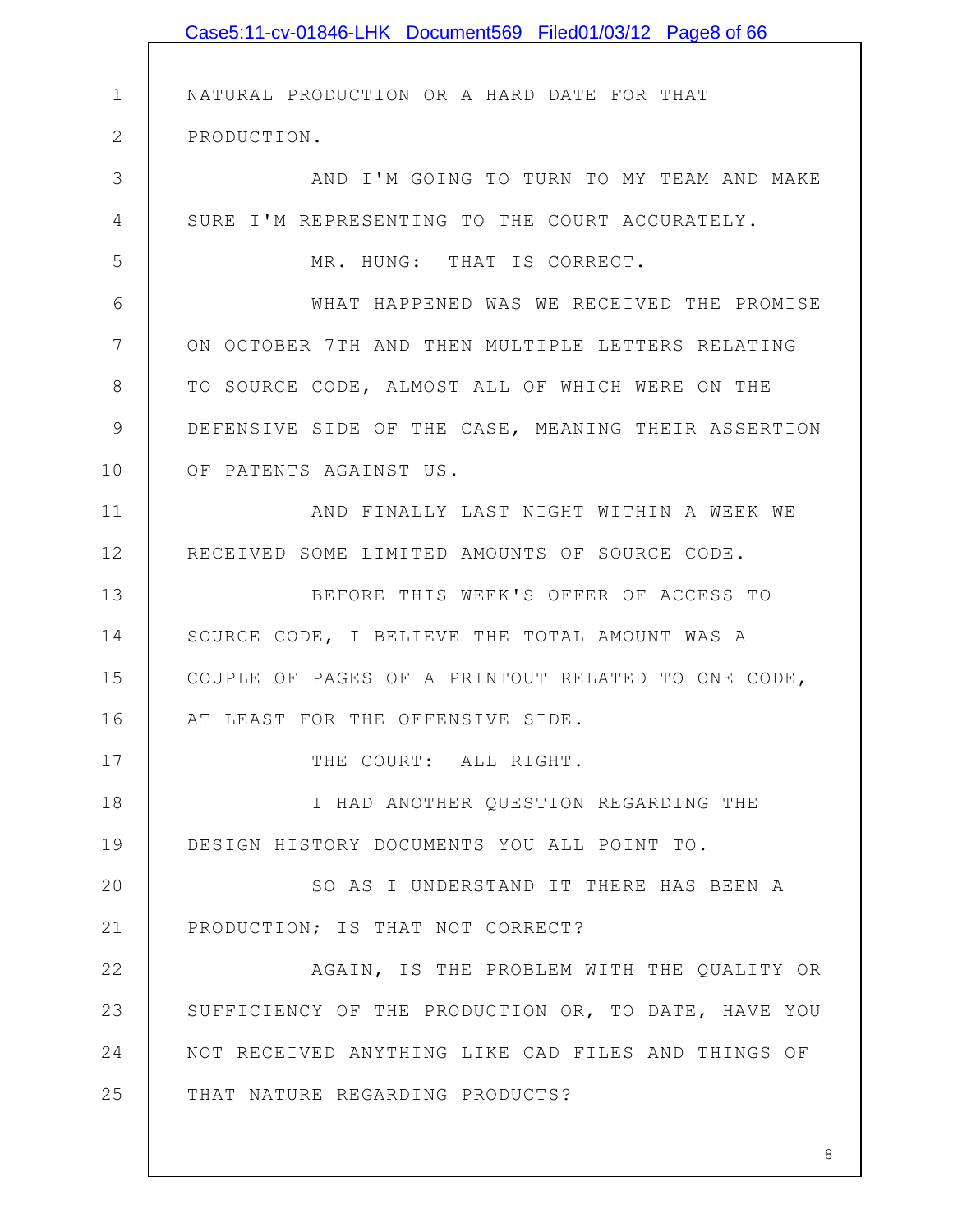|              | Case5:11-cv-01846-LHK Document569 Filed01/03/12 Page9 of 66 |
|--------------|-------------------------------------------------------------|
|              |                                                             |
| $\mathbf 1$  | MR. JACOBS: RIGHT. LET'S TAKE THE CAD                       |
| $\mathbf{2}$ | FILES TO START WITH.                                        |
| 3            | WHAT WE RECEIVED WERE THE FINAL CAD FILES                   |
| 4            | FOR THE PRODUCT AS SHIPPED. BUT WE HAVEN'T GOTTEN           |
| 5            | THE CAD FILES THAT REPRESENT DEVELOPMENT                    |
| 6            | DOCUMENTATION FOR THESE DESIGNS.                            |
| 7            | THE COURT: HAVE YOU GOT ANY SKETCHBOOKS,                    |
| $8\,$        | ANYTHING LIKE THAT?                                         |
| $\mathsf 9$  | MR. JACOBS: I DON'T BELIEVE UNLESS, VERY                    |
| 10           | RECENTLY.                                                   |
| 11           | MR. HUNG: AFTER FILING OUR MOTION WE                        |
| 12           | RECEIVED ABOUT 20,000 PAGES WHICH I UNDERSTAND              |
| 13           | INCLUDE SOME SKETCHBOOKS. THEY CAN TELL -- THEY             |
| 14           | CAN SAY BETTER THAN WE CAN WHETHER IT'S ALL. I              |
| 15           | DOUBT IT'S ALL BECAUSE THEY WERE PRIMARILY                  |
| 16           | MARKETING DOCUMENTS AND THE LIKE WITHIN THOSE               |
| 17           | 20,000 PAGES.                                               |
| 18           | THE COURT: OKAY.                                            |
| 19           | AND WHETHER WE'RE TALKING ABOUT CAD FILES                   |
| 20           | OR I WILL CALL THEM INTERIM CAD FILES FOR LACK OF A         |
| 21           | BETTER TERM, SKETCHBOOKS AND SO FORTH, I TAKE IT            |
| 22           | IT'S THE DESIGNERS WHO WANT TO USE THESE FOUR, IT'S         |
| 23           | THE DEPOSITIONS OF THEIR DESIGNERS?                         |
| 24           | MR. JACOBS: ABSOLUTELY.                                     |
| 25           | THE COURT: HAVE THOSE DEPOSITIONS BEEN                      |
|              |                                                             |
|              | 9                                                           |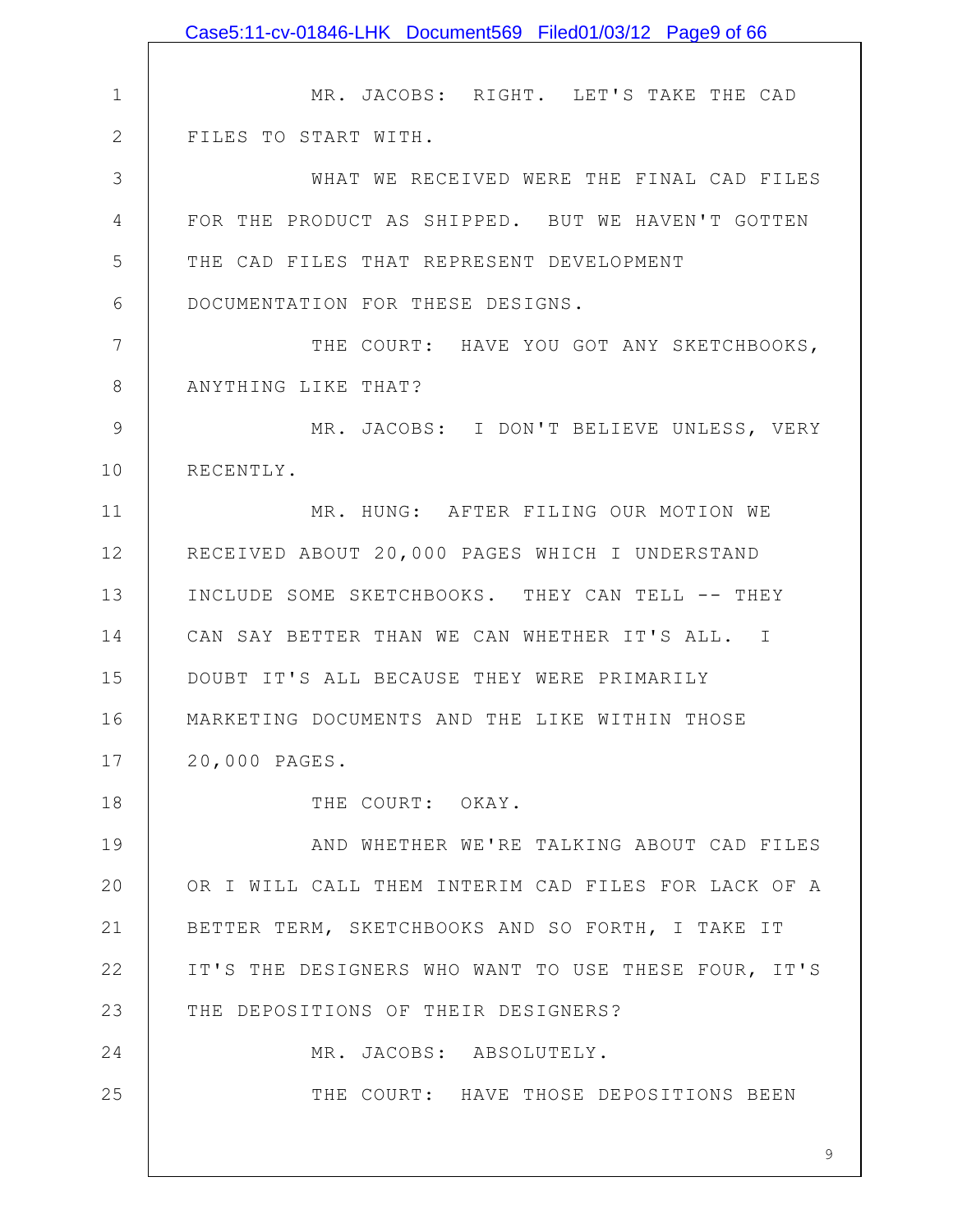|               | Case5:11-cv-01846-LHK Document569 Filed01/03/12 Page10 of 66 |
|---------------|--------------------------------------------------------------|
|               |                                                              |
| $\mathbf 1$   | FIXED YET?                                                   |
| $\mathbf{2}$  | MR. JACOBS: THEY HAVE NOT.                                   |
| 3             | AGAIN, THE SEQUENCING ISSUE. JUST TO                         |
| 4             | GIVE YOU OUR DEPOSITION STRATEGY HERE, WE                    |
| 5             | IDENTIFIED WITNESSES UP FRONT THAT WE THOUGHT COULD          |
| 6             | HELP US SET THE STAGE FOR DOING THOUGHTFUL                   |
| 7             | DEPOSITIONS GOING FORWARD.                                   |
| $8\,$         | AND SO WE WERE TRYING TO GET THE                             |
| $\mathcal{G}$ | DOCUMENTS DONE TO HAVE THE DEPOSITIONS TO DO THE             |
| 10            | THOUGHTFUL EXERCISE OF DEPOSITIONS AFTER THAT.               |
| 11            | THE COURT: NOW, YOU ALSO, I BELIEVE                          |
| 12            | REQUESTED A NUMBER OF E-MAILS REGARDING, TO WHAT             |
| 13            | EXTENT AT ALL THEY LOOKED AT YOUR PRODUCTS DURING            |
| 14            | THE DESIGN PROCESS. I AM IN A FOG AS TO THAT                 |
| 15            | PRODUCTION. HAVE YOU RECEIVED ANY SUCH E-MAILS?              |
| 16            | MR. JACOBS: NOT SINCE THE PRELIMINARY                        |
| 17            | INJUNCTION DISCOVERY.                                        |
| 18            | AND AGAIN, WE HAVE AN AGREEMENT IN                           |
| 19            | PRINCIPLE TO SEARCH FOR ALL REFERENCES TO APPLE.             |
| 20            | SIMILARLY, WE'RE SEARCHING FOR ALL REFERENCES TO             |
| 21            | SAMSUNG AND THAT'S WHAT WE ARE LOOKING FOR RIGHT             |
| 22            | AWAY.                                                        |
| 23            | THE COURT: ALL RIGHT.                                        |
| 24            | AND I HAD THOUGHT THAT BACK IN SEPTEMBER                     |
| 25            | I ISSUED AN ORDER ON THIS; IS THAT CORRECT?                  |
|               |                                                              |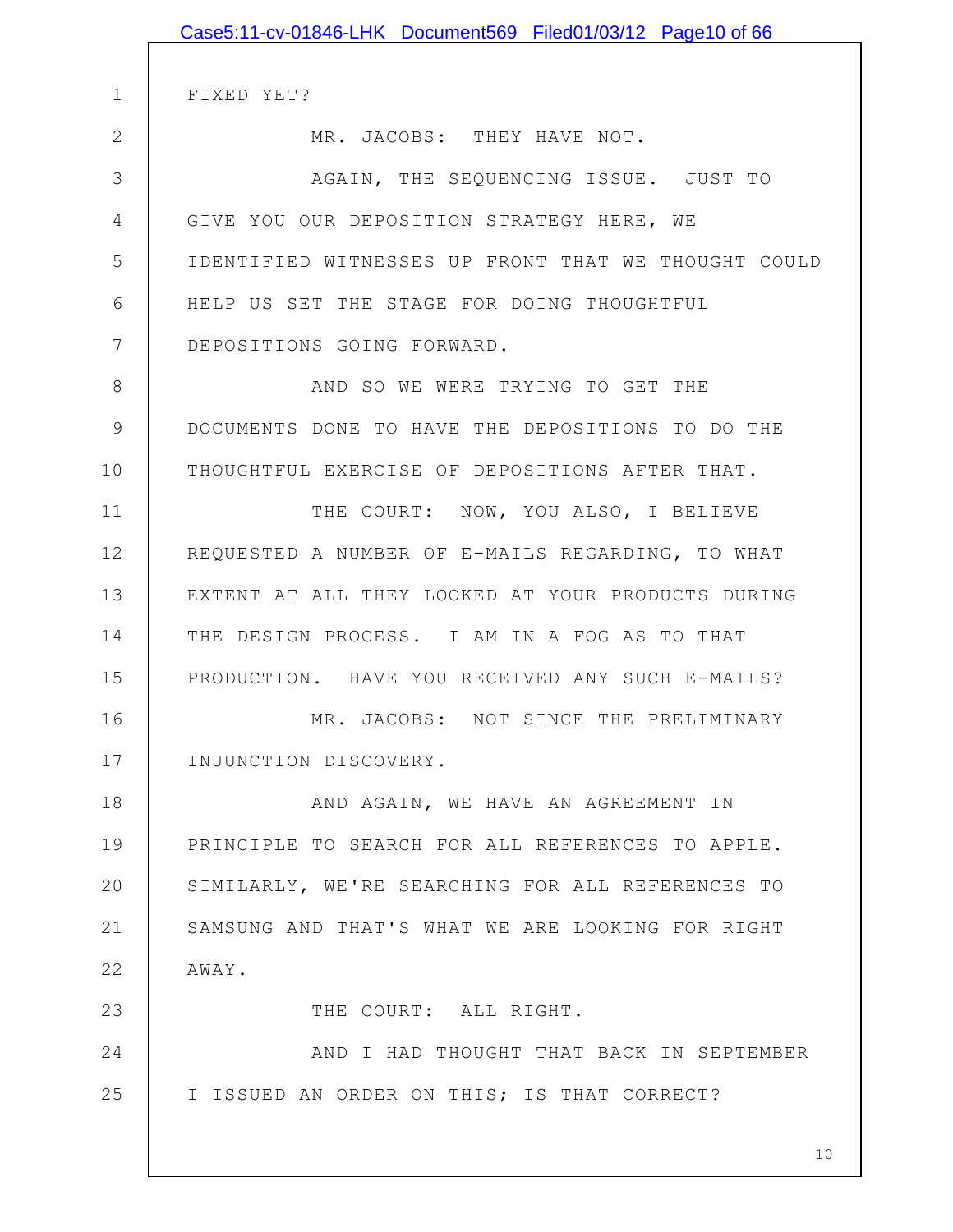|               | Case5:11-cv-01846-LHK Document569 Filed01/03/12 Page11 of 66 |
|---------------|--------------------------------------------------------------|
|               |                                                              |
| $\mathbf 1$   | MR. JACOBS: YOU HAD.                                         |
| $\mathbf{2}$  | THE COURT: SO EVEN AS TO THE PRELIMINARY                     |
| 3             | INJUNCTION PHASE MATERIALS, YOUR POSITION IS THAT            |
| 4             | SAMSUNG HAS NOT COMPLIED WITH MY ORDER ON THAT?              |
| 5             | MR. JACOBS: THAT'S CORRECT.                                  |
| 6             | I THINK TO BE FAIR TO THE SAMSUNG SIDE ON                    |
| 7             | THIS, IN THE PRELIMINARY INJUNCTION WE HAD A                 |
| 8             | LIMITED TARGET SET OF PRODUCTS AND A LIMITED                 |
| $\mathcal{G}$ | TARGETED SET OF PATENTS. I HOPE THEY FOCUSED ON              |
| 10            | THAT IN PRODUCING IN RESPONSE TO THE PRELIMINARY             |
| 11            | INJUNCTION.                                                  |
| 12            | BUT NOW WE ARE, OF COURSE IT'S A LARGER                      |
| 13            | SET OF PRODUCTS, A LARGER SET OF RIGHTS, PRESUMABLY          |
| 14            | A LARGER SET OF DESIGNERS.                                   |
| 15            | THE COURT: LARGER SET OF FEATURES AND SO                     |
| 16            | FORTH                                                        |
| 17            | MR. JACOBS: EXACTLY.                                         |
| 18            | THE COURT: AGAIN, I'M JUST GOING THROUGH                     |
| 19            | THE LIST OF REQUESTS IN YOUR MOTION.                         |
| 20            | ON THE SURVEY AND MARKETING DOCUMENTS, SO                    |
| 21            | WHAT IS THE STATUS OF THAT PRODUCTION? I SUSPECT             |
| 22            | THIS HAS BEEN A MOVING TARGET AS YOU MOVE THROUGH            |
| 23            | THE MOTION PRACTICE, BUT WHERE DO THINGS STAND               |
| 24            | TODAY?                                                       |
| 25            | MR. JACOBS: WE HAVE GOTTEN SOME SURVEY                       |
|               |                                                              |
|               | 11                                                           |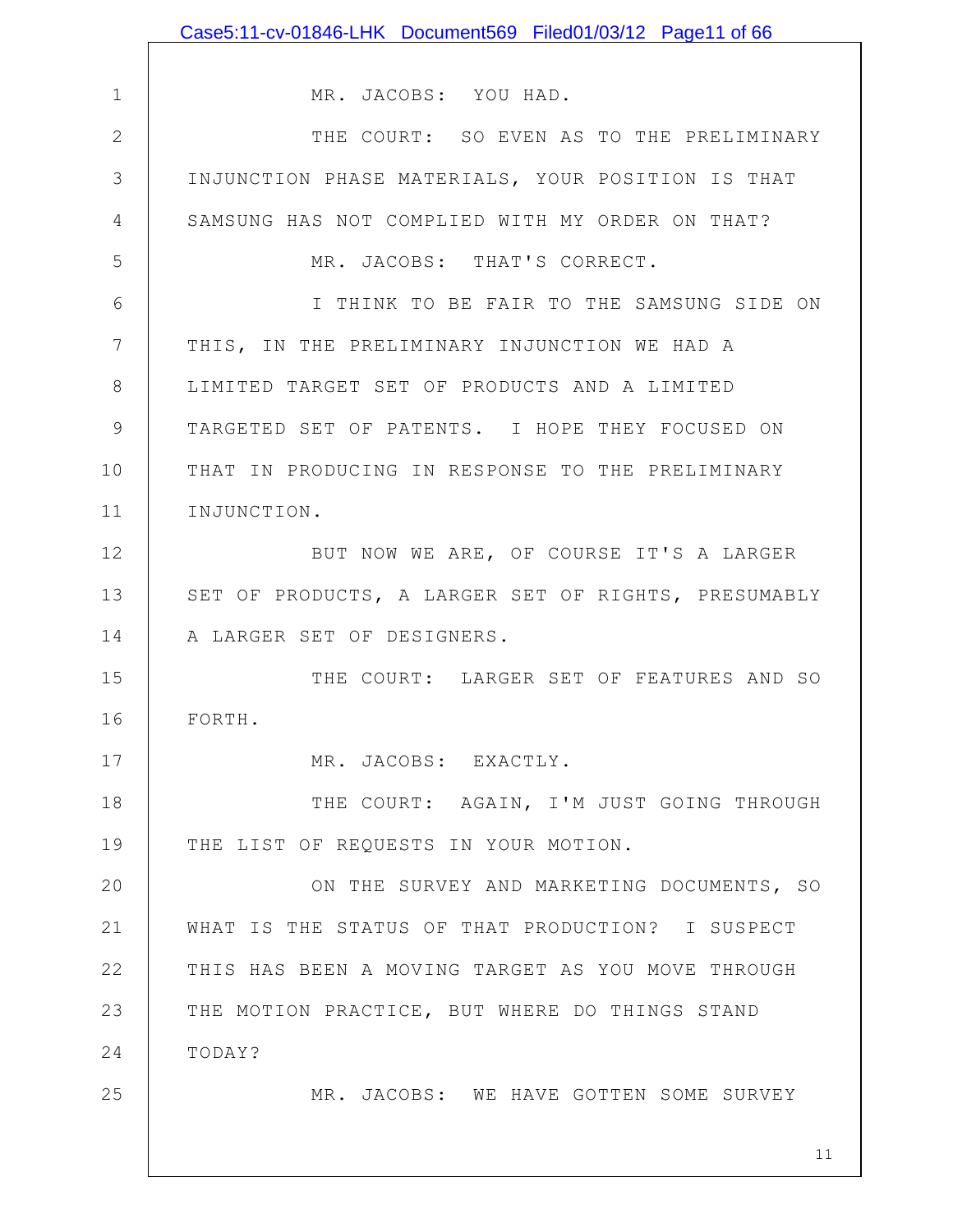|                | Case5:11-cv-01846-LHK Document569 Filed01/03/12 Page12 of 66 |
|----------------|--------------------------------------------------------------|
|                |                                                              |
| $\mathbf 1$    | DOCUMENTS, QUITE INTERESTING SURVEY DOCUMENTS, BUT           |
| $\overline{2}$ | WE HAVE A LOT OF REASON TO BELIEVE THEY ARE NOT              |
| 3              | DONE YET AND I THINK THEY HAVEN'T REPRESENTED THAT           |
| 4              | THEY ARE DONE.                                               |
| 5              | THE COURT: ALL RIGHT.                                        |
| 6              | AND AS BETWEEN THESE FOUR MAJOR                              |
| 7              | CATEGORIES OF REQUESTS THAT YOU'VE IDENTIFIED, YOU           |
| 8              | BROUGHT UP THE ISSUE OF SEQUENCING.                          |
| $\mathcal{G}$  | IS THERE ANY KIND OF RESOLUTION YOU MIGHT                    |
| 10             | REACH ABOUT WHAT YOU NEED SOONER RATHER THAN LATER?          |
| 11             | LATER ISN'T VERY LATE GIVEN THE SCHEDULE JUDGE KOH           |
| 12             | SET.                                                         |
| 13             | ARE THERE PARTICULAR CATEGORIES THAT ARE                     |
| 14             | MOST CRITICAL?                                               |
| 15             | MR. JACOBS: I THINK THE ONLY HONEST                          |
| 16             | ANSWER, YOUR HONOR, THAT I CAN GIVE YOU IS THAT WE           |
| 17             | HONED IT DOWN FOR PURPOSES OF THIS MOTION.                   |
| 18             | THESE ARE -- WE CHARACTERIZE IT AS SUCH AND                  |
| 19             | PREPARING FOR THE HEARING I THOUGHT THROUGH THAT             |
| 20             | QUESTION AGAIN, ARE THESE REALLY CORE DOCUMENTS?             |
| 21             | ARE THESE THE, TO USE A PHRASE I RATHER LIKE, THE            |
| 22             | NUGGET OF THE CASE?                                          |
| 23             | AND WITH RESPECT TO, JUST TO CLICK                           |
| 24             | THROUGH THEM, WITH RESPECT TO SOURCE CODE, ALTHOUGH          |
| 25             | ANDROID IS PROBABLY AVAILABLE, SAMSUNG IS NOT                |
|                |                                                              |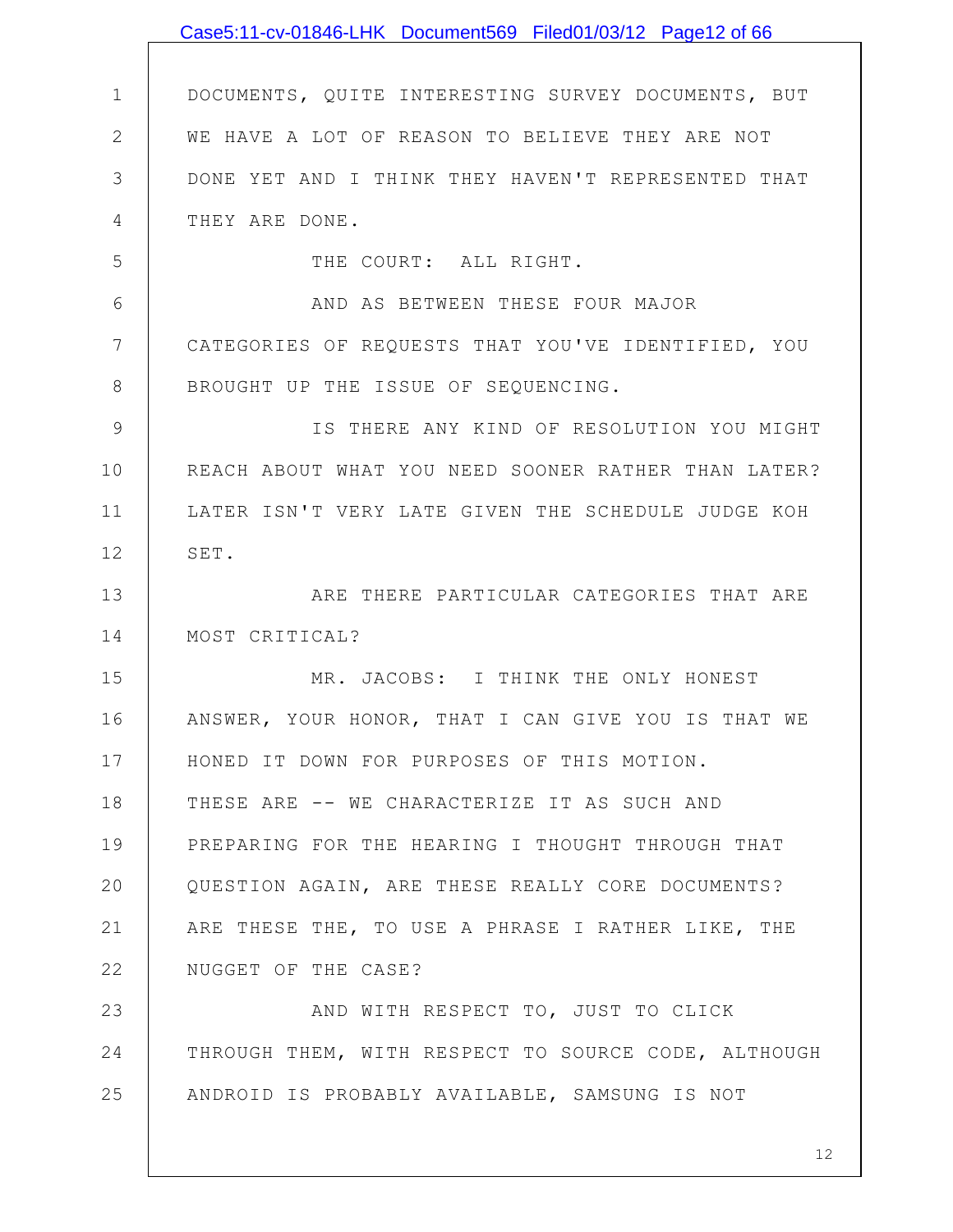1 2 3 4 5 6 7 8 9 10 11 12 13 14 15 16 17 18 19 20 21 22 23 24 25 STIPULATING THAT ANDROID IS THE RELEVANT UNIVERSE OF CODE AND THEY HAVE THEIR OWN SKIN ON TOP OF ANDROID PHONES. THE COURT: I SEE. MR. JACOBS: SO YOU SEE WHERE THIS IS GOING. THE COURT: YES. SO AT LEAST AS OF TODAY, THE MODIFICATIONS OR IMPLEMENTATION OF ANDROID THAT SAMSUNG HAS DEPLOYED IS IN PLAY IN THIS CASE AND SO THE PUBLICLY AVAILABLE ANDROID SOURCE IS INSUFFICIENT, FROM YOUR PERSPECTIVE. MR. JACOBS: EXACTLY. TO BE SLIGHTLY MORE PRECISE, THERE'S A TOUCHWIZ SAMSUNG USER INTERFACE THAT SAMSUNG DEVELOPED AND TOUCHWIZ IS AN IMPORTANT COMPONENT OF THE CODE WE SEEK. SIMILARLY, WITH DESIGN HISTORY WE HAVE AN EARLY PRODUCTION OF SOME DOCUMENTS THAT GO TO SOME OF OUR COPYING CASE. BUT WE BELIEVE THAT THERE IS A LOT MORE THERE. WE INFER THAT THERE'S A LOT MORE THERE BY LOOKING AT THE SIMILARITY OF THE PRODUCTS, BUT WE BELIEVE BASED ON SOME OF THE EVIDENCE WE'VE RECEIVED THAT THERE'S A LOT MORE THERE AS WELL. Case5:11-cv-01846-LHK Document569 Filed01/03/12 Page13 of 66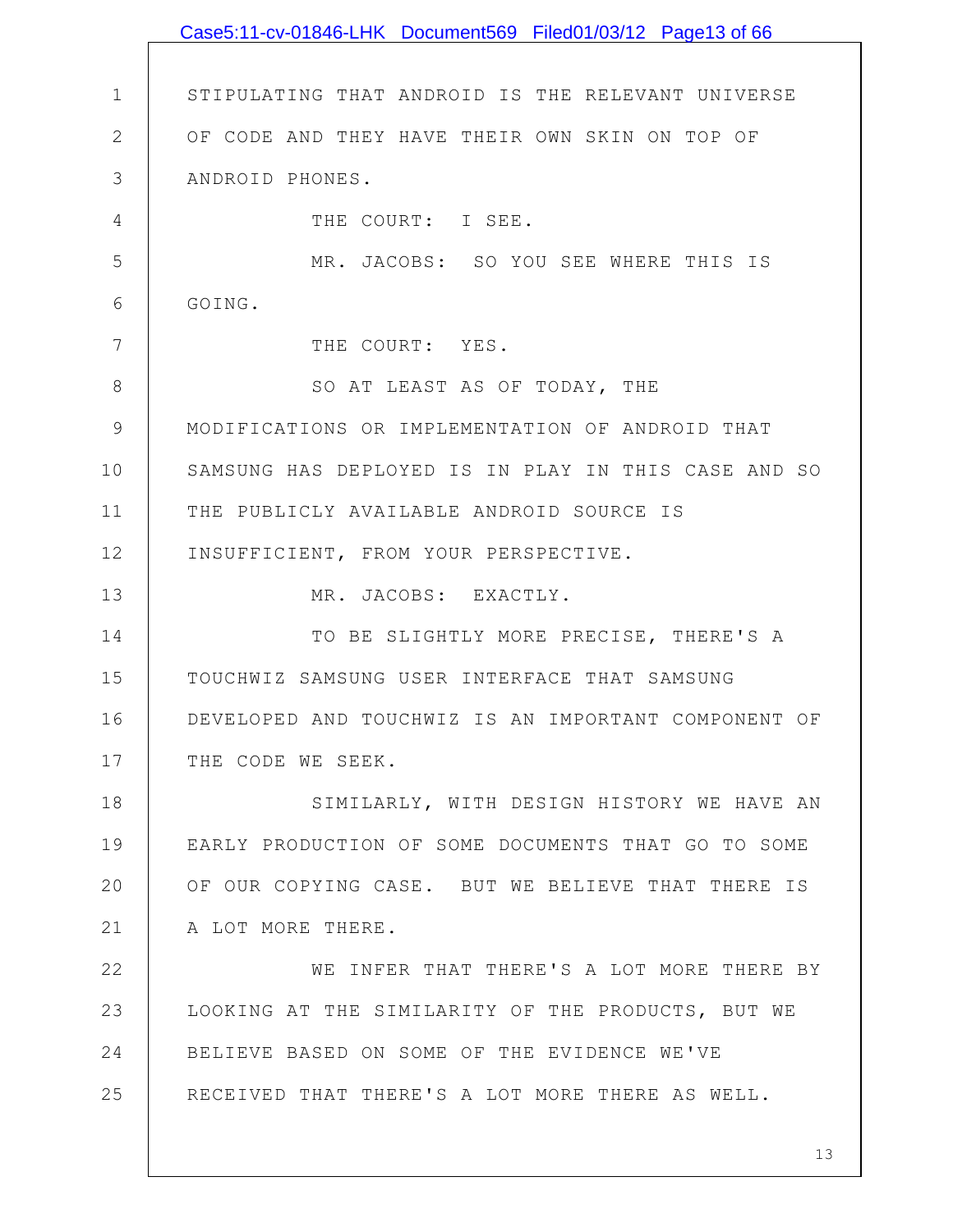|                | Case5:11-cv-01846-LHK Document569 Filed01/03/12 Page14 of 66 |
|----------------|--------------------------------------------------------------|
|                |                                                              |
| $\mathbf 1$    | THE COURT: SO ACROSS THESE FOUR                              |
| $\overline{2}$ | CATEGORIES, ARE ANY SPECIFIC SUBCATEGORIES OR TYPES          |
| 3              | OF DOCUMENTS WITHIN THE CATEGORIES THAT SAMSUNG              |
| 4              | JUST TOLD YOU, LOOK, WE DON'T THINK YOU NEED TO              |
| 5              | PRODUCE THEM, OR IS THE ISSUE SPEED AND                      |
| 6              | SUFFICIENCY?                                                 |
| 7              | MR. JACOBS: SPEED AND SUFFICIENCY,                           |
| $8\,$          | YOUR HONOR.                                                  |
| 9              | THE COURT: ALL RIGHT.                                        |
| 10             | WELL, BEFORE WE TURN TO ANY OF THE                           |
| 11             | SAMSUNG ISSUES, ANY OTHER POINTS YOU WANT TO MAKE            |
| 12             | IN YOUR MOTION?                                              |
| 13             | I WOULD LIKE TO HEAR FROM SAMSUNG, OF                        |
| 14             | COURSE, BUT I THINK IT'S EASIEST TO STICK TO THIS.           |
| 15             | MR. JACOBS: THE TOUGHEST ISSUE ON OUR                        |
| 16             | MOTION IS EXACTLY WHAT TIME.                                 |
| 17             | AND I WOULD LOVE TO BE ABLE TO SAY WE                        |
| 18             | COULD GIVE THEM AN EXTRA WEEK OR AN EXTRA TWO WEEKS          |
| 19             | FROM WHAT WE ARE ASKING FOR, BUT I FEAR THAT IF WE           |
| 20             | DON'T GET AN ORDER TO DO IT AS QUICKLY AS OBVIOUSLY          |
| 21             | POSSIBLE, IT'S GOING TO HAUNT US AS WE CAREEN                |
| 22             | TOWARD THE DISCOVERY CUTOFF.                                 |
| 23             | THE COURT: I DON'T MEAN TO QUIBBLE, BUT                      |
| 24             | I TAKE SAMSUNG AT THEIR WORD THAT THEY ARE ACTING            |
| 25             | AS QUICKLY AS POSSIBLE.                                      |
|                |                                                              |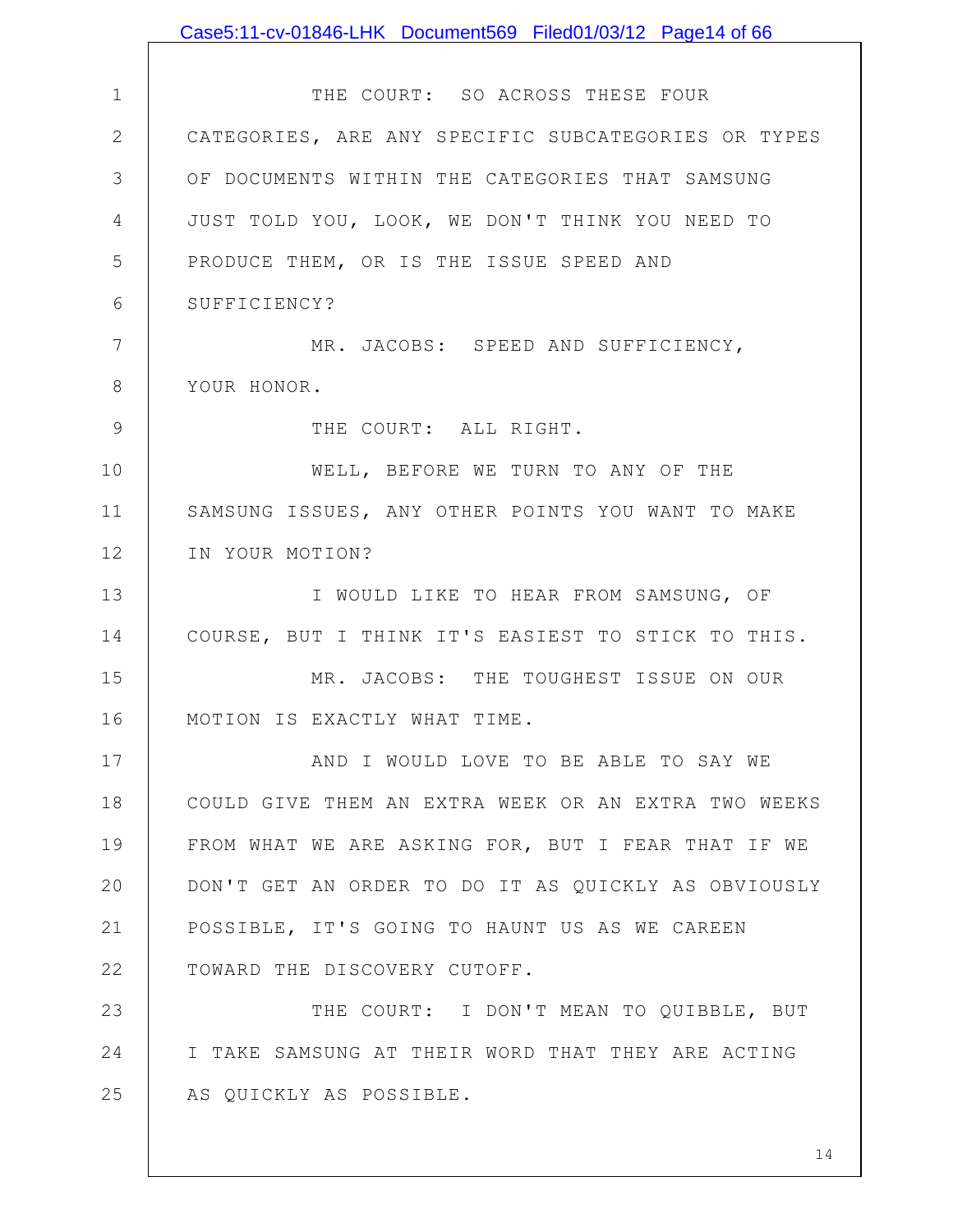|               | Case5:11-cv-01846-LHK Document569 Filed01/03/12 Page15 of 66 |
|---------------|--------------------------------------------------------------|
|               |                                                              |
| $\mathbf 1$   | THE ISSUE SEEMS TO ME AS IF THEY'RE AT                       |
| $\mathbf{2}$  | THEIR LIMITS. ARE YOU LOOKING FOR DATES CERTAIN              |
| 3             | FROM THE COURT?                                              |
| 4             | MR. JACOBS: OH, YES.                                         |
| 5             | I THINK THAT THE -- WHAT WE HAVE SEEN                        |
| 6             | WHEN WE HAVE SOUGHT PRODUCTION FROM SAMSUNG, WHEN            |
| 7             | THE COURT SETS A DATE, THEY DO THEIR BEST TO                 |
| 8             | COMPLY.                                                      |
| $\mathcal{G}$ | SO YOU WILL RECALL THAT IN THE                               |
| 10            | PRELIMINARY INJUNCTION PHASE ORDER THAT YOU ISSUED           |
| 11            | YOU SAID FRIDAY BEFORE THE HEARING, AND I THINK              |
| 12            | THEY REALLY TRIED. IT TURNED OUT IT CAME IN OVER             |
| 13            | THE WEEKEND AND EVEN ON MONDAY BECAUSE OF SOME               |
| 14            | TECHNICAL GLITCHES, BUT WE BELIEVE THEY RESPOND TO           |
| 15            | COURT ORDERS.                                                |
| 16            | THE COURT: ALL RIGHT.                                        |
| 17            | MR. JACOBS: THANK YOU, YOUR HONOR.                           |
| 18            | THE COURT: THANK YOU, MR. JACOBS.                            |
| 19            | MS. MAROULIS?                                                |
| 20            | MS. MAROULIS: GOOD AFTERNOON,                                |
| 21            | YOUR HONOR.                                                  |
| 22            | THE COURT: GOOD AFTERNOON.                                   |
| 23            | MS. MAROULIS: JUST TO FOCUS ON THE MAIN                      |
| 24            | POINT OF THE APPLE MOTION WHICH IS THE TIMING OF             |
| 25            | THE PRODUCTION, AS YOU SAW FROM OUR PAPERS AND AS            |
|               |                                                              |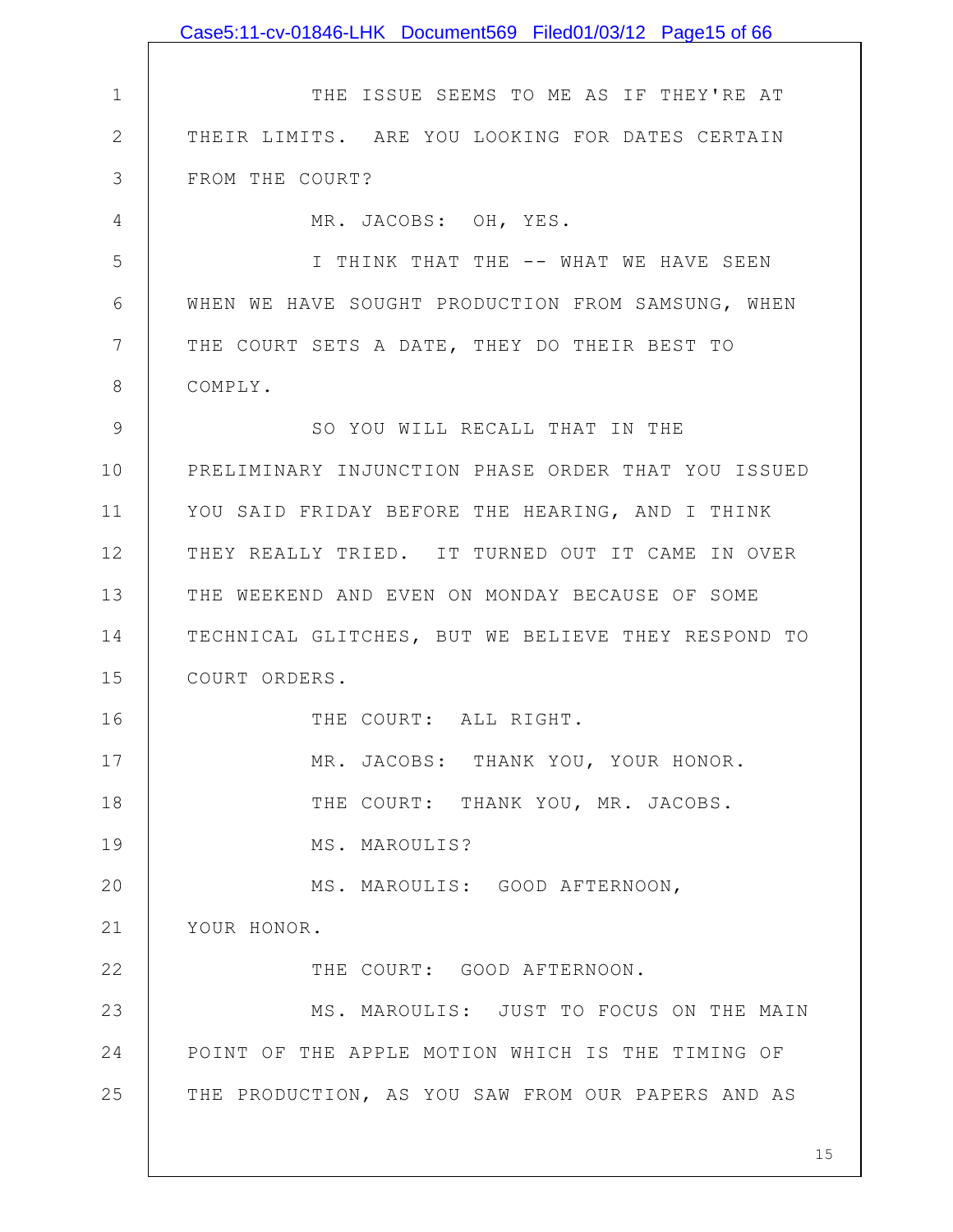|              | Case5:11-cv-01846-LHK Document569 Filed01/03/12 Page16 of 66 |
|--------------|--------------------------------------------------------------|
|              |                                                              |
| $\mathbf 1$  | APPLE KNOWS FROM MULTIPLE MEET AND CONFERS, WE ARE           |
| $\mathbf{2}$ | COMMITTED TO PRODUCING VIRTUALLY ALL OF THESE                |
| 3            | DOCUMENTS AROUND JANUARY 6TH.                                |
| 4            | THEY MAY HAVE WANTED IT EARLIER BUT WE                       |
| 5            | CANNOT MAKE IT EARLIER. AND IF THERE'S AN ORDER              |
| 6            | THAT REQUIRES US TO DO IT EARLIER, WE WOULD HAVE TO          |
| 7            | SEEK SOME KIND OF RELIEF FROM THAT ORDER.                    |
| 8            | THE COMBINATION OF ISSUES, INCLUDING THE                     |
| 9            | NUMBER OF CUSTODIANS --                                      |
| 10           | THE COURT: I HAVEN'T EVEN ISSUED THE                         |
| 11           | ORDER AND YOU ARE ALREADY TELLING ME YOU ARE GOING           |
| 12           | TO SEEK RELIEF.                                              |
| 13           | MS. MAROULIS: THIS IS BECAUSE APPLE                          |
| 14           | REPRESENTED THEY NEED THIS NOW.                              |
| 15           | I THINK ORIGINALLY THEY ASKED FOR                            |
| 16           | DECEMBER 15TH, IN THE MOTION PAPERS THEY SAY                 |
| 17           | DECEMBER 23RD. AND IT'S JUST NOT VIABLE.                     |
| 18           | WE SUBMITTED DECLARATIONS FROM OUR TEAM                      |
| 19           | MEMBERS AND FROM SAMSUNG ABOUT THE FACT THAT THAT'S          |
| 20           | NOT GOING TO HAPPEN.                                         |
| 21           | AND WE ARE TRYING VERY HARD TO WORK WITH                     |
| 22           | THAT BOTH IN TERMS OF MEET AND CONFERS WITH THE              |
| 23           | PRODUCTION OBLIGATIONS TO MOVE THE CASE ALONG                |
| 24           | BECAUSE WE UNDERSTAND THAT'S THE COURT ORDER TO US           |
| 25           | FROM JUDGE KOH.                                              |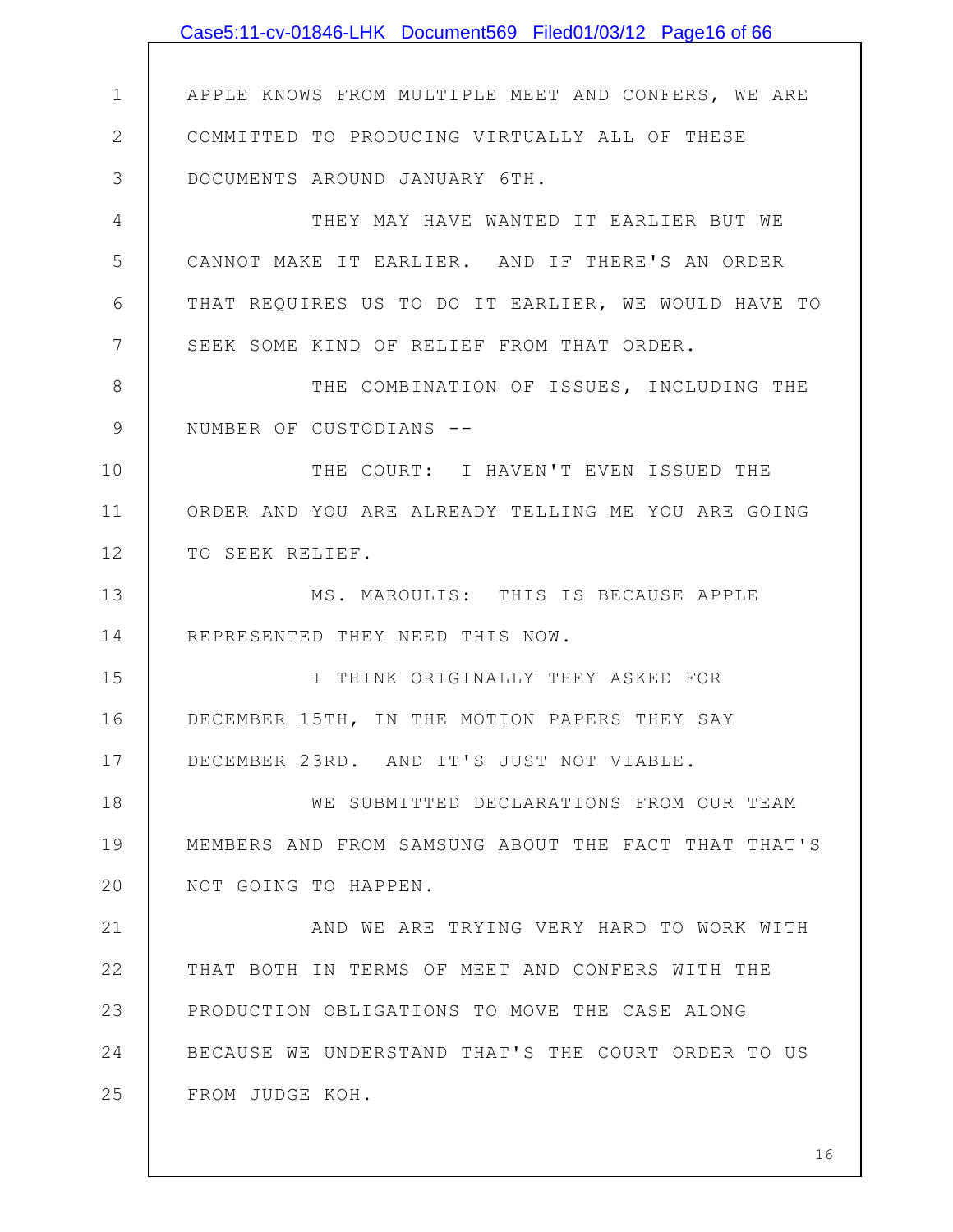|                | Case5:11-cv-01846-LHK Document569 Filed01/03/12 Page17 of 66 |
|----------------|--------------------------------------------------------------|
|                |                                                              |
| $\mathbf 1$    | BUT REALISTICALLY WE STARTED PRODUCING                       |
| $\mathbf{2}$   | ALL THE CATEGORIES OF DOCUMENTS AND WE TOLD THEM WE          |
| 3              | WILL COMPLETE THEM SOON. SO FROM SAMSUNG'S                   |
| $\overline{4}$ | PERSPECTIVE THIS MOTION WAS NOT NECESSARY AT ALL.            |
| 5              | THE COURT: WOULD YOU AGREE MS. MAROULIS,                     |
| 6              | THEN, THAT THE ISSUE BEFORE ME NOW ISN'T YOUR                |
| 7              | WILLINGNESS TO PRODUCE THESE DOCUMENTS IT'S UNDER            |
| 8              | WHAT SCHEDULE AND UNDER WHAT DEMANDS APPLE IS                |
| $\mathcal{G}$  | INSISTING UPON, THAT IS REALLY THE CRUX OF THE               |
| 10             | DEBATE?                                                      |
| 11             | MS. MAROULIS: THAT IS THE CRUX OF THAT.                      |
| 12             | THERE'S A COUPLE EXCEPTIONS, AND THAT HAS                    |
| 13             | TO DO WITH APPLE MOVED ON SOME REQUESTS THAT WERE            |
| 14             | NEVER MET AND CONFERRED ON IN THE TECHNICAL                  |
| 15             | DOCUMENT SECTION.                                            |
| 16             | FOR EXAMPLE, THEY LIST A NUMBER OF                           |
| 17             | REQUESTS WE COVER IN THE CHAN DECLARATION,                   |
| 18             | PARAGRAPHS 21 TO 22, THAT BROADLY TAKE A SWIPE AT            |
| 19             | TECHNICAL DOCUMENTS.                                         |
| 20             | OTHER THAN SOURCE CODE, THOSE THINGS WERE                    |
| 21             | NOT DISCUSSED AMONG THE PARTIES.                             |
| 22             | SO SOURCE CODE, WE OFFERED THEM FOR                          |
| 23             | INSPECTION. AND THEY'RE GOING TO BE INSPECTING               |
| 24             | THAT. BUT I CANNOT MAKE A REPRESENTATION AS TO               |
| 25             | EACH ONE OF THESE, I THINK IT'S 17 DIFFERENT                 |
|                |                                                              |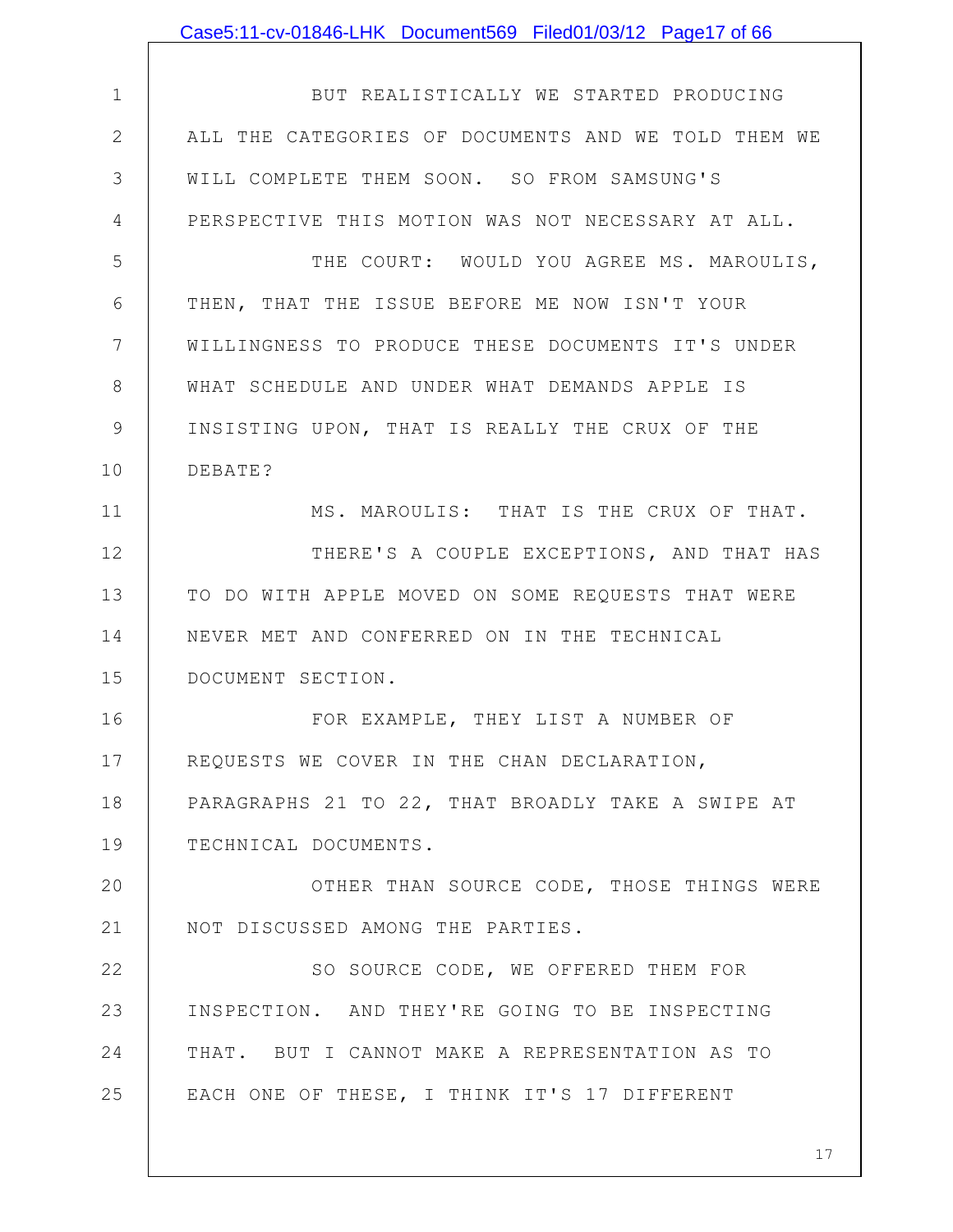|              | Case5:11-cv-01846-LHK Document569 Filed01/03/12 Page18 of 66 |
|--------------|--------------------------------------------------------------|
|              |                                                              |
| $\mathbf 1$  | REQUESTS THAT HAS NOT BEEN VENTILATED YET.                   |
| $\mathbf{2}$ | THE SECOND POINT WE WANTED TO MAKE WAS TO                    |
| 3            | THE EXTENT THE COURT IS INCLINED TO SET A DATE BY            |
| 4            | WHICH SAMSUNG NEEDS TO COMPLETE ITS PRODUCTION, THE          |
| 5            | SAME SHOULD APPLY TO APPLE.                                  |
| 6            | IN OUR MOTION WE EXPLAINED THE DIFFERENT                     |
| 7            | CATEGORIES, THE SAME CATEGORIES IN THEIR MOTION              |
| 8            | THAT APPLE HAS NOT ITSELF MET.                               |
| 9            | FOR EXAMPLE, THEY HAVE NOT PRODUCED ANY                      |
| 10           | SOURCE CODE. THEY OFFERED YESTERDAY TO FILE A                |
| 11           | MOTION TO COMPEL TWO PAGES OF SOURCE CODE THAT               |
| 12           | RELATES TO PRIOR ART.                                        |
| 13           | THE COURT: WOULD YOU BE SO KIND AS TO                        |
| 14           | REFRESH ME IN THIS CASE. I HAVE A NUMBER OF THESE            |
| 15           | HERE, YOU JUST HEARD ONE OF THEM. ARE YOU ALL                |
| 16           | MAKING SOURCE CODE AVAILABLE THROUGH SOME TYPE OF            |
| 17           | LIVE ACCESS, LAPTOP PRODUCTION?                              |
| 18           | MS. MAROULIS: IT'S FOR INSPECTION,                           |
| 19           | YOUR HONOR, NOT IN ESCROW BUT IN COUNSEL'S OFFICES.          |
| 20           | THE COURT: RIGHT. OKAY.                                      |
| 21           | AND I KNOW WE HAD THE DISCUSSION AROUND                      |
| 22           | THAT BEFORE, SO I APPRECIATE YOU REMINDING ME.               |
| 23           | MS. MAROULIS: YES, YOUR HONOR.                               |
| 24           | SO WITH RESPECT TO THE FOURTH CATEGORY AT                    |
| 25           | ISSUE. SOURCE CODE DESIGN DOCUMENTS, SURVEY                  |
|              |                                                              |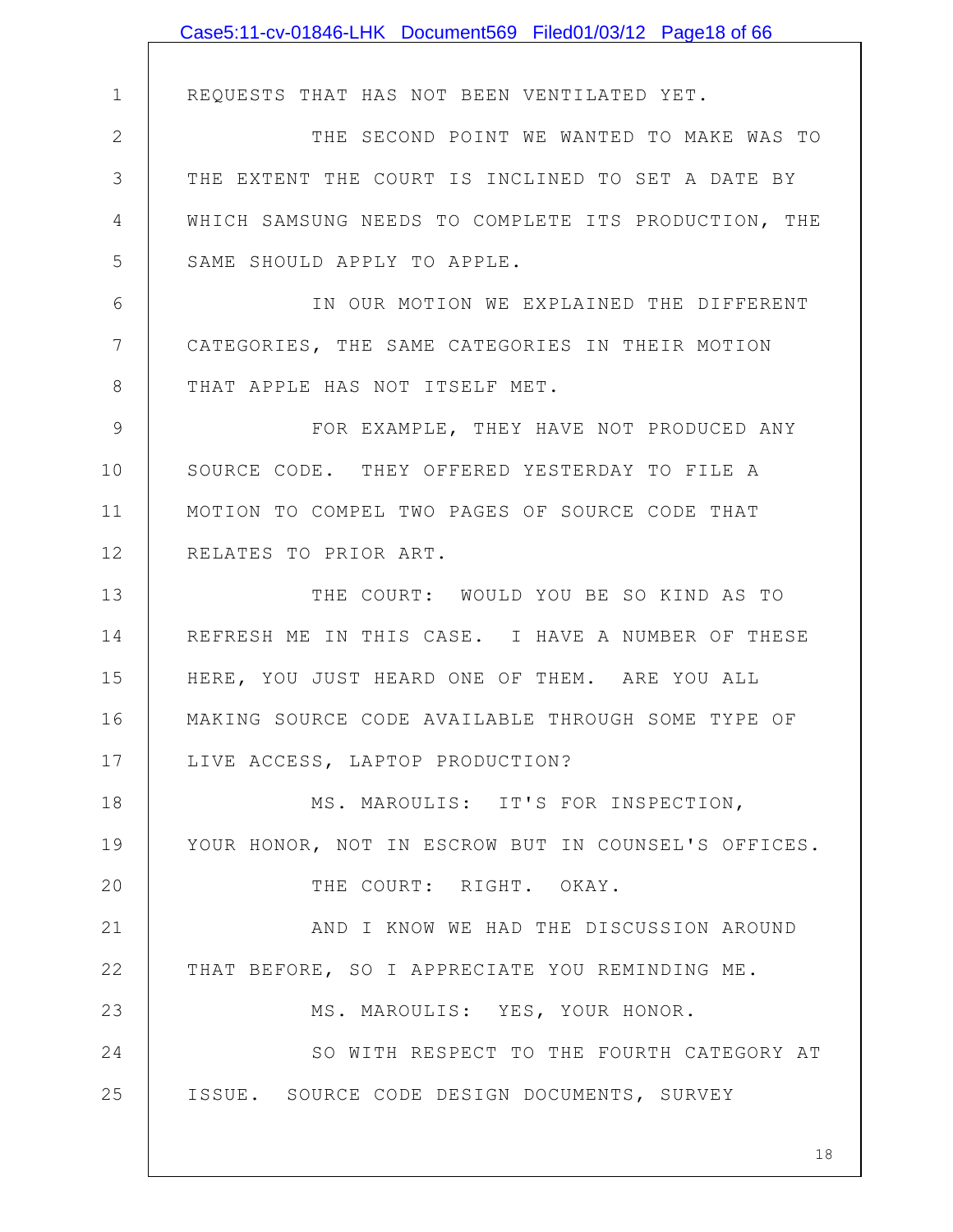|                | Case5:11-cv-01846-LHK Document569 Filed01/03/12 Page19 of 66 |
|----------------|--------------------------------------------------------------|
|                |                                                              |
| $\mathbf 1$    | DOCUMENTS AND DOCUMENTS THAT REFLECT A SEARCH BASED          |
| $\overline{2}$ | ON THE TERM "APPLE" FOR US AND "SAMSUNG" FOR THEM,           |
| 3              | THEY HAVE NOT COMPLETED THEIR PRODUCTION.                    |
| 4              | SO TO THE EXTENT THERE'S A DATE,                             |
| 5              | JANUARY 6TH OR JANUARY 10TH, IT HAS TO BE                    |
| 6              | RECIPROCAL.                                                  |
| 7              | $W E$ $-$                                                    |
| 8              | THE COURT: AND I TAKE YOUR POINT AND                         |
| $\mathcal{G}$  | SAUCE FOR THE GOOSE IS SAUCE FOR THE GANDER, THE             |
| 10             | ARGUMENT IS USUALLY A GOOD ONE.                              |
| 11             | IS IT YOUR RECOMMENDATION ARGUMENT,                          |
| 12             | POSITION, HOWEVER YOU WANT TO FRAME IT TO THE                |
| 13             | COURT, THAT IF I'M GOING TO APPLY A SINGLE STANDARD          |
| 14             | TO BOTH PARTIES THAT THE BETTER STANDARD IS TO SET           |
| 15             | A DATE FURTHER OUT AS OPPOSED TO AN EARLIER DATE?            |
| 16             | IN OTHER WORDS, AS BETWEEN THOSE TWO                         |
| 17             | WHICH POSITION DO YOU THINK IS MORE APPROPRIATE?             |
| 18             | MS. MAROULIS: YOUR HONOR, I THINK IT                         |
| 19             | WOULD BE MORE REALISTIC TO SET IT FOR MID-JANUARY,           |
| 20             | WOULD BE MORE REALISTIC WITH SOME CATEGORIES OF              |
| 21             | DOCUMENTS BEING PRIORITIZED FOR DEPOSITIONS.                 |
| 22             | FOR EXAMPLE, WE'VE WORKED SUCCESSFULLY                       |
| 23             | WITH APPLE FOR THE INVENTION PROSECUTING ATTORNEY            |
| 24             | DEPOSITIONS. WE JUST COMPLETED ABOUT 50 OF THEM              |
| 25             | WHERE WE PRODUCED DOCUMENTS SEVERAL DAYS BEFORE              |
|                |                                                              |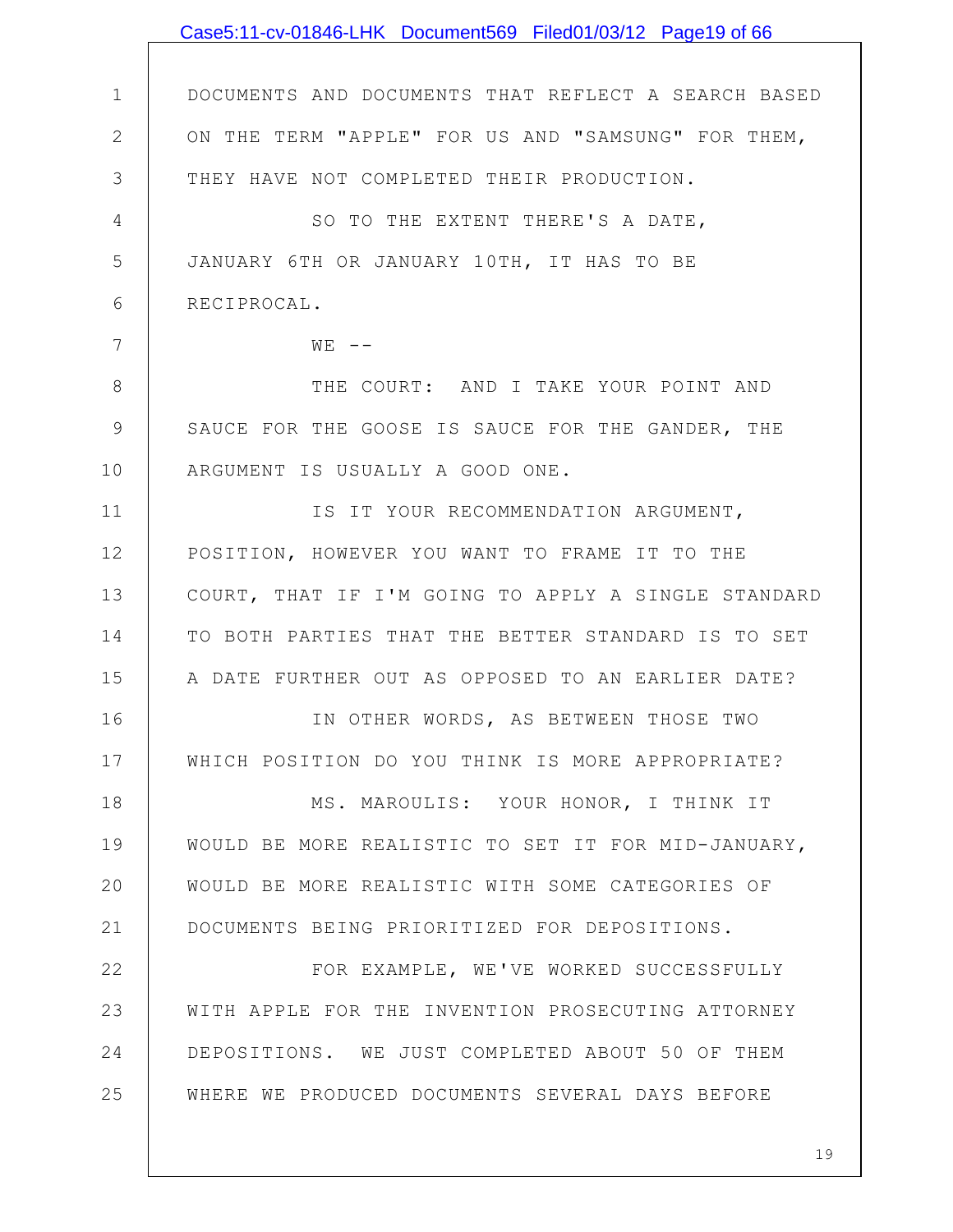|              | Case5:11-cv-01846-LHK Document569 Filed01/03/12 Page20 of 66 |
|--------------|--------------------------------------------------------------|
|              |                                                              |
| 1            | DEPOSITIONS.                                                 |
| $\mathbf{2}$ | SO EVEN IF THERE'S A DEADLINE THAT'S                         |
| 3            | FURTHER OUT IN JANUARY, WE CAN CERTAINLY EXPEDITE            |
| 4            | SOME CATEGORIES OF DOCUMENTS TARGETED TO THE                 |
| 5            | SPECIFIC DEPOSITIONS.                                        |
| 6            | THE COURT: SO ARE THERE PARTICULAR -- I                      |
| 7            | MEAN, THE CONCERN I HAD IS JUST THE SCHEDULE IS              |
| 8            | MIGHTY TIGHT. AND, YOU KNOW, EVEN A DEADLINE IN              |
| $\mathsf{S}$ | MID-JANUARY WOULD SUGGEST WE LOSE THE FIRST TWO              |
| 10           | WEEKS OF THE MONTH FOR DEPOSITION PURPOSES.                  |
| 11           | ARE THERE PARTICULAR INDIVIDUALS OR                          |
| 12           | CATEGORIES RELATING TO INDIVIDUALS THAT I MIGHT              |
| 13           | PRIORITIZE IN YOUR VIEW? SO WE TAKE ADVANTAGE OF             |
| 14           | THOSE FIRST TWO WEEKS.                                       |
| 15           | MS. MAROULIS: THERE WERE A COUPLE                            |
| 16           | DEPOSITION DATES OFFERED TO APPLE. ONE IS                    |
| 17           | DECEMBER 30TH AND ANOTHER ONE IS JANUARY 12TH.               |
| 18           | SO FOR THOSE CUSTODIANS WE WILL                              |
| 19           | PRIORITIZE AND PRODUCE THEIR DOCUMENTS, IF THEY              |
| 20           | HAVEN'T ALREADY BEEN PRODUCED, NO LATER THAN THREE           |
| 21           | DAYS BEFORE THE DEPOSITION LIKE WE HAVE DONE WITH            |
| 22           | THE INVENTOR DEPOSITIONS FOR BOTH SIDES.                     |
| 23           | AND TO THE EXTENT YOUR HONOR NEEDS                           |
| 24           | EXAMPLES OF WHY WE BELIEVE APPLE'S PRODUCTION IS             |
| 25           | NOT COMPLETE, IT'S LISTED IN THE PAPERS.                     |
|              |                                                              |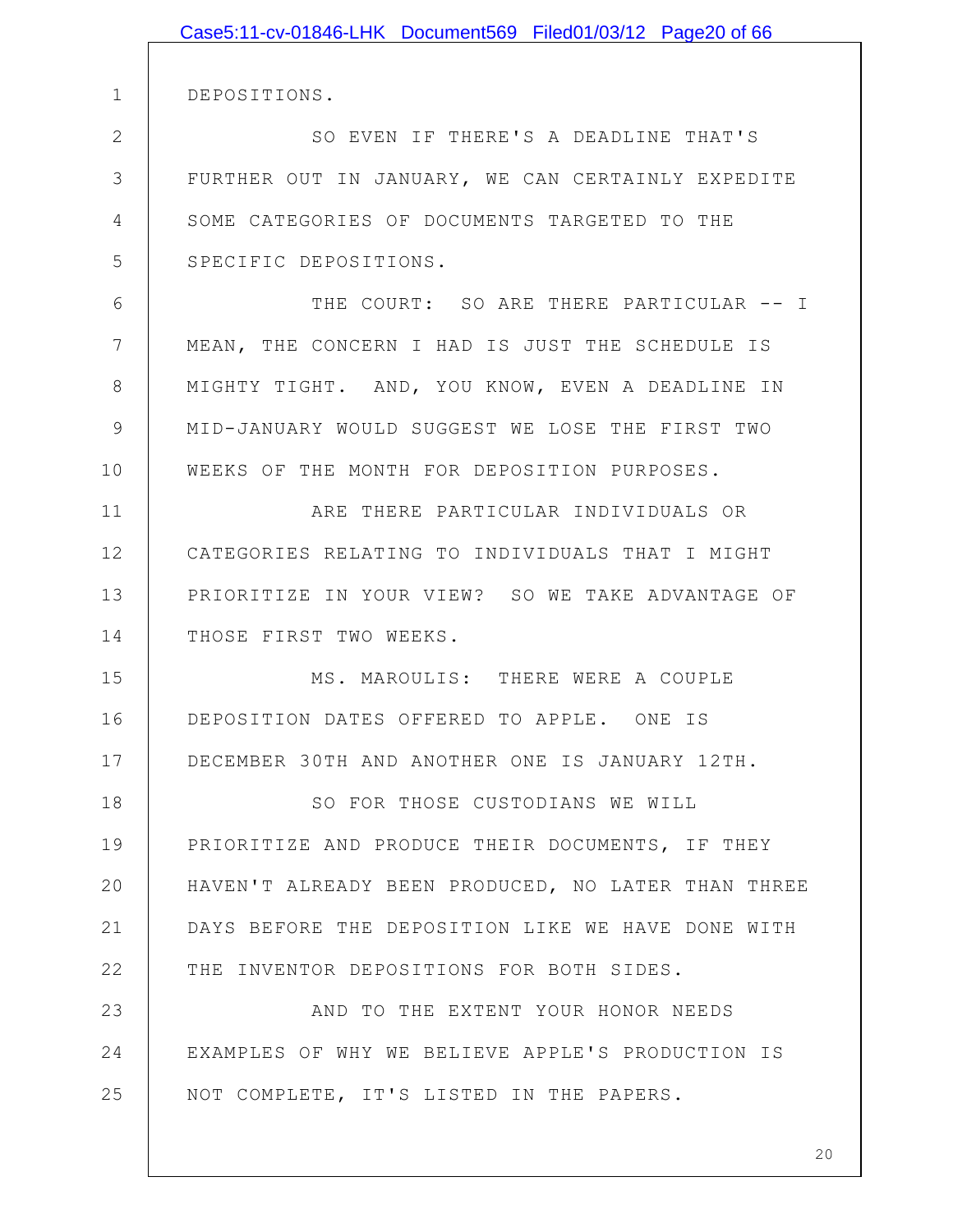|               | Case5:11-cv-01846-LHK Document569 Filed01/03/12 Page21 of 66 |
|---------------|--------------------------------------------------------------|
|               |                                                              |
| $\mathbf 1$   | BUT FOR EXAMPLE, THEY ARE PRESSING FOR                       |
| $\mathbf{2}$  | THE SURVEYS. AND APPLE ITSELF PRODUCED ONLY FIVE             |
| 3             | SURVEYS TOTAL THAT WE COULD FIND IN THE PRODUCTION.          |
| 4             | AND CLEARLY ORGANIZATIONS SUCH AS APPLE PROBABLY             |
| 5             | HAS AN ENTIRE CONSUMER SURVEY DEPARTMENT.                    |
| 6             | THE COURT: WELL, I WILL GET TO APPLE'S                       |
| 7             | PRODUCTION IN A MINUTE. I STILL WANT TO FOCUS ON             |
| 8             | YOUR PRODUCTION, JUST SO I CAN KEEP ALL OF THIS              |
| $\mathcal{G}$ | STRAIGHT.                                                    |
| 10            | IN YOUR ORGANIZATION, IS THERE A SIMILAR                     |
| 11            | ORGANIZATION THAT'S RESPONSIBLE?                             |
| 12            | MS. MAROULIS: WE HAVE SEVERAL CUSTODIANS                     |
| 13            | WHO ARE PRIMARILY RESPONSIBLE AND WE SEARCHED THEIR          |
| 14            | FILES, AND WE PRODUCED SOME OF THE DOCUMENTS.                |
| 15            | I DON'T KNOW IF IT'S ALL, I WILL NEED IT                     |
| 16            | TO CONFER --                                                 |
| 17            | THE COURT: YOU ARE NOT OBJECTING TO                          |
| 18            | MAKING THEM A COMPLETE PRODUCTION, YOUR POINT IS             |
| 19            | IT'S IN PROCESS?                                             |
| 20            | MS. MAROULIS: IT'S IN THE PROCESS.                           |
| 21            | THERE'S ONE LIMITATION WE'VE ASKED IT BE                     |
| 22            | FOCUSED ON THE PRODUCTS SOLD IN THE U.S. THAT ARE            |
| 23            | ACCUSED IN THE COMPLAINT AS OPPOSED TO PRODUCTS              |
| 24            | SOLD IN A NETHERLANDS OR CHINA OR SOMEWHERE ELSE.            |
| 25            | BUT FOR THE U.S. WE DO NOT HAVE AN                           |
|               |                                                              |
|               | 21                                                           |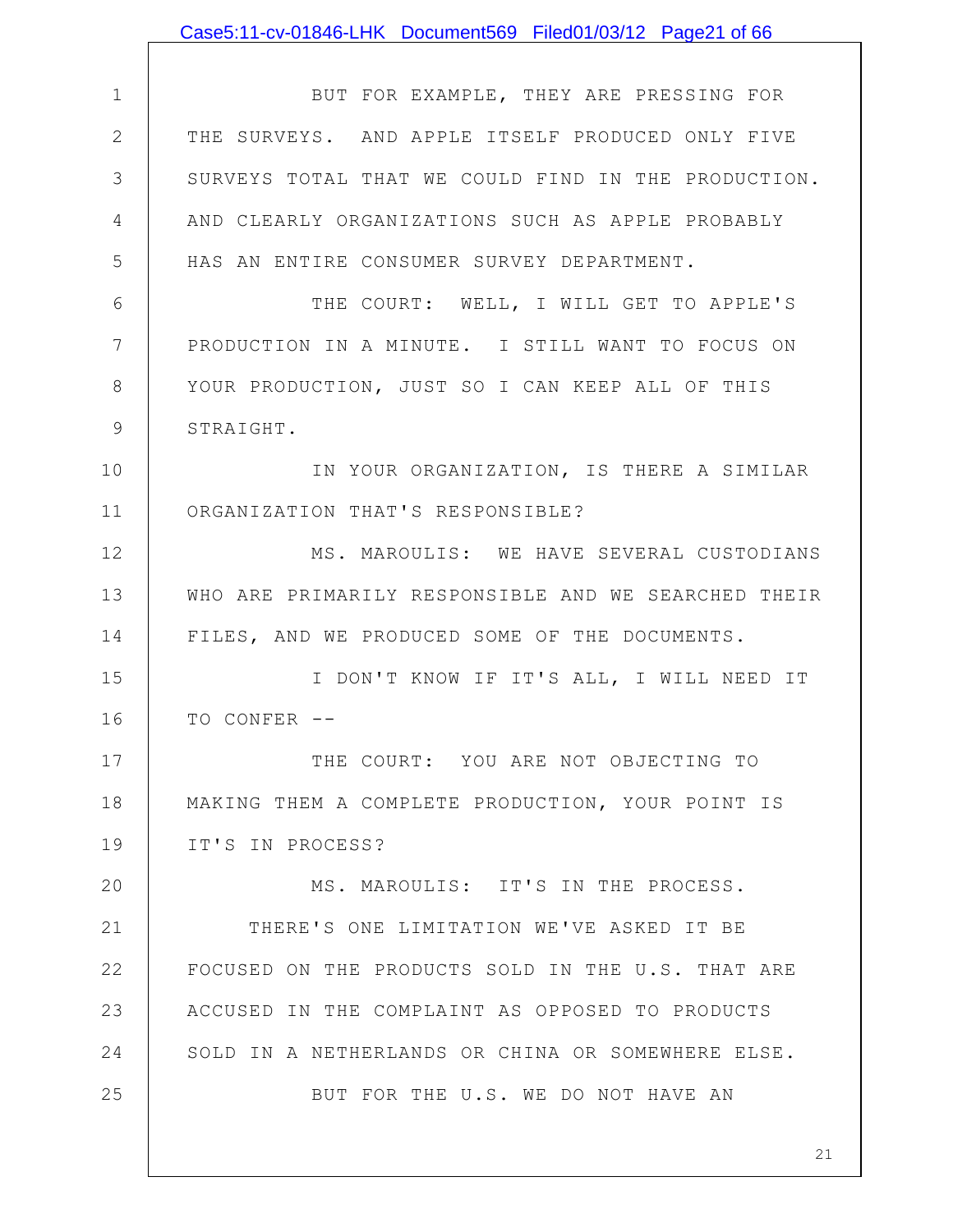| Case5:11-cv-01846-LHK Document569 Filed01/03/12 Page22 of 66 |
|--------------------------------------------------------------|
| OBJECTION.                                                   |
| THE COURT: ON THE ISSUE OF THE E-MAIL,                       |
|                                                              |
| AN ISSUE OF SOME INTEREST TO ME THESE DAYS, THE              |
| QUESTION I HAVE IS: SO THEY ESSENTIALLY ARE ASKING           |
| YOU TO PAW THROUGH A NUMBER OF CUSTODIANS E-MAILS            |
| LOOKING FOR REFERENCES TO APPLE. I ASSUME YOU HAVE           |
| ALL REACHED SOME CONSENSUS OR AGREEMENT ON WHO               |
| EXACTLY YOU NEED TO BE RESEARCHING E-MAILS FOR?              |
| MS. MAROULIS: WELL, THEY WANT US TO                          |
| SEARCH EVERY SINGLE CUSTODIAN FOR THE TERM "APPLE."          |
| WE'VE GENERALLY AGREED TO IT, BUT SUBJECT                    |
| TO THE CONDITION. ONE, THEY WANTED US TO SEARCH              |
| FOR SAMSUNG, AND THEY HAVEN'T YET COMMITTED TO               |
| THAT.                                                        |
| AND TWO, UNFORTUNATELY "APPLE" IS A MORE                     |
| COMMON TERM THAN "SAMSUNG." SO IN ADDITION TO                |
|                                                              |
| PEOPLE BUYING FOOD FOR DINNER, YOU ALSO GET                  |
| QUICKTIME, ITUNE FILES.                                      |
| SO IN SEARCHING CUSTODIAN FILES, WE'RE                       |
| GETTING A LOT OF FALSE HITS. WE ARE TRYING TO                |
| FILTER IT OUT BUT THAT'S ONE OF THE THINGS SLOWING           |
| DOWN THE PRODUCTION.                                         |
| THE COURT: I JUST WANT TO MAKE SURE,                         |
| THERE WAS ONE OTHER QUESTION I HAD FOR YOU AND THEN          |
| WE'LL TURN TO YOUR MOTION AFTER REBUTTAL ON THIS             |
|                                                              |

2

3

4

5

6

7

8

9

10

11

12

13

14

15

16

17

18

19

20

21

22

23

24

25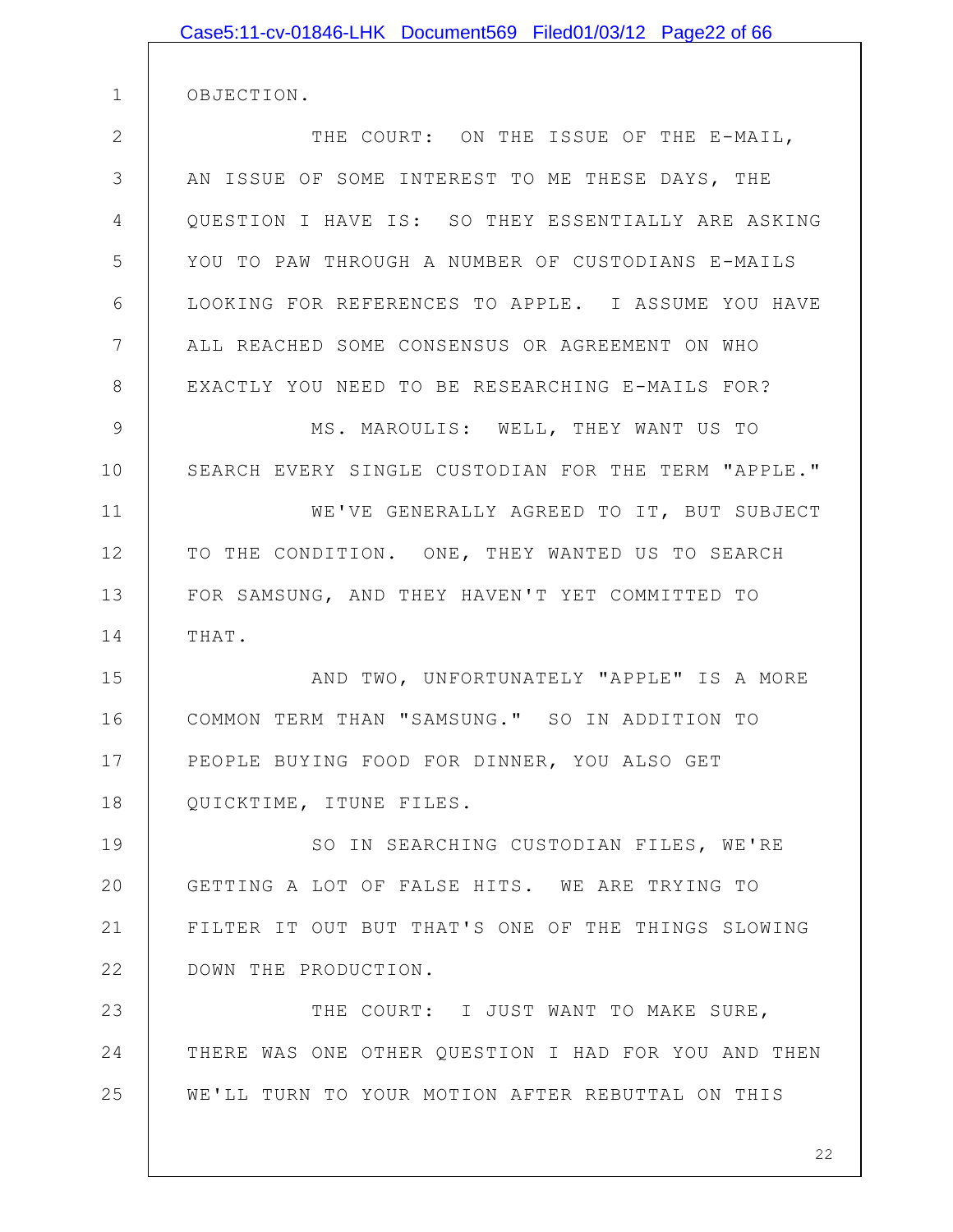|               | Case5:11-cv-01846-LHK Document569 Filed01/03/12 Page23 of 66 |
|---------------|--------------------------------------------------------------|
|               |                                                              |
| $\mathbf 1$   | ARGUMENT TO CLOSE THIS OUT.                                  |
| $\mathbf{2}$  | THE ADDITIONAL QUESTION I HAD CONCERNS                       |
| 3             | THE SOURCE CODE WHEN IT WAS FIRST AVAILABLE TO               |
| 4             | APPLE.                                                       |
| 5             | YOUR DECLARATION SEEMS TO SUGGEST OR                         |
| 6             | IMPLY THAT THERE HAS BEEN SOURCE CODE AVAILABLE TO           |
| 7             | THEIR FOLKS FOR SOME TIME, AM I READING THOSE RIGHT          |
| 8             | OR IS THE THAT NOT TRUE?                                     |
| $\mathcal{G}$ | MS. MAROULIS: YES, YOUR HONOR.                               |
| 10            | WE MADE REPRESENTATIONS IN OUR INITIAL                       |
| 11            | PATENT RULES DISCLOSURES UNDER 3-4 THAT THE SOURCE           |
| 12            | CODE WILL BE AVAILABLE TO APPLE UPON THE PROTECTIVE          |
| 13            | ORDER CONCLUSION.                                            |
| 14            | WE'VE HAD AN UNUSUALLY DIFFICULT TIME                        |
| 15            | HERE NEGOTIATING THE PROTECTIVE ORDER BETWEEN THE            |
| 16            | SIDES AND WE HAVE BEEN WAITING FOR THE PROTECTIVE            |
| 17            | ORDER. BUT SEEING HOW THE PROTECTIVE ORDER IS NOT            |
| 18            | YET COMPLETE WE STARTED OFFERING SOURCE CODE WHILE           |
| 19            | IT'S STILL BEING NEGOTIATED.                                 |
| 20            | THE COURT: SINCE YOU BROUGHT UP THE                          |
| 21            | PROTECTIVE ORDER, ARE YOU SAYING -- I WILL                   |
| 22            | APOLOGIZE WITH ANY PROBLEMS WITH THE COURT. YOU              |
| 23            | HAVE NOT ALL SUBMITTED A PROTECTIVE ORDER TO ME.             |
| 24            | MS. MAROULIS: NO, YOUR HONOR.                                |
| 25            | WE HAVE BEEN OPERATING UNDER THE INTERIM                     |
|               |                                                              |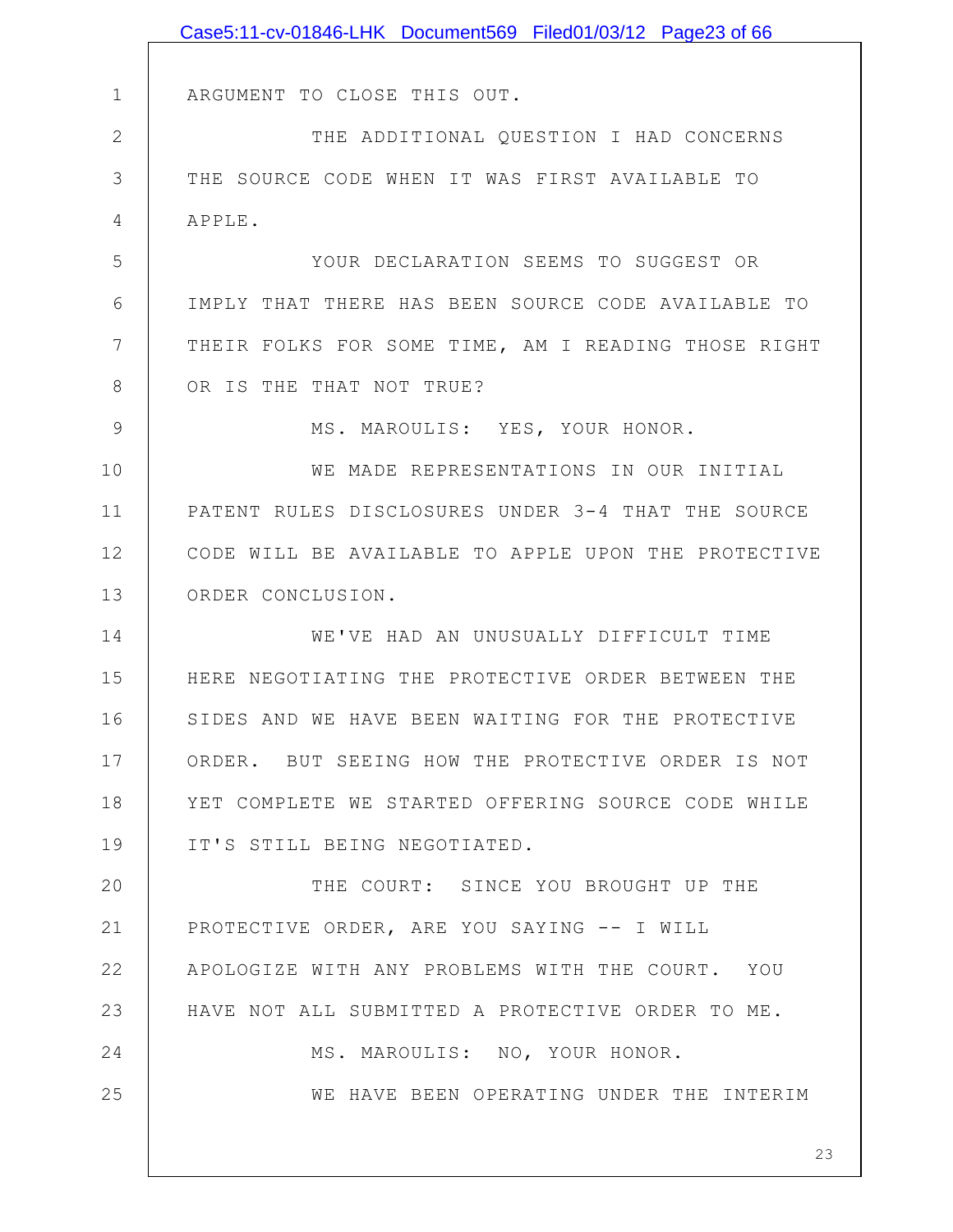|                | Case5:11-cv-01846-LHK Document569 Filed01/03/12 Page24 of 66 |
|----------------|--------------------------------------------------------------|
|                |                                                              |
| $\mathbf 1$    | PROTECTIVE ORDER AND WE GENERALLY PRODUCED VERY              |
| $\mathbf{2}$   | HIGHLY CONFIDENTIAL INFORMATION PURSUANT TO IT.              |
| 3              | SOURCE CODE IS A BIT DIFFERENT, SO WE                        |
| $\overline{4}$ | NEGOTIATED A FAIRLY ROBUST PROVISION UNDER WHICH             |
| 5              | BOTH SIDES WILL BE PRODUCING TO EACH OTHER CODE.             |
| 6              | THERE HAS BEEN SOME SOURCE CODE PRODUCED                     |
| 7              | BY SAMSUNG IN CONNECTION TO THE INVENTOR                     |
| $8\,$          | DEPOSITIONS, SO THAT'S OLD, HISTORIC SOURCE CODE,            |
| $\mathcal{G}$  | SO NOT THE SAME CONFIDENTIALITY ISSUES NECESSARILY           |
| 10             | IN PLAY.                                                     |
| 11             | THE COURT: SO IT WOULD SEEM TO ME THAT                       |
| 12             | GETTING THAT PROTECTIVE ORDER ISSUE RESOLVED IS ONE          |
| 13             | OF THE HIGHEST PRIORITIES IF WE ARE TALKING ABOUT            |
| 14             | CODE GETTING PRODUCED IN ADVANCE OF DEPOSITIONS; IS          |
| 15             | THAT FAIR?                                                   |
| 16             | MS. MAROULIS: IT IS, YOUR HONOR.                             |
| 17             | IT'S SUBJECT OF THE NEGOTIATIONS. YOU PROBABLY               |
| 18             | SURMISED FROM OUR PAPERS WE HAVE A WEEKLY MEET AND           |
| 19             | CONFER CALL THAT LASTS BETWEEN THREE AND SIX HOURS.          |
| 20             | IT'S BEING DISCUSSED VERY ACTIVELY AND WE ARE VERY           |
| 21             | CLOSE.                                                       |
| 22             | THE COURT: ALL RIGHT.                                        |
| 23             | THOSE ARE THE QUESTIONS I HAD. UNLESS                        |
| 24             | YOU HAVE ANYTHING FURTHER, I WILL HEAR FROM                  |
| 25             | MR. JACOBS AND WE WILL COME BACK AND TALK ABOUT              |
|                |                                                              |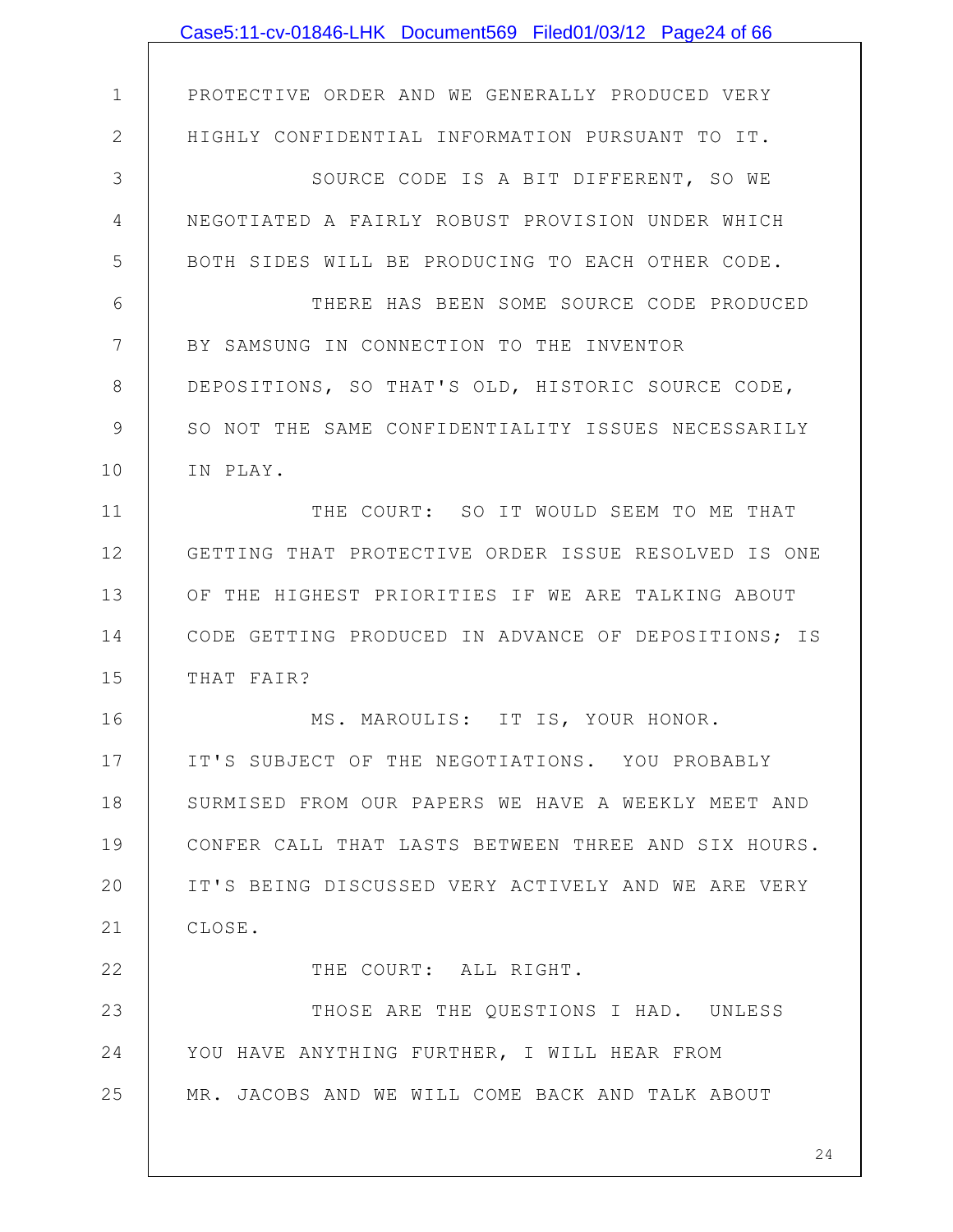|                | Case5:11-cv-01846-LHK Document569 Filed01/03/12 Page25 of 66 |
|----------------|--------------------------------------------------------------|
|                |                                                              |
| $\mathbf 1$    | YOUR NEGOTIATIONS.                                           |
| $\mathbf{2}$   | ANY REBUTTAL, MR. JACOBS?                                    |
| 3              | MR. JACOBS: YES, YOUR HONOR.                                 |
| $\overline{4}$ | I THINK THERE'S A FALSE SYMMETRY,                            |
| 5              | YOUR HONOR, BEING ADVANCED. WE HAVE MADE ENORMOUS            |
| $6\,$          | PRODUCTIONS IN THE PRELIMINARY INJUNCTION PHASE.             |
| 7              | THEY HAVE MADE A TINY PRODUCTION. THIS                       |
| $8\,$          | IS A PROBLEM OF SAMSUNG'S OWN MAKING FOR NOT HAVING          |
| $\mathcal{G}$  | GOTTEN TO IT AND FOR HAVING ENGAGED IN DILATORY              |
| 10             | TACTICS.                                                     |
| 11             | WE SAW AN EXAMPLE OF IT JUST NOW.                            |
| 12             | THERE'S NO EXCUSE FOR US NOT HAVING GOTTEN THEIR             |
| 13             | SOURCE CODE UNDER THE INTERIM PROTECTIVE ORDER.              |
| 14             | AND THE FACT THAT THERE'S A COMPLEX                          |
| 15             | PROTECTIVE ORDER GOING ON, COMPLEX NEGOTIATION IS            |
| 16             | NO EXCUSE FOR THAT ONCE WE SAID WE REALLY NEED IT.           |
| 17             | MAYBE WHILE WE WERE TALKING EARLIER, BUT ONCE WE             |
| 18             | SAY WE NEED IT, WE NEED IT.                                  |
| 19             | AS FOR APPLE'S PRODUCTION, THERE'S A                         |
| 20             | MESSAGE FROM WILMER HALE TO SAMSUNG DATED                    |
| 21             | DECEMBER 6TH THAT SAYS, THE SOURCE CODE WE ARE               |
| 22             | PREPARED TO PRODUCE IT AND HERE'S HOW WE ARE GOING           |
| 23             | TO PRODUCE IT, AND IT'S ALL OUT THERE FOR THEM.              |
| 24             | SO WE HAVE, THIS IS THE SOURCE CODE,                         |
| 25             | THAT'S THE CORRESPONDING SOURCE CODE, THE                    |
|                |                                                              |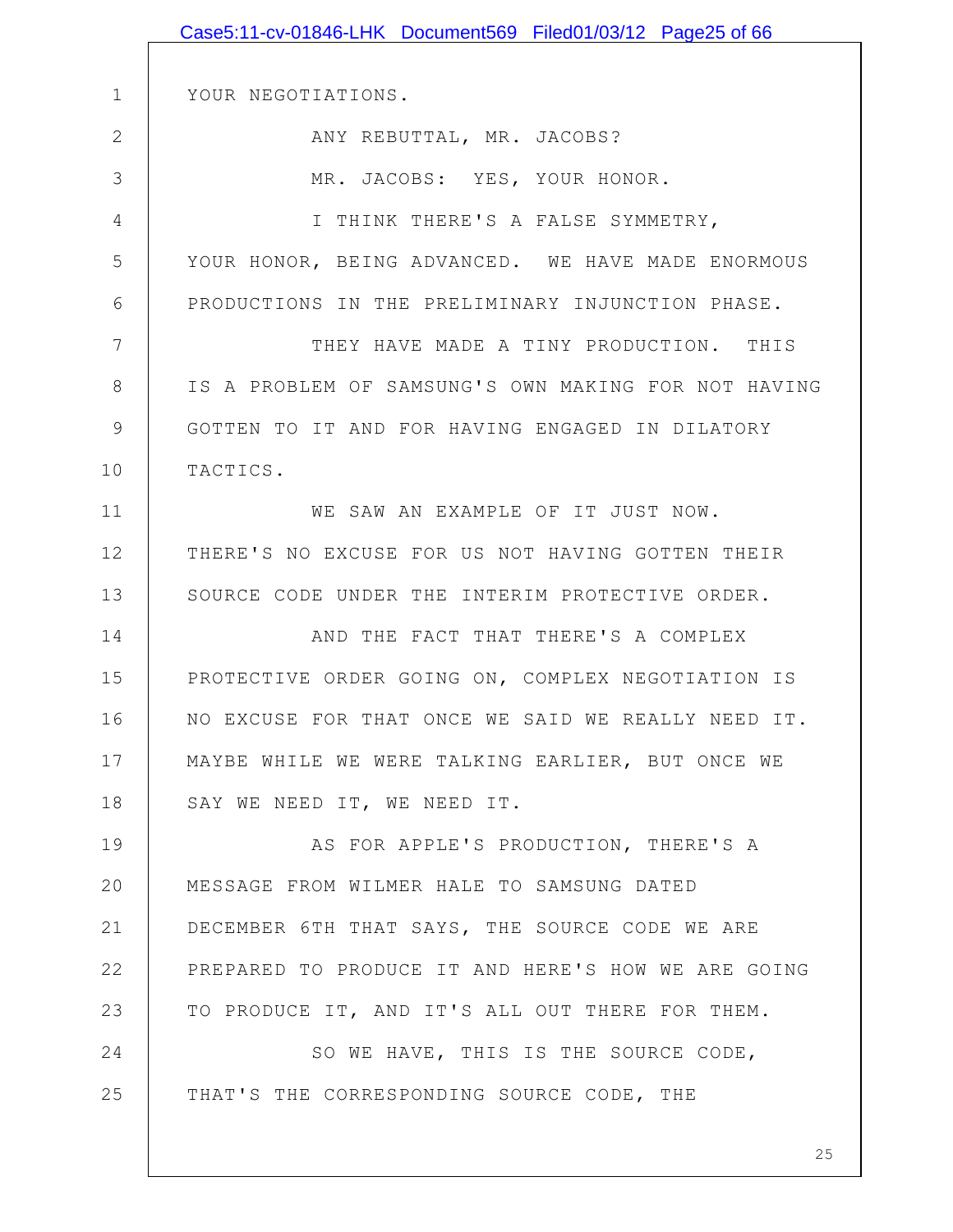|                | Case5:11-cv-01846-LHK Document569 Filed01/03/12 Page26 of 66 |
|----------------|--------------------------------------------------------------|
|                |                                                              |
| $\mathbf 1$    | DEFENDER'S SOURCE CODE.                                      |
| $\mathbf{2}$   | THE COURT: JUST SO THAT I UNDERSTAND                         |
| 3              | YOUR POINT COMPLETELY, ARE YOU TELLING ME THAT               |
| $\overline{4}$ | BECAUSE OF THIS PROTECTIVE ORDER ISSUE, YOU HAVE             |
| 5              | NOT HAD ANY ACCESS TO SOURCE CODE FROM SAMSUNG?              |
| 6              | I'M STILL UNCLEAR ON THAT.                                   |
| 7              | MR. JACOBS: ESSENTIALLY, THAT'S CORRECT.                     |
| 8              | THESE FILES THAT WE WERE BOTH REFERRING                      |
| $\mathcal{G}$  | TO OF HISTORICAL NATURE. BUT IN TERMS OF TOUCHWIZ,           |
| 10             | IN TERMS OF THE CURRENT SAMSUNG CELL PHONE                   |
| 11             | OPERATING SYSTEM, WE HAVE NOT HAD ACCESS.                    |
| 12             | THE COURT: THE TOUCHWIZ, IS THAT THE UI                      |
| 13             | LAYER?                                                       |
| 14             | MR. JACOBS: EXACTLY.                                         |
| 15             | AND I DON'T MEAN BY THAT TO BE LIMITING,                     |
| 16             | I THINK OUR REQUESTS SPEAK FOR THEMSELVES AND                |
| 17             | THERE'S BEEN PLENTY, YOUR HONOR, OF MEET AND                 |
| 18             | CONFER.                                                      |
| 19             | IF ANYTHING WAS CONVEYED TO YOU IN THE                       |
| 20             | PILE OF PAPERS YOU GOT, IT'S BEEN THERE'S LOTS OF            |
| 21             | DISCUSSIONS, LOTS OF EFFORTS TO WORK IT OUT.                 |
| 22             | WE REACHED OUR LIMIT IN TWO WAYS. WE                         |
| 23             | REACHED OUR TIME LIMIT, WE JUST HAVE TO GET THIS             |
| 24             | STUFF QUICKLY. AND WE REACHED OUR LIMIT WHERE WE             |
| 25             | STARTED MEASURING WHAT WE HAD DONE AS AGAINST WHAT           |
|                |                                                              |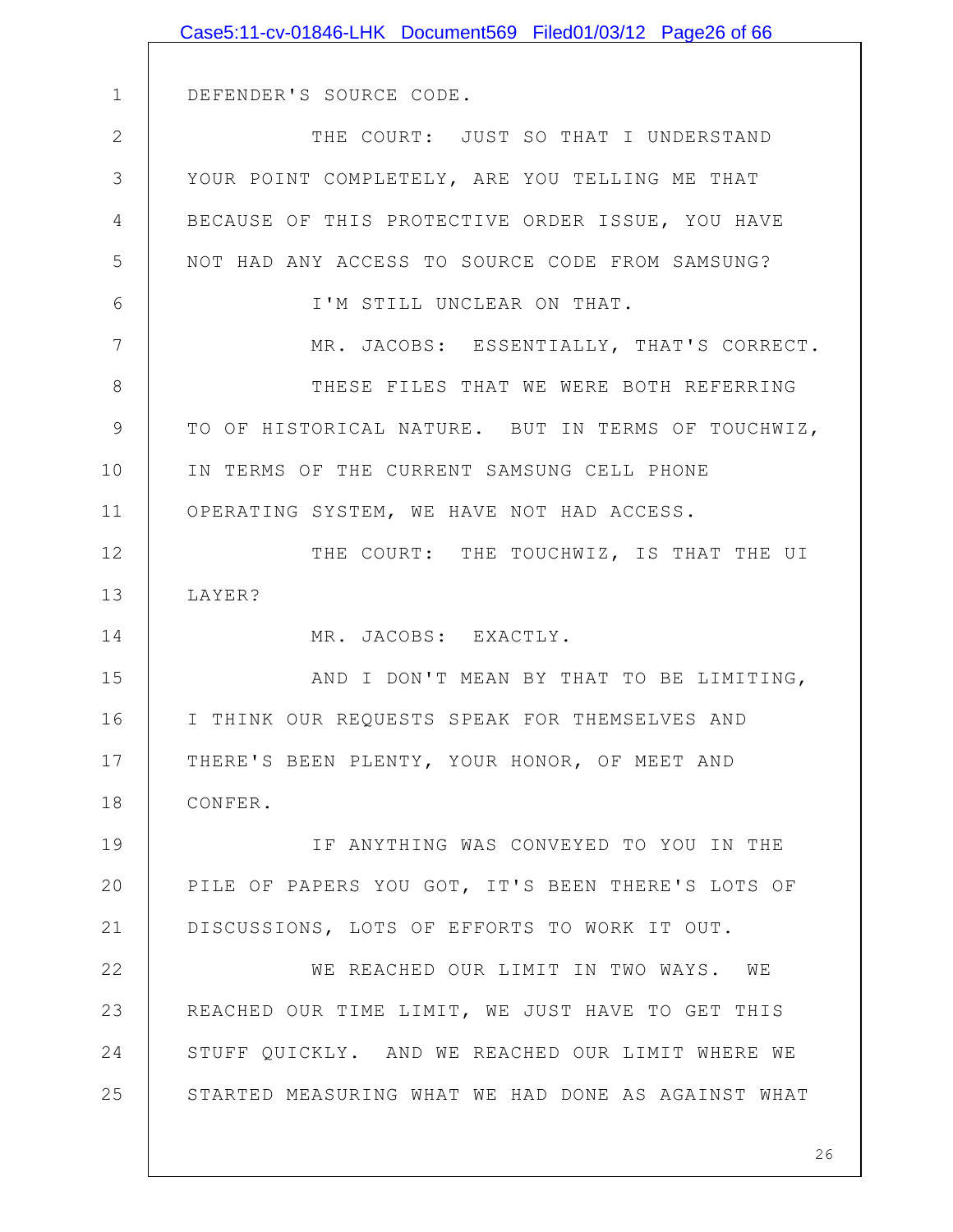1 2 3 4 5 6 7 8 9 10 11 12 13 14 15 16 17 18 19 20 21 22 23 24 25 SAMSUNG HAD DONE. AND THAT ASYMMETRY JUST STARTED TO JUMP OUT AT ALL OF US. THE COURT: I CONFESS I HAVE NOT REVIEWED THE INTERIM PROTECTIVE ORDER RECENTLY, BUT I BELIEVE UNDER THE TERMS OF THAT ORDER THERE'S A PROVISION FOR SOURCE CODE. MR. JACOBS: EXACTLY. THE COURT: OKAY. ALL RIGHT. ANYTHING FURTHER? MR. JACOBS: SO THAT'S THE ESSENCE OF IT, YOUR HONOR. IN TERMS OF TIME, IF WE -- IF THIS MOTION WERE NOT NECESSITATED BY A PATTERN THAT WE SAW OF COMMITMENTS, BUT NOT REAL HARD COMMITMENTS, THEN WE WOULD HAVE MORE SYMPATHY FOR SAMSUNG. WE DO KNOW THERE ARE ISSUES COMING BACK OUR WE WAY, BUT WE THINK WE HAVE MOVED HEAVEN AND EARTH TO MEET TIME DEADLINES AND WE DON'T SEE THAT ON THEIR SIDE. THE COURT: IN THE E-MAIL, HOW MANY CUSTODIANS ARE AT ISSUE HERE? MR. JACOBS: I THINK WE HAD A GOOD DISCUSSION ABOUT CUSTODIANS AND I DON'T KNOW THE ANSWER BUT I DON'T THINK THAT'S THE NATURE OF THE Case5:11-cv-01846-LHK Document569 Filed01/03/12 Page27 of 66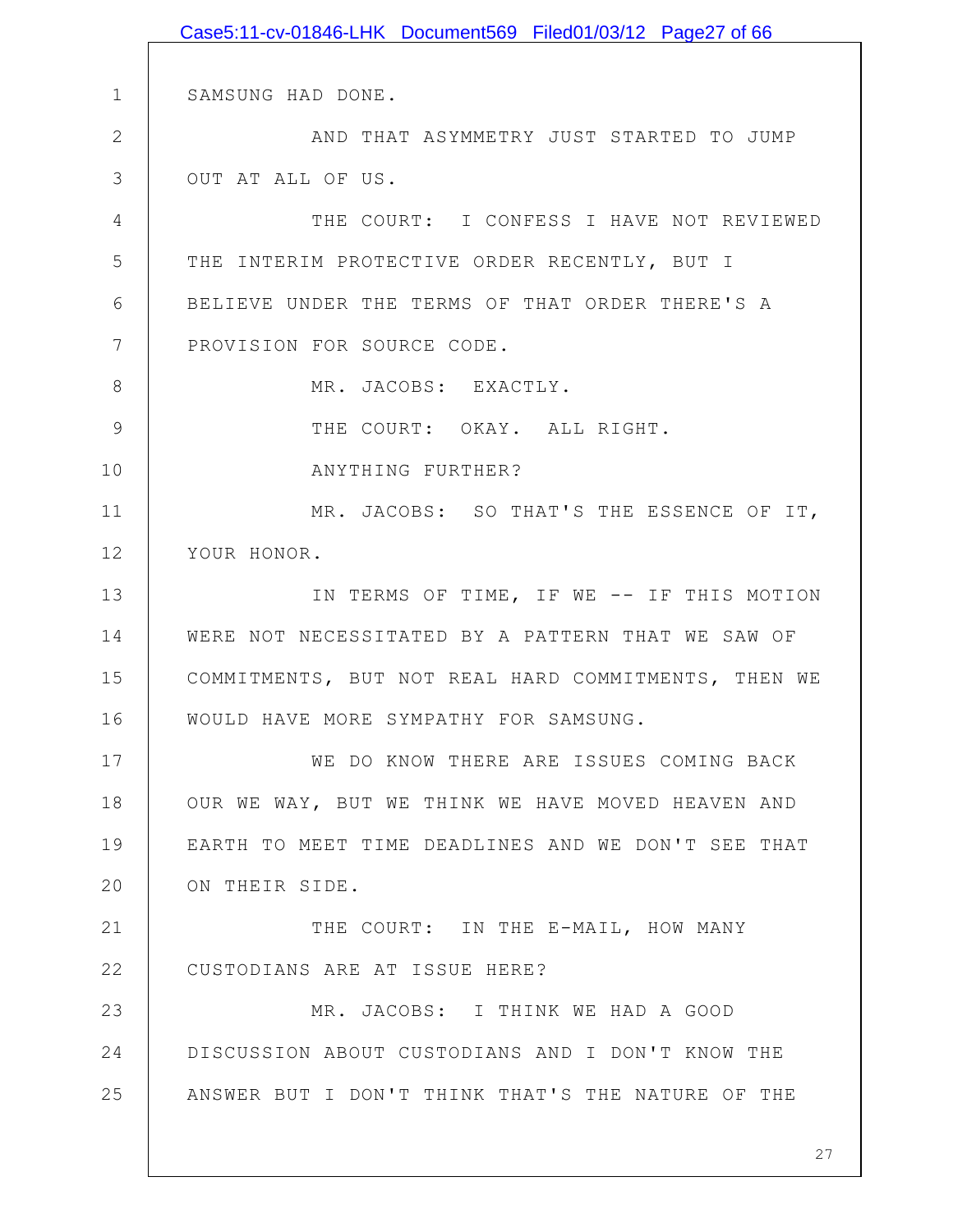|               | Case5:11-cv-01846-LHK Document569 Filed01/03/12 Page28 of 66 |
|---------------|--------------------------------------------------------------|
|               |                                                              |
| $\mathbf 1$   | DISPUTE. I KNOW YOU'RE INTERESTED IN IT FOR OTHER            |
| $\mathbf{2}$  | REASONS, BUT I DON'T THINK --                                |
| 3             | THE COURT: WE ARE TALKING ABOUT A DOZEN,                     |
| 4             | A THOUSAND, YOU ALL HAD A LOT OF FOLKS WHO KNOW              |
| 5             | STUFF.                                                       |
| 6             | MR. HUNG: IT'S CERTAINLY IN THE DOZENS,                      |
| 7             | I BELIEVE IT'S THE HIGH DOZENS; IS THAT FAIR?                |
| 8             | MS. MAROULIS: I THINK IT WOULD BE AROUND                     |
| $\mathcal{G}$ | 50 PROBABLY.                                                 |
| 10            | THE COURT: SOMEWHERE IN THAT RANGE?                          |
| 11            | ALL RIGHT. IS THERE ANYTHING ELSE YOU                        |
| 12            | WANT TO ADD, MR. JACOBS?                                     |
| 13            | MR. JACOBS: WELL, THERE'S SOME SPECIFIC                      |
| 14            | ISSUES THAT SAMSUNG RAISED.                                  |
| 15            | I THINK THEY ARE WELL BRIEFED AND I WOULD                    |
| 16            | BE SURPRISED IF YOU WANTED TO HEAR VERY GRANULAR             |
| 17            | ARGUMENT ABOUT INDIVIDUAL ISSUES.                            |
| 18            | BUT LIMITING TO U.S. PRODUCTS, WHEN THE                      |
| 19            | PRODUCTS ARE SOLD ON AN INTERNATIONAL BASIS AND              |
| 20            | MAYBE JUST LABELED AND TAILORED FOR A PARTICULAR             |
| 21            | MARKET, THAT'S UNACCEPTABLE. THAT WOULD BE A HUGE            |
| 22            | CARVE OUT FROM SAMSUNG'S DEVELOPMENT ACTIVITY.               |
| 23            | THIS PRODUCT SHIPPED IN THE UNITED STATES                    |
| 24            | MAY BE A VERSION OF THIS PRODUCT THAT WAS SHIPPED            |
| 25            | IN KOREA OR AUSTRALIA OR THE NETHERLANDS. THE                |
|               |                                                              |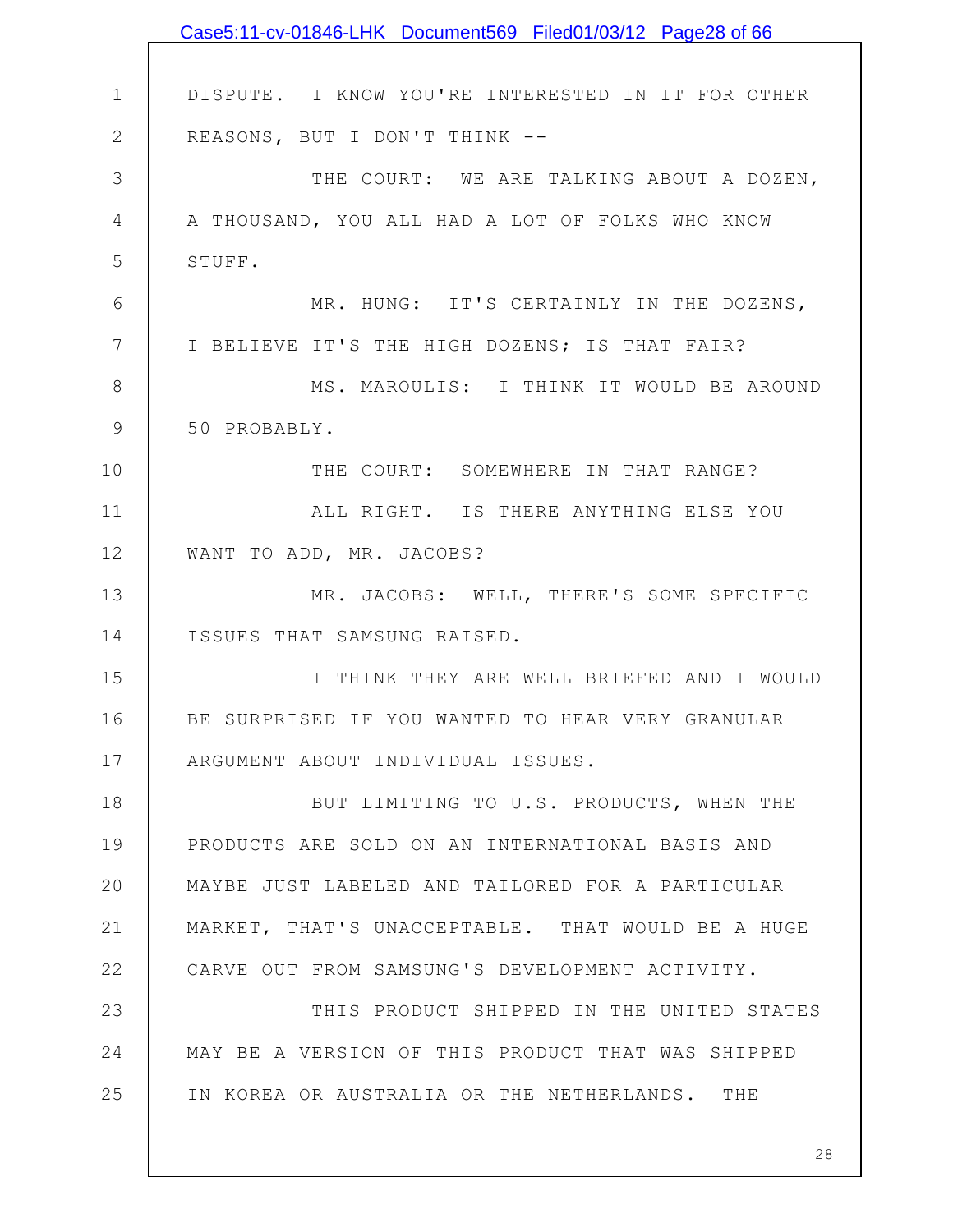|                | Case5:11-cv-01846-LHK Document569 Filed01/03/12 Page29 of 66 |
|----------------|--------------------------------------------------------------|
|                |                                                              |
| $\mathbf 1$    | COPYING MAY HAVE BEEN DONE FOR THE PRODUCT IN MY             |
| $\mathbf{2}$   | LEFT HAND AND THEN REFLECTED IN THE COPY IN MY               |
| $\mathfrak{Z}$ | RIGHT HAND.                                                  |
| 4              | THE COURT: IF YOUR THEORY IS THAT                            |
| 5              | THERE'S A SUBSTANTIAL RELATIONSHIP THAT JUSTIFIES            |
| 6              | DISCOVERY WITH RESPECT TO EACH OF THOSE PRODUCT              |
| 7              | VERSIONS, DO YOU NEED TO HAVE DISCOVERY AS TO ALL            |
| 8              | THOSE PRODUCT VERSIONS IN ORDER TO PROVE UP YOUR             |
| $\mathcal{G}$  | THEORY? DO YOU SEE WHAT I'M GETTING AT?                      |
| 10             | IT SEEMS TO ME IF WHAT YOU ARE SAYING IS,                    |
| 11             | THERE MAY BE A DUTCH VERSION OF THIS PRODUCT THAT            |
| 12             | SHEDS LIGHT ON ISSUES CONCERNING THE U.S. VERSION,           |
| 13             | OF COURSE IT'S THE U.S. VERSION THAT'S ACCUSED,              |
| 14             | RIGHT? WHAT DO YOU NEED THE DUTCH VERSION FOR?               |
| 15             | I'M STRUGGLING WITH THAT.                                    |
| 16             | MR. JACOBS: WELL, IF THE DUTCH VERSION                       |
| 17             | WAS AFTER THE U.S. VERSION THEN NO NEW COPYING               |
| 18             | WOULD HAVE SHOWN UP IN THE U.S. VERSION BY VIRTUE            |
| 19             | OF BEING DERIVED FROM THE DITCH VERSION.                     |
| 20             | BUT IF THE KOREAN VERSION -- THE U.S. IS                     |
| 21             | NOT THE FIRST MARKET TO GET THE PRODUCTS WHEN                |
| 22             | SAMSUNG RELEASES. SO IF YOU SAY THE KOREAN VERSION           |
| 23             | IS THE ONE THAT SAMSUNG WAS DEVELOPING OR TESTING            |
| 24             | ON ITS CONSUMERS TO SEE HOW THEY -- WHAT APPLE               |
| 25             | FEATURES THEY WERE MISSING, LET'S SAY, WHICH IS THE          |
|                |                                                              |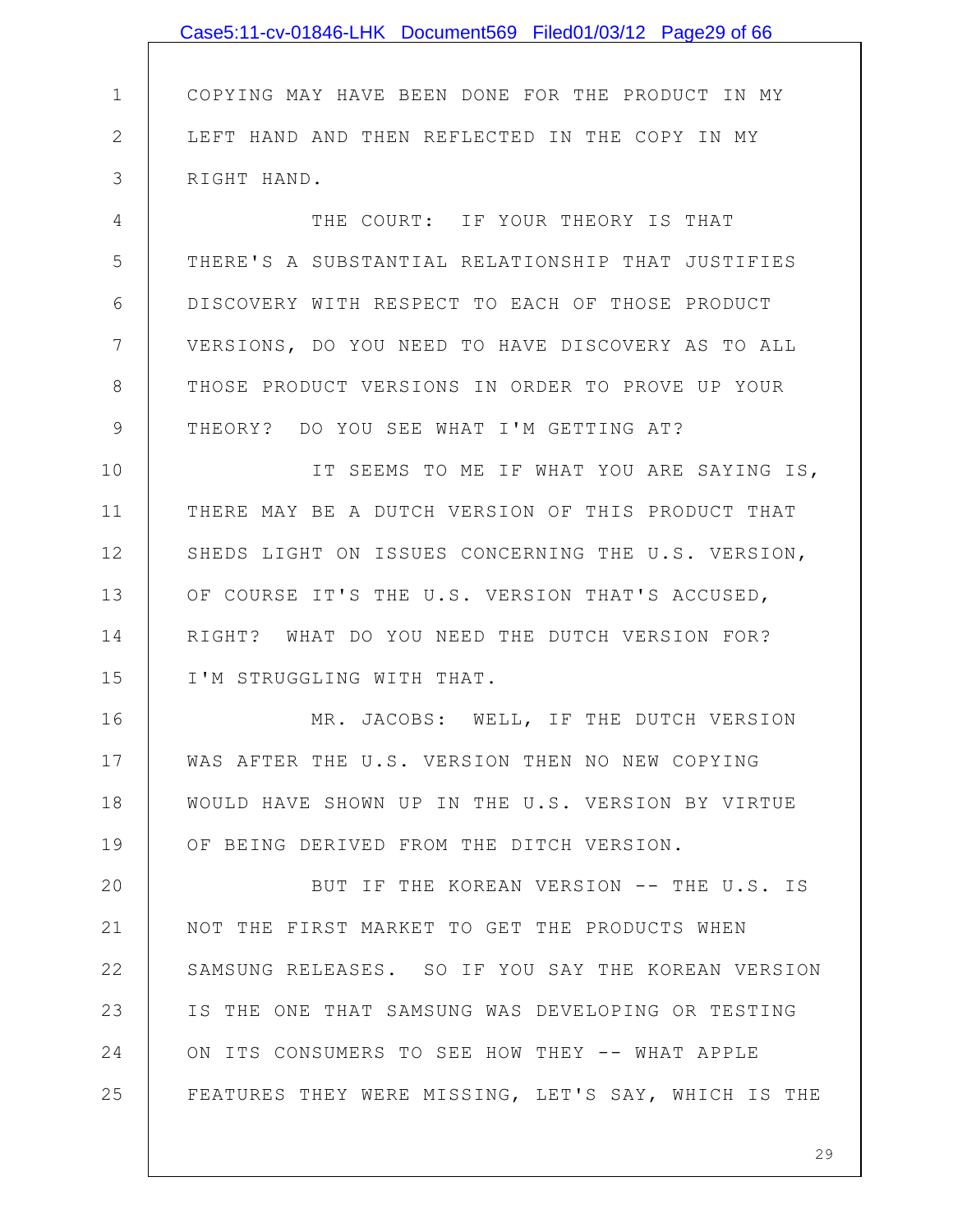|                | Case5:11-cv-01846-LHK Document569 Filed01/03/12 Page30 of 66 |
|----------------|--------------------------------------------------------------|
|                |                                                              |
| $\mathbf 1$    | KIND OF THING THAT COULD SHOW UP IN THE DOCUMENT,            |
| $\mathbf{2}$   | BELIEVE ME, THEN WE WOULD NEED THE DOCUMENTATION OF          |
| 3              | HOW THE KOREAN VERSION WAS DEVELOPED.                        |
| $\overline{4}$ | THE COURT: IS THERE ANY KIND OF                              |
| 5              | AGREEMENT WE COULD FORGE HERE THAT FOR CERTAIN               |
| 6              | PHONES OR TABLETS, THE U.S. WAS THE PRIMARY.                 |
| 7              | OR, YOU KNOW, IN OTHER WORDS, DOES THIS                      |
| 8              | ISSUE IMPLICATE THE ENTIRE SET OF ACCUSED PRODUCTS           |
| 9              | OR THERE ARE SPECIFIC PRODUCTS OR VERSIONS THAT ARE          |
| 10             | MORE PARTICULARLY IMPACTED BY THIS REALITY THAT              |
| 11             | AMERICA DOESN'T ALWAYS GET THE FIRST VERSION OF THE          |
| 12             | PRODUCT.                                                     |
| 13             | MR. JACOBS: I THINK IT'S ALMOST ALWAYS                       |
| 14             | THE CASE THAT THE UNITED STATES HAS NOT BEEN THE             |
| 15             | FIRST.                                                       |
| 16             | THE COURT: WE ARE ALWAYS SECOND OR                           |
| 17             | THIRD.                                                       |
| 18             | MR. JACOBS: I'M JUST DOING A MENTAL                          |
| 19             | CHECK LIST, YOUR HONOR, THIS ISN'T A REPRESENTATION          |
| 20             | BUT A MENTAL CHECK LIST OF WHAT WE'VE SEEN AND HOW           |
| 21             | THESE PRODUCTS ROLL OUT.                                     |
| 22             | ON THE OTHER HAND, I'D BE SURPRISED IF                       |
| 23             | ZIMBABWE WAS THE FIRST MARKET.                               |
| 24             | THE COURT: KOREA AND EUROPE ARE                              |
| 25             | OBVIOUSLY VERY IMPORTANT MARKETS.                            |
|                |                                                              |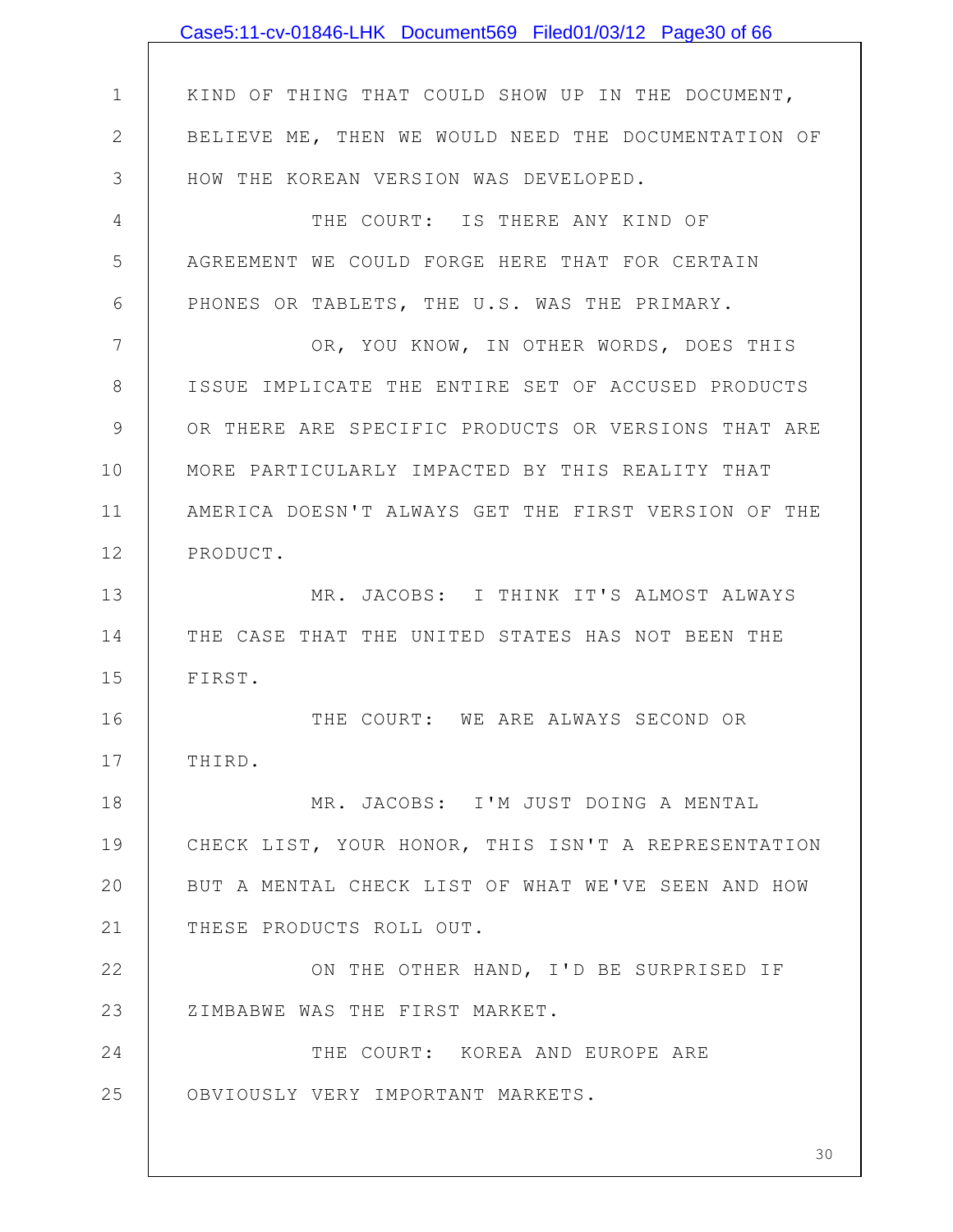1 2 3 4 5 6 7 8 9 10 11 12 13 14 15 16 17 18 19 20 21 22 23 24 25 MR. JACOBS: KOREA, JAPAN, AUSTRALIA, EUROPE ARE CRITICAL. THE COURT: OKAY. ALL RIGHT. THANK YOU, MR. JACOBS. ALL RIGHT. MS. MAROULIS, LET'S TURN TO YOUR MOTIONS. I WOULD LIKE TO START WITH THE MOTION WITH RESPECT TO DOCUMENTS AND ANSWERS. MS. MAROULIS: YES, YOUR HONOR. MAY I MAKE ONE BRIEF POINT ABOUT MR. JACOBS'S REBUTTAL? THE COURT: MS. MAROULIS: NEITHER SIDE HAS PRODUCED SOURCE CODE TO EACH OTHER, JUST SO IT'S CLEAR. NEITHER SIDE HAS. THE COURT: OTHER THAN THE HISTORICAL CODE. MS. MAROULIS: BOTH SIDES HAVE PRODUCED SMALL AMOUNTS OF HISTORICAL CODE. TURNING TO SAMSUNG'S MOTION, THERE WERE THREE DIFFERENT CATEGORIES RAISED IN OUR PAPERS, AND I'M PLEASED TO REPORT THAT ONE OF THEM SEEMS TO HAVE BEEN RESOLVED. SO WITH RESPECT TO THE UTILITY DOCUMENTS THAT WE ASKED FOR IN CONNECTION WITH THE CLAIMS Case5:11-cv-01846-LHK Document569 Filed01/03/12 Page31 of 66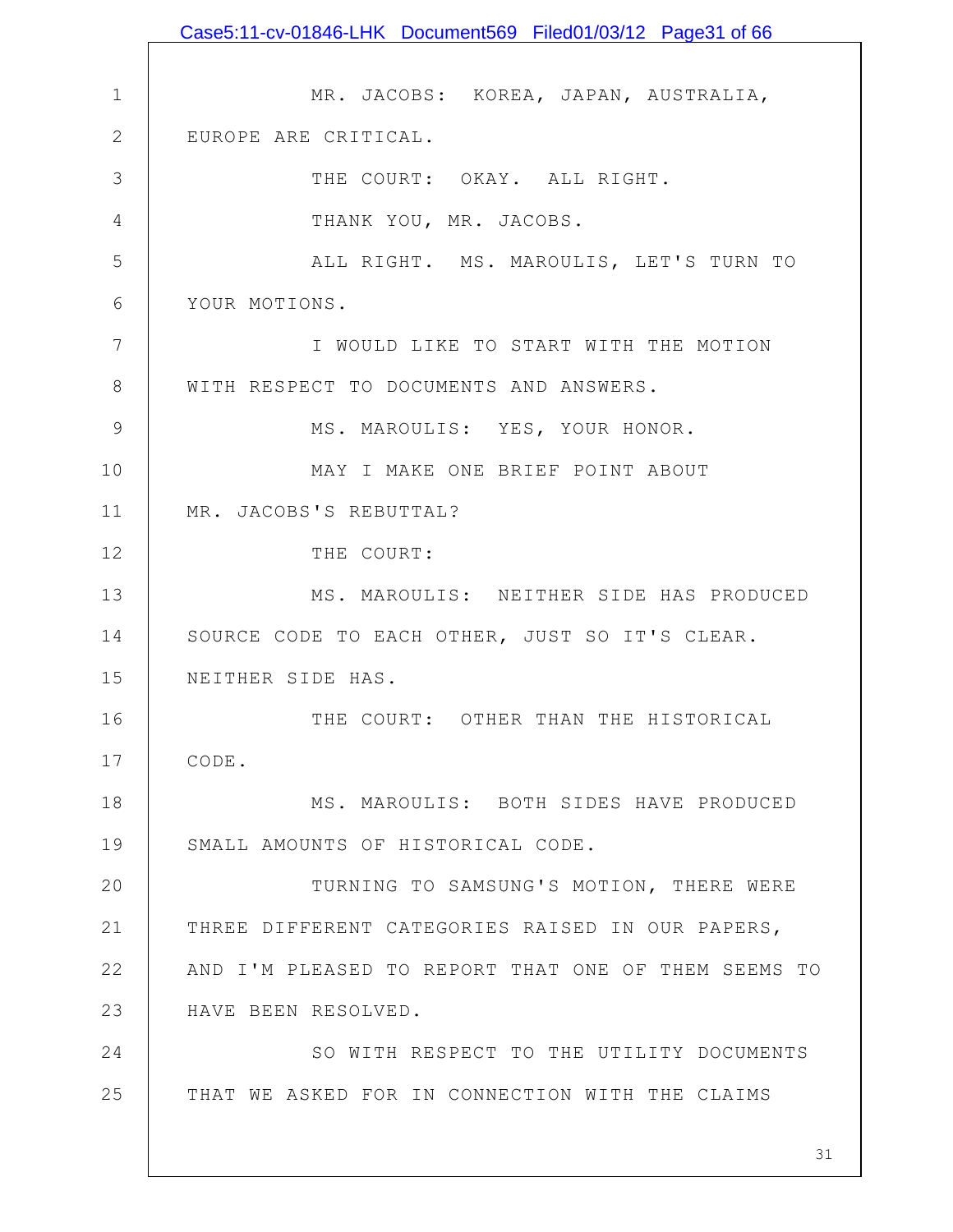1 2 3 4 5 6 7 8 9 10 11 12 13 14 15 16 17 18 19 20 21 22 23 24 25 CONSTRUCTION, JUST YESTERDAY APPLE SENT US A LETTER SAYING THAT THEY WILL PRODUCE THE SUPERCLOCK AND A MAC CODE THAT WE HAVE BEEN ASKING FOR. AND ASSUMING THAT THE CODE WHEN YOU LOOK AT IT ACTUALLY IS THE CODE THEY REPRESENT IT IS, WE DON'T THINK THE COURT NEEDS TO CONCERN ITSELF WITH THAT. THE COURT: IS THE SUPERCLOCK THE RELEVANT PORTION OF THE 10.0 CODE OR -- MS. MAROULIS: NO, IT'S THE 7.5. THE COURT: I THOUGHT I WAS WITH YOU, BUT ALL RIGHT. MS. MAROULIS: YES, YOUR HONOR. IT APPEARS THAT'S BEEN RESOLVED. WITH RESPECT TO THE PLEADINGS FROM MOTOROLA AND OTHER PRIOR CASES, AGAIN, THEY'VE STARTED PRODUCING THOSE PLEADINGS TO US BUT WOULD LIKE SOME KIND OF CLARIFICATION FROM THE COURT OR FROM THEM THAT THEY HAVE GIVEN US EVERYTHING. BECAUSE THIS IS A VERY DISCREET SET OF DOCUMENTS AND IT'S EASIER FOR THEM TO TELL US WHETHER THEY PRODUCED IT OR NOT. THE COURT: AND WHEN YOU SAY YOU WANT EVERYTHING FROM THE MOTOROLA LITIGATION MATERIALS, ARE YOU TALKING ABOUT PLEADINGS, BRIEFS, Case5:11-cv-01846-LHK Document569 Filed01/03/12 Page32 of 66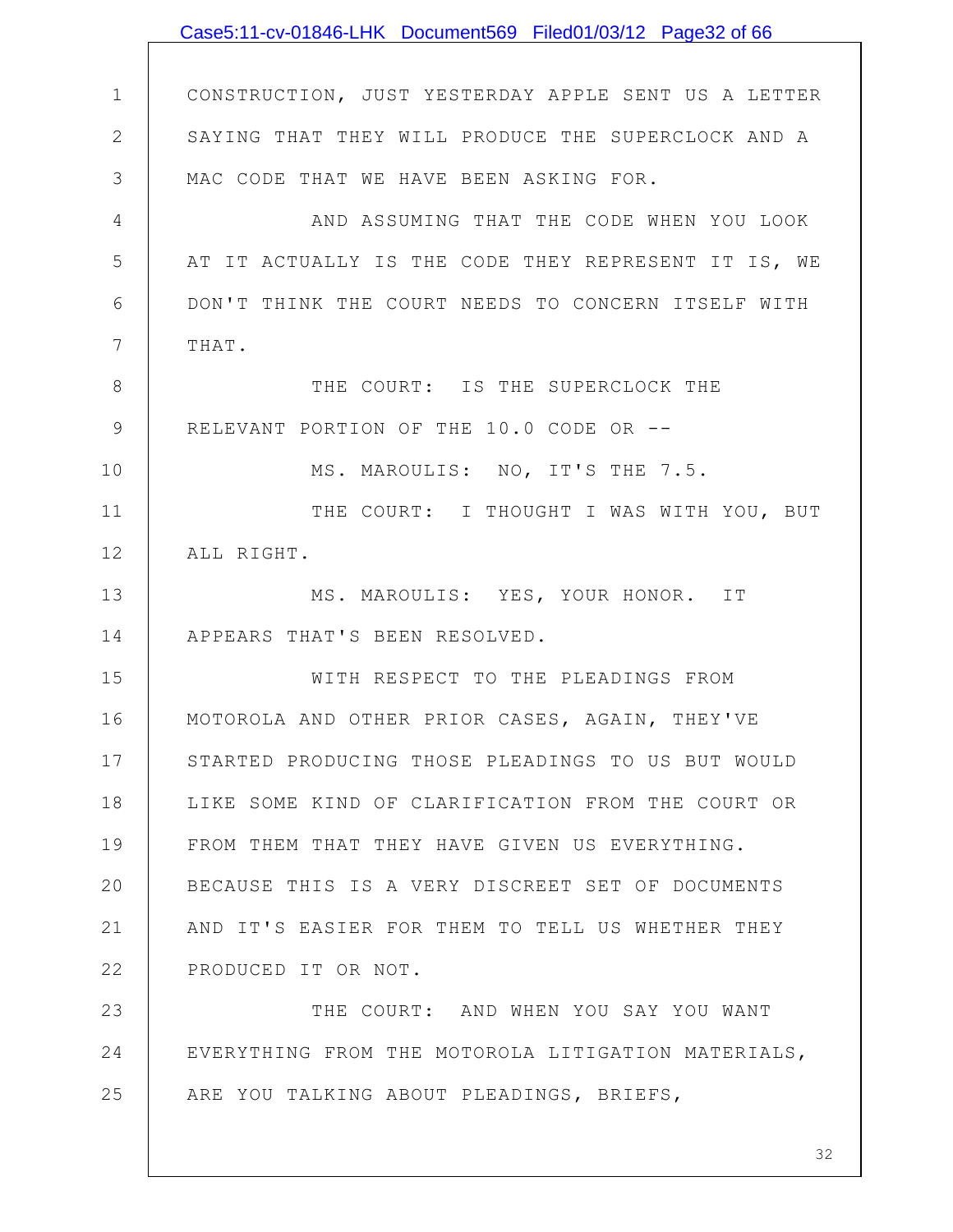|               | Case5:11-cv-01846-LHK Document569 Filed01/03/12 Page33 of 66 |
|---------------|--------------------------------------------------------------|
|               |                                                              |
| $\mathbf{1}$  | TRANSCRIPTS?                                                 |
| $\mathbf{2}$  | MS. MAROULIS: CORRECT, YOUR HONOR.                           |
| 3             | IT'S WITH RESPECT TO JUST A COUPLE OF PATENTS,               |
| 4             | IT'S NOT EVERYTHING FROM THE LITIGATION.                     |
| 5             | THE COURT: YOU ARE JUST LOOKING TO                           |
| 6             | FIGURE OUT WHAT THEY SAID ABOUT THOSE TERMS IN               |
| 7             | OTHER CASES.                                                 |
| 8             | MS. MAROULIS: EXACTLY.                                       |
| $\mathcal{G}$ | AND IN ADDITION TO THAT THEY HAVE                            |
| 10            | REDACTED CERTAIN CONFIDENTIAL INFORMATION OF THIRD           |
| 11            | PARTIES FROM THAT LITIGATION, BUT WE HAVE AN                 |
| 12            | INTERIM PROTECTIVE ORDER AND THEY HAVE ASKED US TO           |
| 13            | PRODUCE THIRD PARTY CONFIDENTIAL INFORMATION SUCH            |
| 14            | AS LICENSES.                                                 |
| 15            | SO WE BELIEVE IT'S APPROPRIATE FOR THEM                      |
| 16            | TO PRODUCE THAT INFORMATION SUBJECT TO THE HIGHEST           |
| 17            | LEVEL OF CONFIDENTIALITY OF THE PROTECTIVE ORDER.            |
| 18            | WITH RESPECT TO THE OTHER CATEGORIES,                        |
| 19            | YOUR HONOR, I THINK MR. JACOBS FAILED TO RAISE IT            |
| 20            | AS A FOLLOW ON OR VERY DISCREET SET.                         |
| 21            | IT IS A VERY TARGETED MOTION AND THAT IS                     |
| 22            | WHY WE THINK APPLE SHOULD HAVE NO PROBLEM COMPLYING          |
| 23            | WITH IT BECAUSE WE GAVE THEM A LIST OF THINGS THAT           |
| 24            | ARE DISCREET BUT CRUCIALLY IMPORTANT TO OUR CASE.            |
| 25            | AND GIVEN HOW QUICKLY THEY REACTED, FOR                      |
|               |                                                              |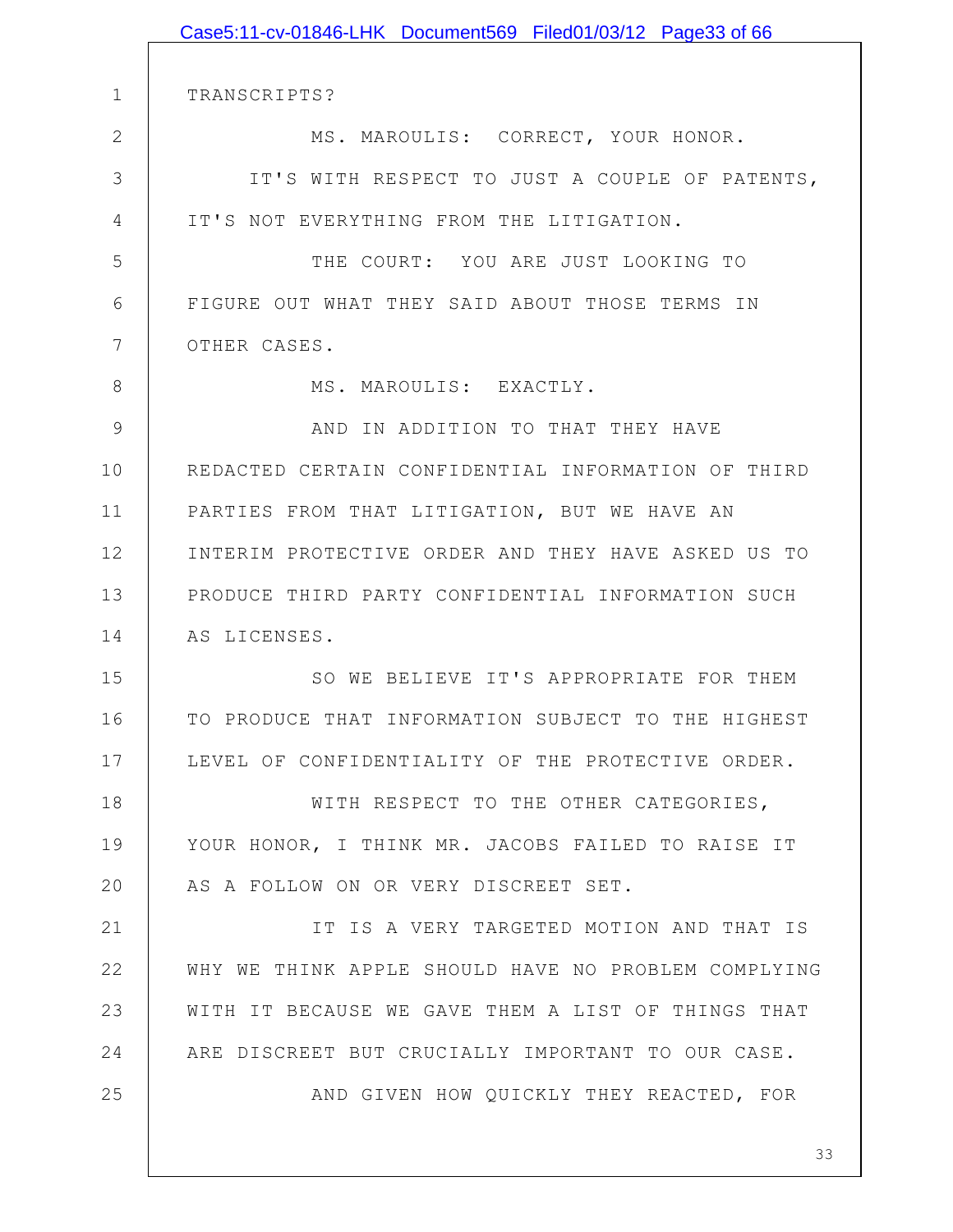|                | Case5:11-cv-01846-LHK Document569 Filed01/03/12 Page34 of 66 |
|----------------|--------------------------------------------------------------|
|                |                                                              |
| $\mathbf 1$    | EXAMPLE WITH THE SOURCE CODE, AFTER WE FILED THE             |
| $\overline{2}$ | MOTION WE THINK IT SHOULD BE FAIRLY EASY FOR THEM            |
| 3              | TO COMPLY WITH OUR REQUESTS.                                 |
| 4              | SO TURNING TO THE CATEGORY OF THE DESIGN                     |
| 5              | DOCUMENTS, THAT'S THE MAIN AREA OF OUR MOTION,               |
| 6              | THERE ARE BASICALLY FOUR DIFFERENT THINGS WE ARE             |
| 7              | ASKING FOR.                                                  |
| 8              | ONE IS VERY FAMILIAR TO YOUR HONOR. IT                       |
| $\mathcal{G}$  | RELATES TO THE 035 MOCK UP WHICH IS THE PRODUCT              |
| 10             | TYPE FOR THE '889 DESIGN PATENT.                             |
| 11             | THE COURT: YOU ARE LOOKING FOR THE CAD                       |
| 12             | FILES.                                                       |
| 13             | MS. MAROULIS: WE ARE LOOKING FOR A                           |
| 14             | VARIETY OF THINGS.                                           |
| 15             | FIRST OF ALL, IT SHOULD BE A REALLY                          |
| 16             | SIMPLE ISSUE, BUT WE ARE ASKING FOR THE RETURN OF            |
| 17             | OUR WORK PRODUCT PHOTOS.                                     |
| 18             | THE COURT: THESE ARE THE MEMORY CARDS?                       |
| 19             | MS. MAROULIS: YES, THE MEMORY CARDS.                         |
| 20             | AS YOUR HONOR RECALLS, ON DECEMBER 2ND                       |
| 21             | YOU WERE ASKED TO RULE ON A MOTION BY APPLE WHEN             |
| 22             | THEY VIDEO TAPED AN INSPECTION OF ONE OF THE                 |
| 23             | PROTOTYPES WE OFFERED. AND THEY ARGUED THAT IT'S             |
| 24             | WORK PRODUCT, AND YOUR HONOR AGREED WITH THAT.               |
| 25             | YOUR HONOR FURTHER SAID THAT THESE ARE                       |
|                |                                                              |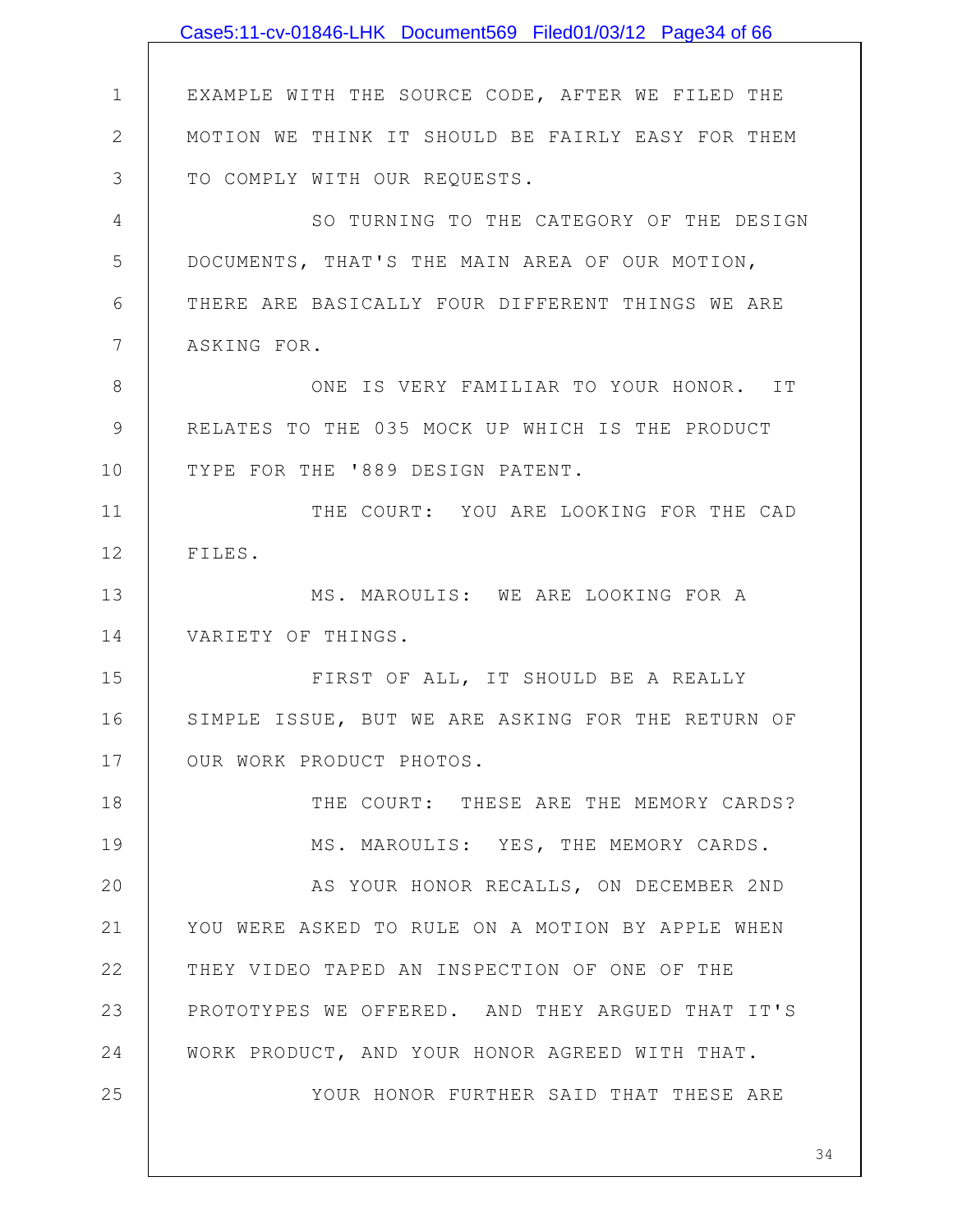|               | Case5:11-cv-01846-LHK Document569 Filed01/03/12 Page35 of 66 |
|---------------|--------------------------------------------------------------|
|               |                                                              |
| $\mathbf 1$   | THE RULES THAT APPLY TO BOTH SIDES.                          |
| $\mathbf{2}$  | SO UNDER THAT RULING AND IN THE GENERAL,                     |
| 3             | MOTIONS OF WORK PRODUCT WE ASKED FOR THE RETURN OF           |
| 4             | THAT AND APPLE IS REFUSING.                                  |
| 5             | THIS SHOULD BE A VERY SIMPLE THING, THEY                     |
| 6             | NEED TO RETURN US THE MEMORY STICK AND THE PHOTOS.           |
| 7             | THE COURT: I HAVE TAKE IT YOU HAVE NOT                       |
| 8             | WITHHELD OR OBJECTED TO ANY OF THEIR ATTENTION FROM          |
| $\mathcal{G}$ | THEIR INSPECTION?                                            |
| 10            | MS. MAROULIS: THAT'S CORRECT.                                |
| 11            | THE ONLY TIME WE DID OBJECT WE WERE                          |
| 12            | OVERRULED BY YOUR HONOR SO WE COMPLIED.                      |
| 13            | THAT SHOULD BE A SIMPLE ISSUE.                               |
| 14            | OTHER RELATED ITEMS TO THE 035 MOCK UP,                      |
| 15            | ONE IS WE NEED TO SEARCH FOR HIGHER QUALITY PHOTOS           |
| 16            | OF THIS PRODUCT.                                             |
| 17            | A RELATED ISSUE IS VERY IMPORTANT TO US                      |
| 18            | WHICH IS APPLE CONTINUES TO SHIELD THE 035 MOCK UP           |
| 19            | WITH A SECRECY IN THE PROTECTION OF THE ORDER.               |
| 20            | HOWEVER, THIS IS THE SAME MOCK UP THEY                       |
| 21            | SUBMITTED TO THE PTO IN THE FORM OF PHOTOS.                  |
| 22            | THIS IS WHAT THEY BASE THEIR PATENT ON.                      |
| 23            | THIS IS WHY THE PATENT OFFICE GAVE THEM THE PATENT.          |
| 24            | THEY SUBMITTED PHOTOS TO THE PATENT OFFICE AND THAT          |
| 25            | WAS PART OF THE FILE HISTORY AND PART OF WHAT THE            |
|               |                                                              |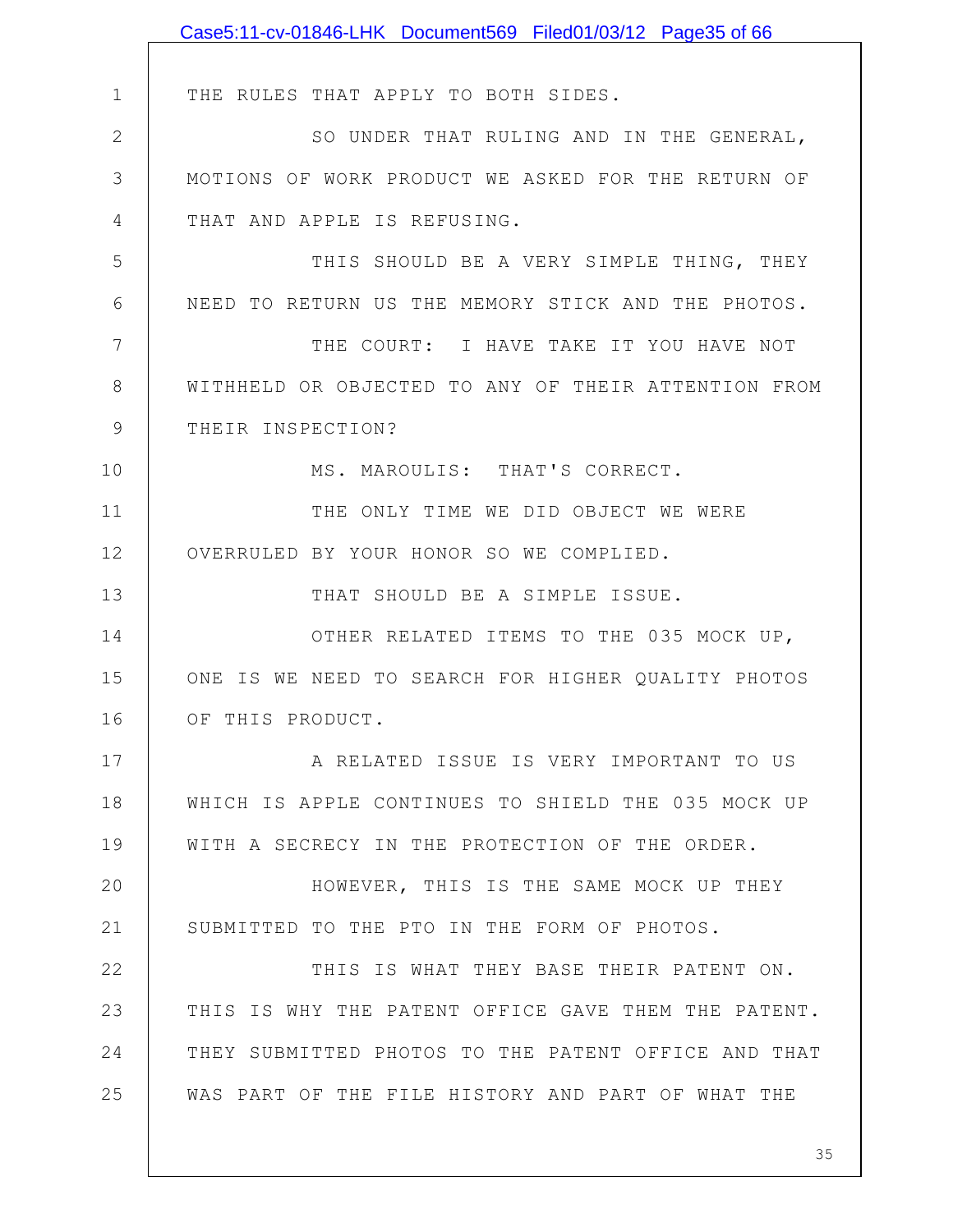|              | Case5:11-cv-01846-LHK Document569 Filed01/03/12 Page36 of 66 |
|--------------|--------------------------------------------------------------|
|              |                                                              |
| $\mathbf 1$  | PATENT EXAMINER CONSIDERED.                                  |
| $\mathbf{2}$ | NOW THEIR OBJECTIONS TO DESIGNATING THIS                     |
| 3            | IS THAT OUR PICTURES ARE APPARENTLY MUCH MORE                |
| 4            | FOCUSED AND CLEAR THAN WHAT THEY SUBMITTED TO THE            |
| 5            | PATENT OFFICE.                                               |
| 6            | BUT WE CAN'T REALLY, SERIOUSLY HAVE THIS                     |
| 7            | CONVERSATION THAT THEY SENT THE BLURRY PICTURES TO           |
| 8            | THE PATENT OFFICE AND THEREFORE MORE CLEAR, USEFUL           |
| 9            | EVIDENCE THAT WE COULD SUBMIT TO THE JURY AND TO             |
| 10           | YOUR HONOR AND TO OTHER PARTS OF THIS CASE, SHOULD           |
| 11           | BE GRANTED TO US.                                            |
| 12           | SO THAT'S AN ISSUE WHERE WE NOT ONLY NEED                    |
| 13           | ADDITIONAL DOCUMENTS FOR THE 035 MOCK UP, BUT WE             |
| 14           | NEED TO DE-DESIGNATE THE PICTURES THAT WERE OF               |
| 15           | PUBLIC KNOWLEDGE BECAUSE THEY WERE SUBMITTED IN TO           |
| 16           | THE PATENT OFFICE IN SOME FORM.                              |
| 17           | THE COURT: JUST SO I UNDERSTAND YOUR                         |
| 18           | POINT, YOU ARE SAYING THAT THERE ARE ADDITIONAL              |
| 19           | PICTURES THAT EXIST AND THERE'S NO DISPUTE THE               |
| 20           | ADDITIONAL PICTURES EXIST; IS THAT RIGHT?                    |
| 21           | MS. MAROULIS: NO, YOUR HONOR.                                |
| 22           | THE PICTURES WE ARE DISCUSSING IS THE                        |
| 23           | PICTURES WE TOOK OF THE MOCK UP.                             |
| 24           | SO THEY PRODUCED THE MOCK UP FOR                             |
| 25           | INSPECTION, WE TOOK THE PHOTOS AND THE PHOTOS ARE            |
|              |                                                              |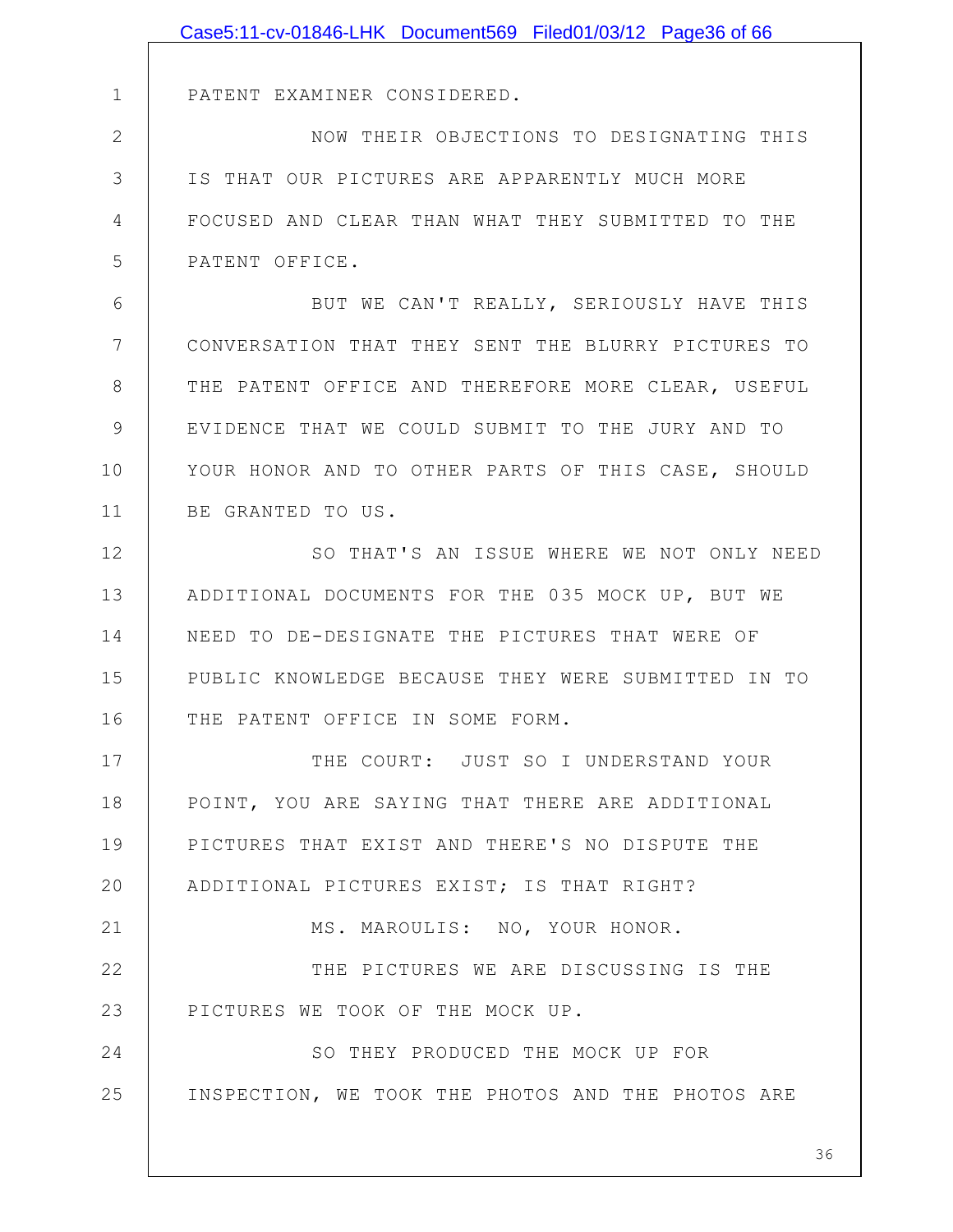|              | Case5:11-cv-01846-LHK Document569 Filed01/03/12 Page37 of 66 |
|--------------|--------------------------------------------------------------|
|              |                                                              |
| $\mathbf 1$  | ATTACHED TO THE MOTION.                                      |
| $\mathbf{2}$ | AND YOU WILL SEE THAT IN CONTRAST TO THE                     |
| 3            | PHOTOS THAT WERE SENT TO THE PTO, IT HAS MULTIPLE            |
| 4            | VIEWS OF THE DEVICE AND MUCH MORE GRANULAR AND THAT          |
| 5            | IS VERY IMPORTANT TO OUR ARGUMENTS.                          |
| 6            | APPLE IS REFUSING TO DE-DESIGNATE THEM                       |
| 7            | EVEN THOUGH THEY ARE OF THE SAME MOCK UP WHICH THEY          |
| 8            | SUBMITTED TO THE PTO IN THE PHOTO FORM.                      |
| 9            | AND FINALLY, YOUR HONOR, AS MENTIONED                        |
| 10           | WE'RE SEEKING ADDITIONAL CAD FILES, RECORDS, SHOP            |
| 11           | RECORDS FROM THE MODEL AND ANYTHING ELSE YOU CAN             |
| 12           | FIND ON THIS 035 MOCK UP BECAUSE IT GOES DIRECTLY            |
| 13           | TO THE SCOPE OF THEIR PATENT, AND HOW TO INTERPRET           |
| 14           | IT AND WHETHER THE SIMILARITY OF THE SAMSUNG                 |
| 15           | DEVICE.                                                      |
| 16           | THE COURT: DO YOU HAVE ANY AFFIRMATIVE                       |
| 17           | PROOF OR DEMONSTRATION THAT THESE CAD DRAWINGS OR            |
| 18           | MODEL SHOP RECORDS EXIST AND THEY ARE NOT BEING              |
| 19           | PRODUCED?                                                    |
| 20           | OR IS YOUR COMPLAINT THAT THEY HAVEN'T                       |
| 21           | LOOKED IN THE CORRECT PLACES?                                |
| 22           | MS. MAROULIS: I THINK OUR COMPLIANT IS                       |
| 23           | MORE IN THE TERMS OF THE SEARCH.                             |
| 24           | ALL RIGHT. MOVING ON TO OTHER CATEGORIES                     |
| 25           | OF DESIGN DOCUMENTS, THERE ARE QUITE A FEW.                  |
|              |                                                              |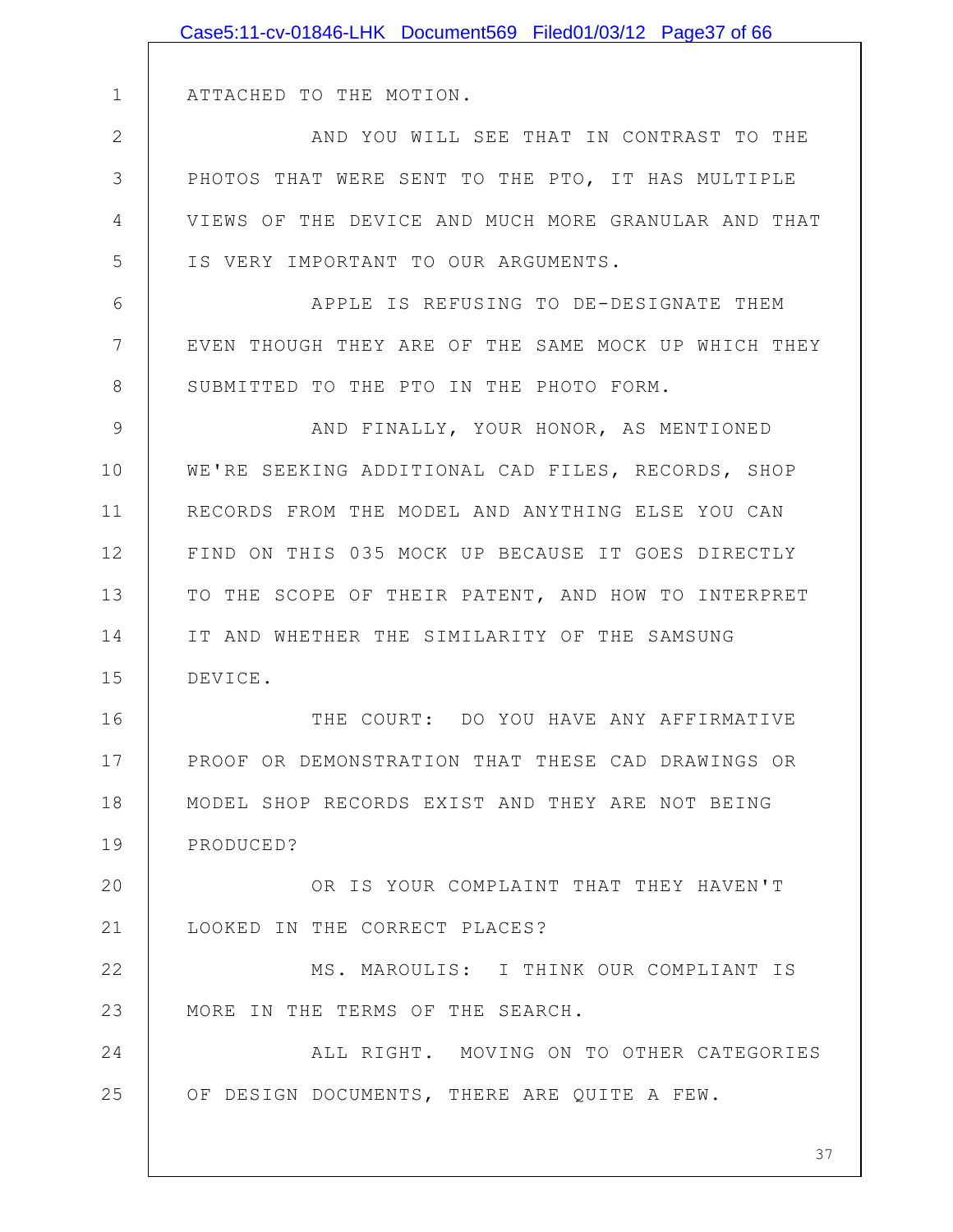|              | Case5:11-cv-01846-LHK Document569 Filed01/03/12 Page38 of 66 |
|--------------|--------------------------------------------------------------|
|              |                                                              |
| $\mathbf 1$  | I WOULD LIKE A BETTER PRODUCTION OF                          |
| $\mathbf{2}$ | SKETCHBOOKS THAT WE ALSO DISCUSSED WITH YOUR HONOR           |
| 3            | SEVERAL MONTHS AGO.                                          |
| 4            | THE COPIES THAT WE RECEIVED WERE SEVERELY                    |
| 5            | REDACTED. AND WHILE WE AGREED THAT THERE SHOULD BE           |
| 6            | SOME REDACTION OF FUTURE PRODUCTS THAT WE SHOULD             |
| 7            | NOT BE LOOKING AT, WE INTRODUCED OR DEPOSED VARIOUS          |
| 8            | WITNESSES AND ONE INVENTOR CONCEDED WE HAD ABOUT 50          |
| 9            | DIFFERENT SKETCHBOOKS AND ONLY SEVEN PAGES FROM              |
| 10           | THAT INDIVIDUAL WERE PRODUCED.                               |
| 11           | AND UNLESS HE WAS WORKING WITH                               |
| 12           | REFRIGERATORS OR SOMETHING COMPLETELY DIFFERENT              |
| 13           | THERE'S GOT TO BE --                                         |
| 14           | THE COURT: WHAT IF HE WAS WORKING ON                         |
| 15           | FUTURE PRODUCTS?                                             |
| 16           | WAS HE CLEAR THAT THE 50 BOOKS HE WAS                        |
| 17           | REFERENCING WERE PAST PRODUCTS?                              |
| 18           | MS. MAROULIS: IT WAS -- I WAS NOT AT                         |
| 19           | THAT DEPOSITION, BUT MY UNDERSTANDING WAS WITH PAST          |
| 20           | PRODUCTS.                                                    |
| 21           | THEN FINALLY THERE'S A CATEGORY THAT I                       |
| 22           | WILL TERM "PRIOR ART" AND I CAN SPEAK DIRECTLY TO            |
| 23           | IT IF YOUR HONOR WOULD LIKE. IT'S SONY DEVICES,              |
| 24           | TRIO DEVICES --                                              |
| 25           | THE COURT: THE RAZOR AND THE PHILIPS?                        |
|              | 38                                                           |
|              |                                                              |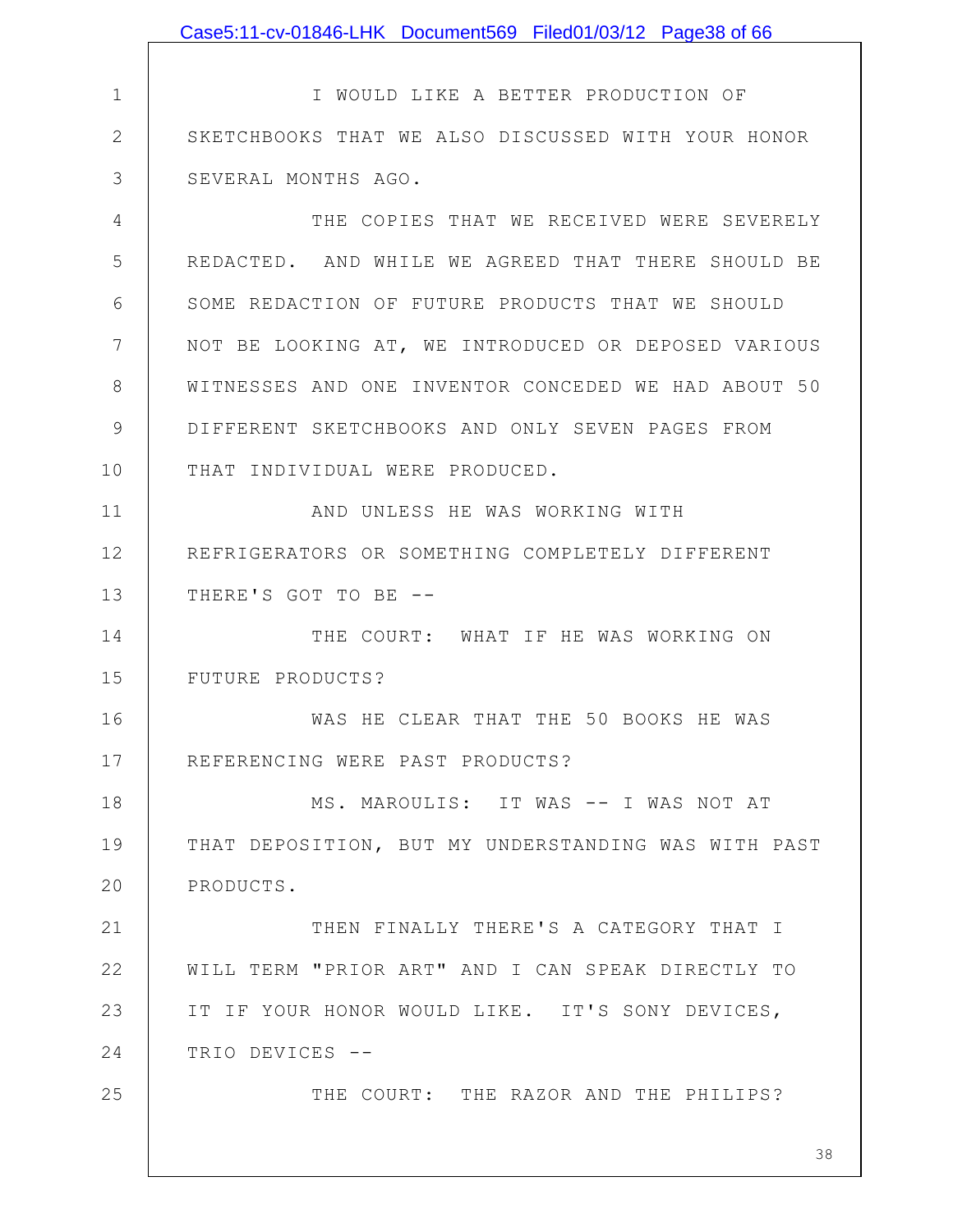|              | Case5:11-cv-01846-LHK Document569 Filed01/03/12 Page39 of 66 |
|--------------|--------------------------------------------------------------|
|              |                                                              |
| $\mathbf 1$  | MS. MAROULIS: THE RAZOR AND THE PHILIPS                      |
| $\mathbf{2}$ | AND BRAINBOX AND APPLE, APPLE CINEMA, THOSE ARE              |
| 3            | PRETTY SELF EXPLANATORY BECAUSE WE NEED THEM TO              |
| 4            | SHOW THE INVALIDITY OF APPLE'S PATENTS AND ALSO TO           |
| 5            | SHOW THE EVOLUTION OF THE DESIGN LANGUAGE THAT               |
| 6            | WE'RE DISCUSSING IN THIS CASE.                               |
| 7            | THIS IS A BRIEF SUMMARY OF THE PRIOR ART                     |
| $8\,$        | ISSUES. AND WITH RESPECT TO THE VERY LAST CATEGORY           |
| $\mathsf 9$  | WHICH IS THE TRANSCRIPT FOR THE PRIOR INVENTOR               |
| 10           | DEPOSITIONS AND PRIOR EMPLOYEE DEPOSITIONS.                  |
| 11           | WE ASKED APPLE TO PRODUCE MANY OF THE                        |
| 12           | TRANSCRIPTS FROM PRIOR LITIGATIONS. THIS CASE IS             |
| 13           | DIFFERENT FROM MANY OF THE PATENT CASES BECAUSE IN           |
| 14           | THE PATENT CASE YOU SAY, OKAY, I WILL PRODUCE YOU            |
| 15           | TRANSCRIPTS FROM THE SAME PATENT OR FROM SOMETHING           |
| 16           | SIMILARLY TECHNOLOGICALLY.                                   |
| 17           | BECAUSE APPLE PUT AT ISSUE THE LOOK AND                      |
| 18           | FEEL OF THE IPHONE, THE REASON IT'S SUCCESSFUL, WHY          |
| 19           | PEOPLE BUY IT, HOW IT EVOLVED, THE CONSUMER                  |
| 20           | BEHAVIOR, A LOT WIDER SPECTRUM OF TRANSCRIPTS IS             |
| 21           | RELEVANT.                                                    |
| 22           | THE COURT: AREN'T AT LEAST -- WELL, FOR                      |
| 23           | EXAMPLE, YOU POINT TO THIS MOTION THAT THERE MAY BE          |
| 24           | ANY NUMBER OF REASONS WHY THE IPHONE IS SUCCESSFUL.          |
| 25           | ISN'T THAT AN ISSUE IN PRETTY MUCH EVERY                     |
|              |                                                              |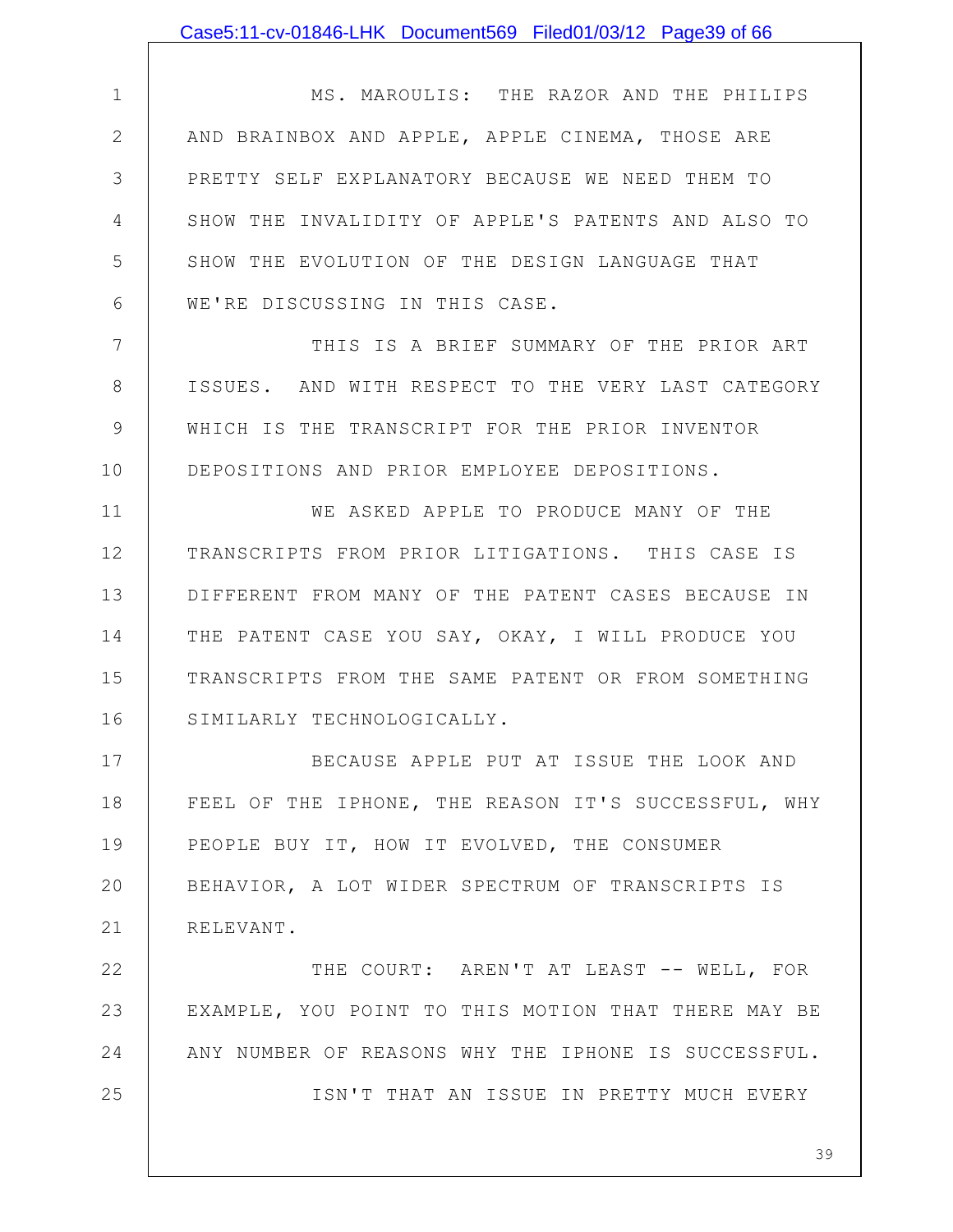|               | Case5:11-cv-01846-LHK Document569 Filed01/03/12 Page40 of 66 |
|---------------|--------------------------------------------------------------|
|               |                                                              |
| $\mathbf 1$   | PATENT CASE INVOLVING THE IPHONE?                            |
| $\mathbf{2}$  | MS. MAROULIS: THAT'S TRUE AS WELL, BUT                       |
| 3             | IT ISN'T JUST LIMITED TO THE PATENT CASES.                   |
| 4             | IF THERE'S A FALSE ADVERTISING CASE THERE                    |
| 5             | COULD BE SOME PRODUCTS LIABILITY CASES WHERE                 |
| 6             | FUNCTIONALITY IS DISCUSSED. THAT'S WHY THEY SAY WE           |
| 7             | ARE GOING TO LIMIT IT TO A TECHNOLOGICAL NEXUS. WE           |
| 8             | DON'T KNOW HOW TO ASSESS THAT, AND WE WILL ONLY GET          |
| $\mathcal{G}$ | THE TRANSCRIPTS THAT DISCUSS THE PATENT --                   |
| 10            | THE COURT: WELL, HAVE YOU ALL TAKEN A                        |
| 11            | LOOK AT THE CASES THAT HAVE BEEN FILED THAT                  |
| 12            | IMPLICATE THESE PRODUCTS AND TAKEN A FIRST CUT AT            |
| 13            | THE CASES THAT YOU ARE PARTICULARLY INTERESTED?              |
| 14            | MS. MAROULIS: WE SUGGESTED TO APPLE THAT                     |
| 15            | THEY PRODUCE TO US A LIST OF, AND THIS WOULD BE              |
| 16            | RECIPROCAL AS WELL, A LIST OF DEPOSITION                     |
| 17            | TRANSCRIPTS IMPLICATED THERE, BECAUSE IT'S POSSIBLE          |
| 18            | THE MAJORITY OF CUSTODIANS HAVE NEVER BEEN DEPOSED           |
| 19            | OR VERY FEW OF THEM HAD BEEN. THEY REJECTED THAT             |
| 20            | PROPOSAL.                                                    |
| 21            | IT IS DIFFICULT TO DETERMINE FOR PUBLIC                      |
| 22            | SEARCH OF PACER AND SIMILAR DATABASES, WHAT IS AT            |
| 23            | STAKE AND WHAT TECHNOLOGY IS AT STAKE. IT'S                  |
| 24            | IMPOSSIBLE TO DO IT VIA PATENT NUMBER SEARCH, BUT            |
| 25            | NOT THE --                                                   |
|               |                                                              |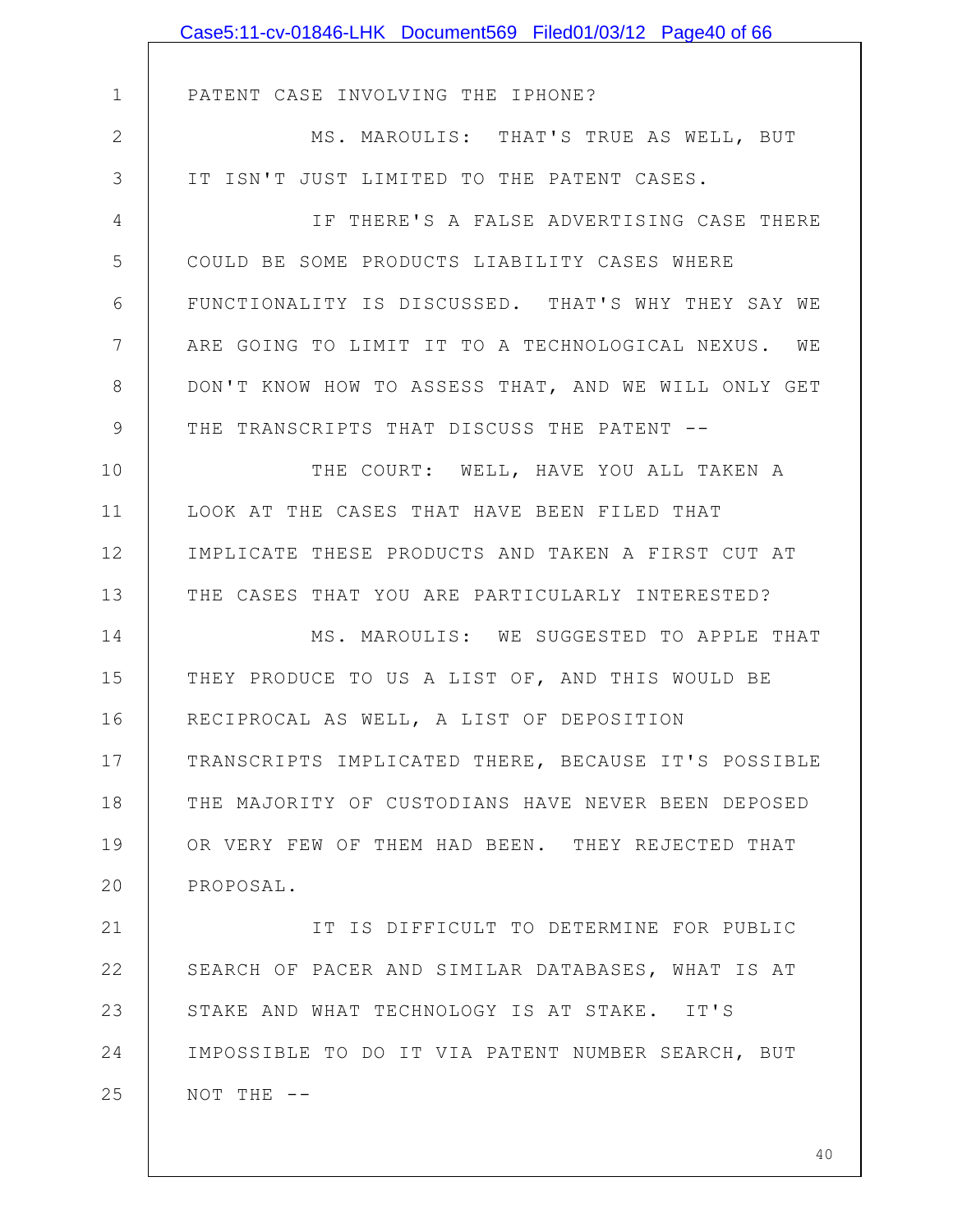|              | Case5:11-cv-01846-LHK Document569 Filed01/03/12 Page41 of 66 |
|--------------|--------------------------------------------------------------|
|              |                                                              |
| $\mathbf 1$  | THE COURT: WELL, I GUESS WHAT I WAS                          |
| $\mathbf{2}$ | THINKING OF IS WHY NOT JUST LOOK FOR ALL OF THE --           |
| 3            | THE COMPLAINTS ARE CERTAINLY MATTERS OF PUBLIC               |
| 4            | RECORD, SO WHY NOT IDENTIFY, YOU KNOW, A UNIVERSE            |
| 5            | OF APPLE CASES, CASES IN WHICH APPLE IS A DEFENDANT          |
| 6            | IN WHICH THE PRODUCTS HAVE BEEN ACCUSED OF                   |
| 7            | INFRINGEMENT TO START, AND REVIEW THE COMPLAINTS             |
| $8\,$        | AND YOU COULD PRETTY QUICKLY UNDERSTAND WHAT                 |
| $\mathsf 9$  | PATENTS ARE AT ISSUE AND WHAT FUNCTIONS AND                  |
| 10           | FEATURES WERE BEING PUT IN PLAY BY THOSE CASES;              |
| 11           | ISN'T THAT ONE WAY OF AT LEAST FOCUSING THE REQUEST          |
| 12           | A LITTLE BIT?                                                |
| 13           | MS. MAROULIS: YES, YOUR HONOR. THAT'S                        |
| 14           | DEFINITELY ONE OF THE WAYS.                                  |
| 15           | THE COURT: AND THIS WOULD APPLY TO BOTH                      |
| 16           | SIDES. I'M JUST BRAIN STORMING.                              |
| 17           | OKAY. ALL RIGHT.                                             |
| 18           | MS. MAROULIS: SO THIS, IN SHORT, IS THE                      |
| 19           | SUBSTANCE OF OUR MOTION, AND I'M SURE YOUR HONOR             |
| 20           | HAS SOME SPECIFIC QUESTIONS THAT I'M HAPPY TO                |
| 21           | ANSWER, BUT I'M MINDFUL OF THE CRIMINAL CALENDAR.            |
| 22           | THE COURT: WELL, I THINK WE STILL HAVE A                     |
| 23           | LITTLE BIT OF TIME, SO LET ME HEAR FROM MR. JACOBS           |
| 24           | OR ONE OF HIS COLLEAGUES THEN I'LL GIVE YOU A                |
| 25           | CHANCE FOR REBUTTAL ON THIS ISSUE.                           |
|              |                                                              |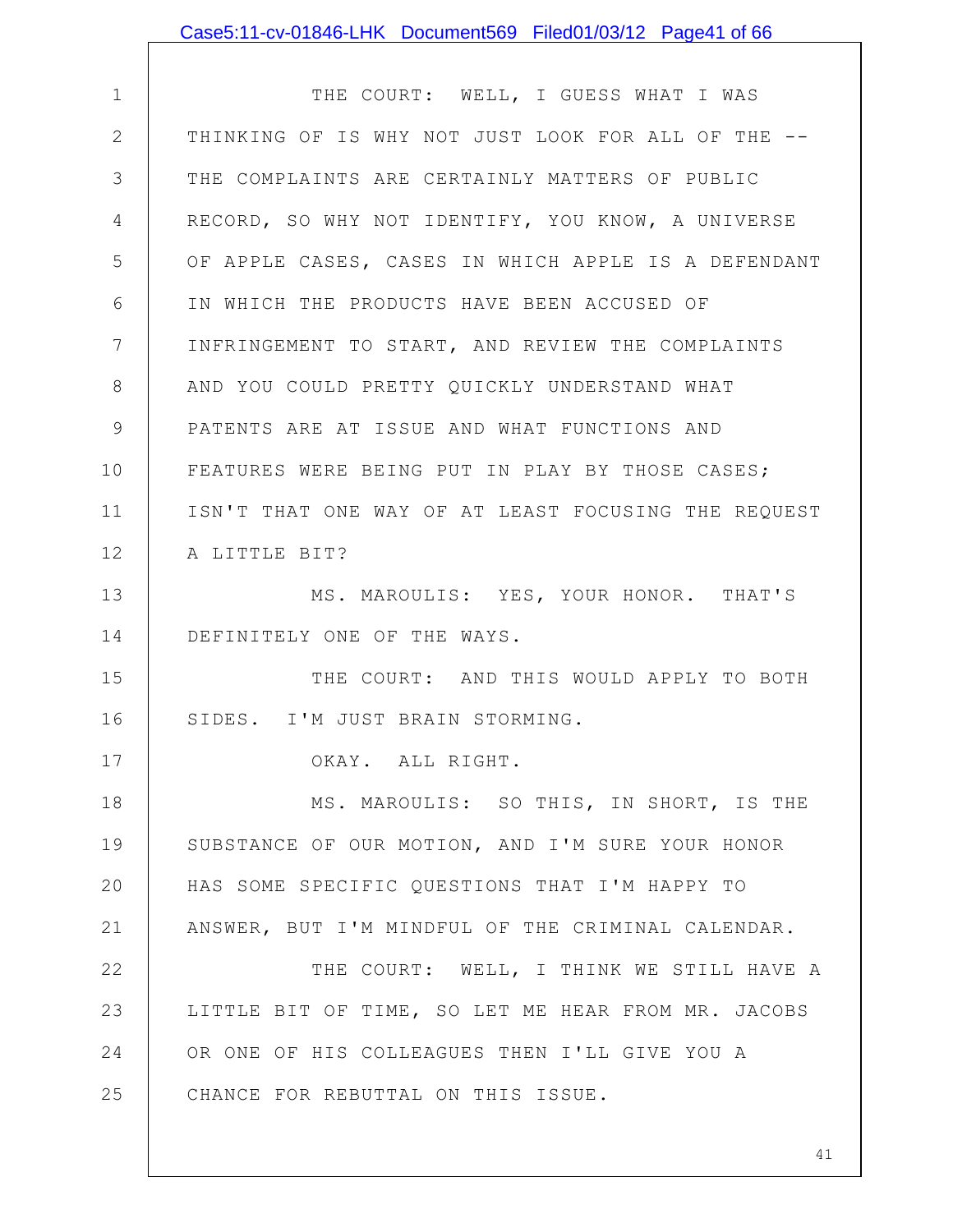|               | Case5:11-cv-01846-LHK Document569 Filed01/03/12 Page42 of 66 |
|---------------|--------------------------------------------------------------|
|               |                                                              |
| $\mathbf 1$   | MR. JACOBS: SO LET ME BREAK IT DOWN BY                       |
| $\mathbf{2}$  | RELEVANCE AND BY CONFIDENTIALITY.                            |
| 3             | ON THE TRANSCRIPT ISSUE IT'S A RELEVANCE                     |
| 4             | QUESTION. WE DREW A REASONABLE CUT, WE SAID                  |
| 5             | TECHNOLOGICAL NEXUS.                                         |
| 6             | APPLE IS IN LITIGATION FOR A VARIETY OF                      |
| 7             | REASONS. WITNESSES MIGHT BE DEPOSED FOR EMPLOYMENT           |
| 8             | CASES, THEY MIGHT BE DEPOSED IN A PRODUCT DEFECT             |
| $\mathcal{G}$ | CASES WHERE IT'S JUST REMOTE.                                |
| 10            | WE THINK WE MADE A REASONABLE RELEVANCE                      |
| 11            | CUT THERE AND WE WOULD ASK FOR YOU TO SUPPORT IT.            |
| 12            | SIMILARLY, WE HAVE -- IN SOME CASES THERE                    |
| 13            | ARE REQUESTS WHILE IF NARROWLY CONSTRUED MIGHT BE            |
| 14            | THOUGHT OF AS TARGETED, THEY GO OFF INTO                     |
| 15            | IRRELEVANCY.                                                 |
| 16            | SO FOR EXAMPLE ON THE 035 AND IPAD ON                        |
| 17            | MODEL SHOP ORDERS AND OTHER RECORDS, WELL WHAT DOES          |
| 18            | "OTHER RECORDS" MEAN? WHAT'S THE RELEVANCE OF                |
| 19            | OTHER RECORDS WHEN WE ARE TALKING ABOUT A CLAIM              |
| 20            | THAT A DESIGN PATENT IS INVALID FOR SOME REASON.             |
| 21            | I SHOULD PAUSE FOR A MINUTE.                                 |
| 22            | ONE OF THE BENEFITS OF THE PRELIMINARY                       |
| 23            | INJUNCTION ORDER THAT WE GOT IS I THINK THE ISSUES           |
| 24            | HAVE BECOME FOCUSED.                                         |
| 25            | WE KNOW HOW TO ASSESS VALIDITY, WE KNOW                      |
|               |                                                              |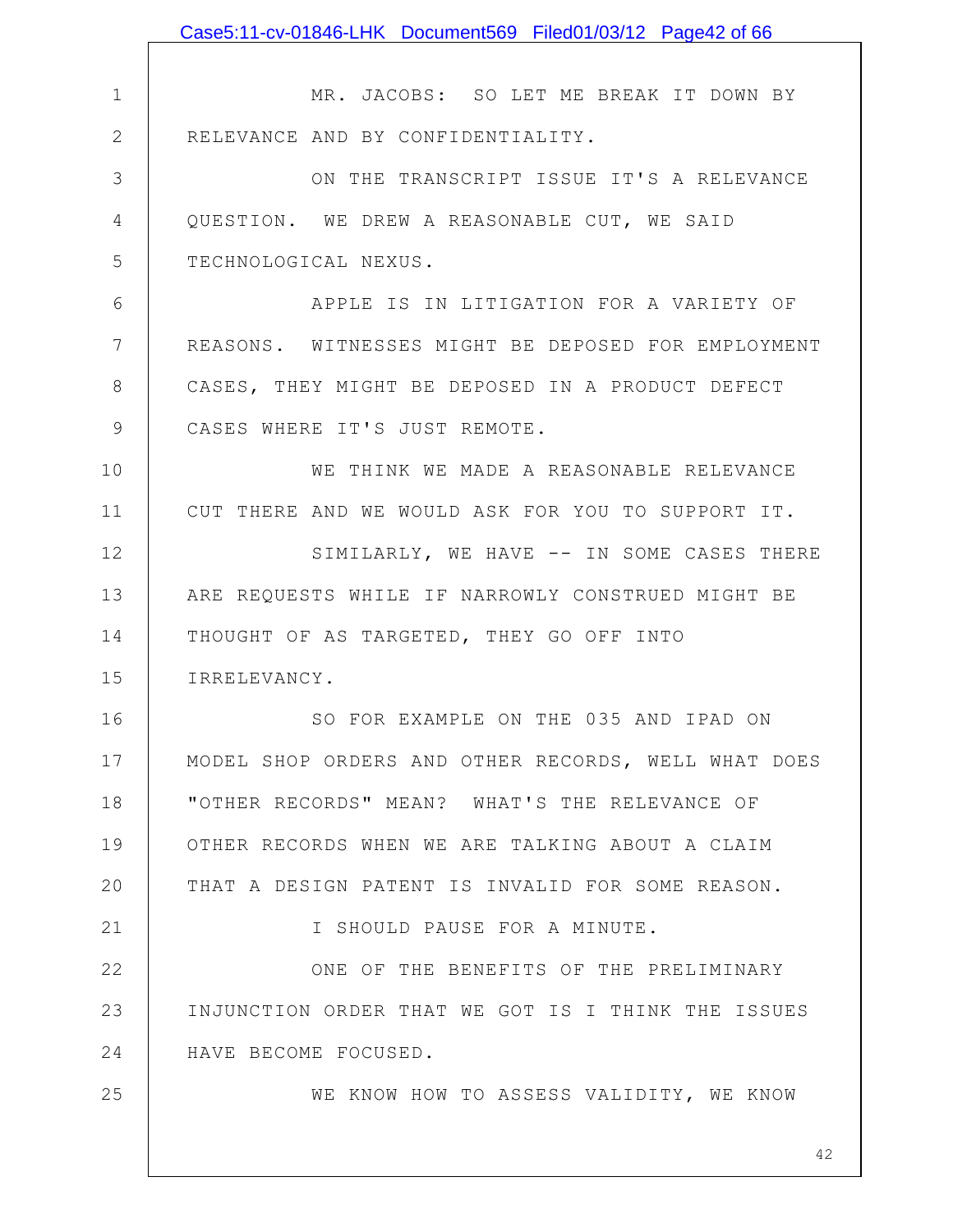|              | Case5:11-cv-01846-LHK Document569 Filed01/03/12 Page43 of 66 |
|--------------|--------------------------------------------------------------|
|              |                                                              |
| 1            | HOW TO ASSESS INFRINGEMENT. NOT NOW BETWEEN THE              |
| $\mathbf{2}$ | BRIEFS OF THE PARTIES, BUT THE JUDGE HAS LAID THAT           |
| 3            | OUT FOR US.                                                  |
| 4            | ONE OF THE IMPACTS OF THAT IS I THINK IT                     |
| 5            | HAS NARROWED ON THE VALIDITY SIDE THE SCOPE OF               |
| 6            | RELEVANT MATERIAL.                                           |
| 7            | SO LET'S TAKE THE 035, FOR EXAMPLE, WHICH                    |
| 8            | IS AGAIN KIND OF A MIX OF RELEVANCE AND                      |
| 9            | CONFIDENTIALITY.                                             |
| 10           | AS WE NOTED IN OUR BRIEF, THE EXAMINER                       |
| 11           | SPECIFICALLY DISCLAIMED THE RELEVANCE OF THE                 |
| 12           | PHOTOGRAPHS THAT WE SUBMITTED.                               |
| 13           | THEY WANT NOW TO DE-DESIGNATE AS                             |
| 14           | CONFIDENTIAL THE PHOTOGRAPH THEY TOOK OF THE ACTUAL          |
| 15           | MODEL. WHY? BECAUSE THEY ARE MORE DETAILED.                  |
| 16           | WHAT'S THE POSSIBLE RELEVANCE OF MORE                        |
| 17           | DETAILED INFORMATION THAN THAT WHICH WAS SUBMITTED           |
| 18           | TO THE PATENT OFFICE WHEN THE EXAMINER SAID EVEN             |
| 19           | THAT WHICH YOU SUBMITTED TO THE PATENT OFFICE IS             |
| 20           | NOT RELEVANT.                                                |
| 21           | WE TAKE THESE MODELS AND THEIR                               |
| 22           | CONFIDENTIALITY VERY SERIOUSLY. WHEN YOU MIX THE             |
| 23           | LIMITED RELEVANCE WITH THE CONFIDENTIAL TREATMENT            |
| 24           | WE GIVE TO THOSE MODELS, THEN IT'S CLEAR THAT THEY           |
| 25           | SHOULD BE KEEPING THE PHOTOGRAPHS OF THE MODELS AS           |
|              |                                                              |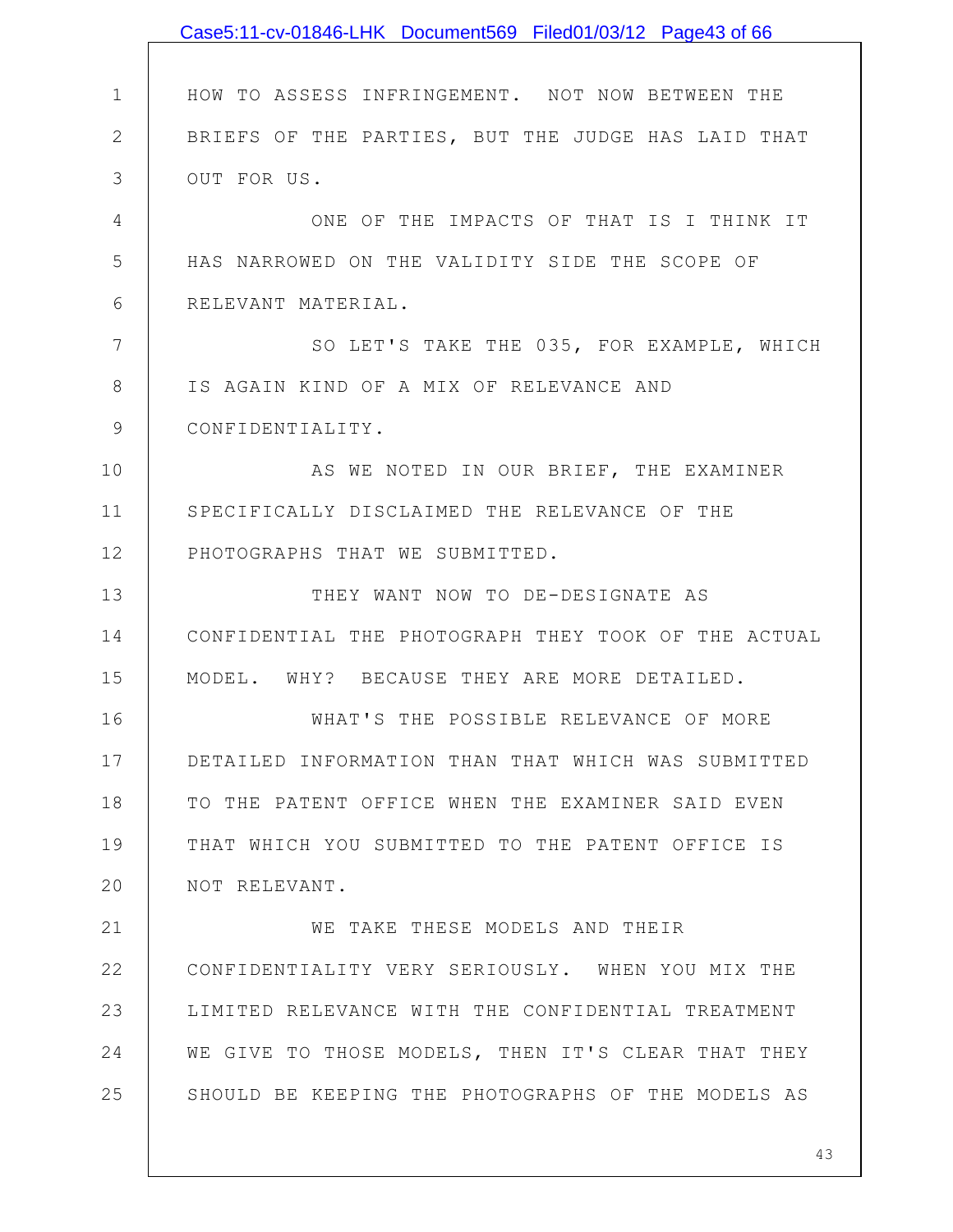| Case5:11-cv-01846-LHK Document569 Filed01/03/12 Page44 of 66 |
|--------------------------------------------------------------|
| CONFIDENTIAL.                                                |
| SEGWAY FOR A MINUTE, CAN'T QUITE FIGURE                      |
| OUT WHY THEY NEED THESE DE-DESIGNATED, BECAUSE THEY          |
| WANT TO USE THEM IN FOREIGN PROCEEDINGS? I'M NOT             |
| SURE THAT'S ALL THAT PERMISSIBLE HERE TO USE THIS            |
| VEHICLE FOR THAT, BUT WE COULD WORK SOMETHING OUT            |
|                                                              |
| SO THAT AS LONG AS THEIR CONFIDENTIALITY IS                  |
| MAINTAINED, THAT'S OUR CORE INTEREST. WE ARE NOT             |
| TRYING TO BLOCK THEM FROM DEVELOPING THE CASE.               |
| SO ON CLICKING THROUGH THEN, THE LIST TO                     |
| MAKE SURE I'M COMPLETE, WE HAVE REALLY TAKEN CARE            |
| OF A LOT OF THESE THINGS.                                    |
| SO ON THE MOTOROLA DOCUMENTATION, IT'S                       |
| EITHER PRODUCED OR IT DOESN'T EXIST. SO WE                   |
| PRODUCED EVERYTHING WITH THE ONLY EXCLUSION BEING            |
| REDACTIONS FOR GOOGLE CONFIDENTIAL INFORMATION IN            |
| THE MOTOROLA TRANSCRIPTS.                                    |
| IF YOU ORDER US TO PRODUCE REGARDLESS OF                     |
| THE REDACTIONS, OF COURSE WE WILL COMPLY WITH YOUR           |
| ORDER BUT WE'VE GONE TO GOOGLE AND ASKED THEM FOR            |
| PERMISSION TO PRODUCE THE REDACTED --                        |
| THE COURT: WHAT HAVE THEY SAID?                              |
| MR. JACOBS: -- PORTION.                                      |
| I THINK WE ARE STILL WAITING FOR AN                          |
| ANSWER.                                                      |
|                                                              |
|                                                              |

2

3

4

5

6

7

8

9

10

11

12

13

14

15

16

17

18

19

20

21

22

23

24

25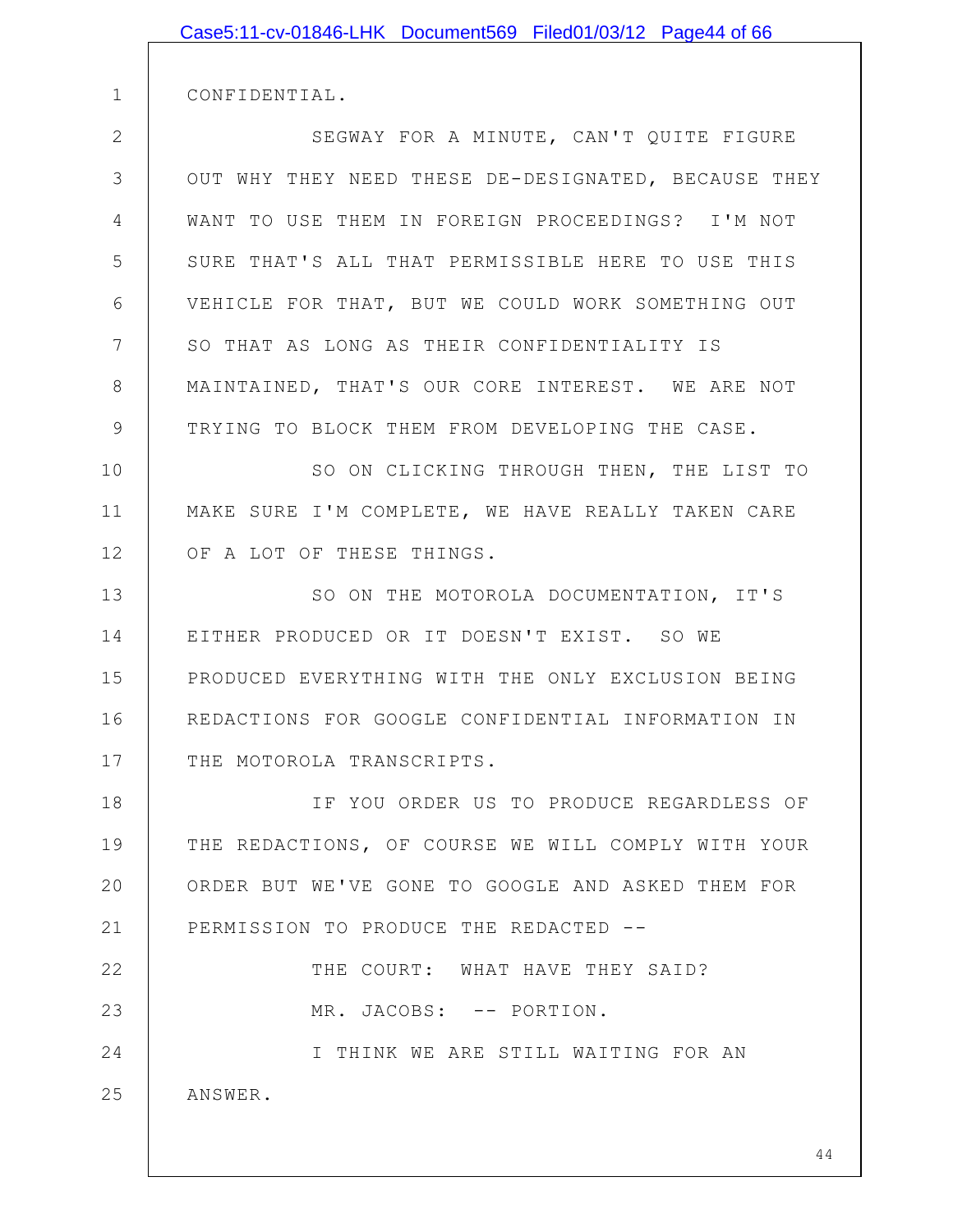1 2 3 4 5 6 7 8 9 10 11 12 13 14 15 16 17 18 19 20 21 22 23 24 25 THE COURT: I SHOULD HAVE ASKED THEM. ALL RIGHT. MR. JACOBS: I THINK SOME OF THIS MS. MAROULIS CONCEDED. ON MAC OS 10, ALREADY PRODUCED. SUPERCLOCK, ALREADY PRODUCED. MEMORY CARDS, I'M GOING TO LET MR. HUNG HANDLE BECAUSE HE WAS ON THE PHONE WITH YOU AND THIS WAS DISCUSSED BEFORE. ON THE 035, ASIDE FROM THE CONFIDENTIAL ISSUE, THEY ARE ASKING FOR "OTHER RECORDS AND CAD DRAWINGS." AND WE ARE GOING TO TRY TO TIE THE CAD TO THE 035, AND WE WILL TRY TO TELL THEM AS BEST WE CAN, YES, THIS IS THE CAD FOR THIS MODEL. MR. JACOBS: SKETCHBOOKS. SO THIS IS PRETTY IMPORTANT. WE HAVE AGREED THAT WE ARE GOING TO TRY TO MAKE THE SKETCHBOOK PRODUCTION MORE COMPLETE FROM THE STANDPOINT OF DATES AND DATE IDENTIFICATION. BUT YOU RULED ON THIS IN SEPTEMBER AND SAID THAT AS TO IRRELEVANT PRODUCTS WE DON'T NEED TO PRODUCE THOSE SKETCHES SO WE WOULD CONTINUE TO REDACT. AND WE THINK THAT'S IMPORTANT AND CONSISTENT WITH THE DIRECTION THAT YOU HAVE GIVEN Case5:11-cv-01846-LHK Document569 Filed01/03/12 Page45 of 66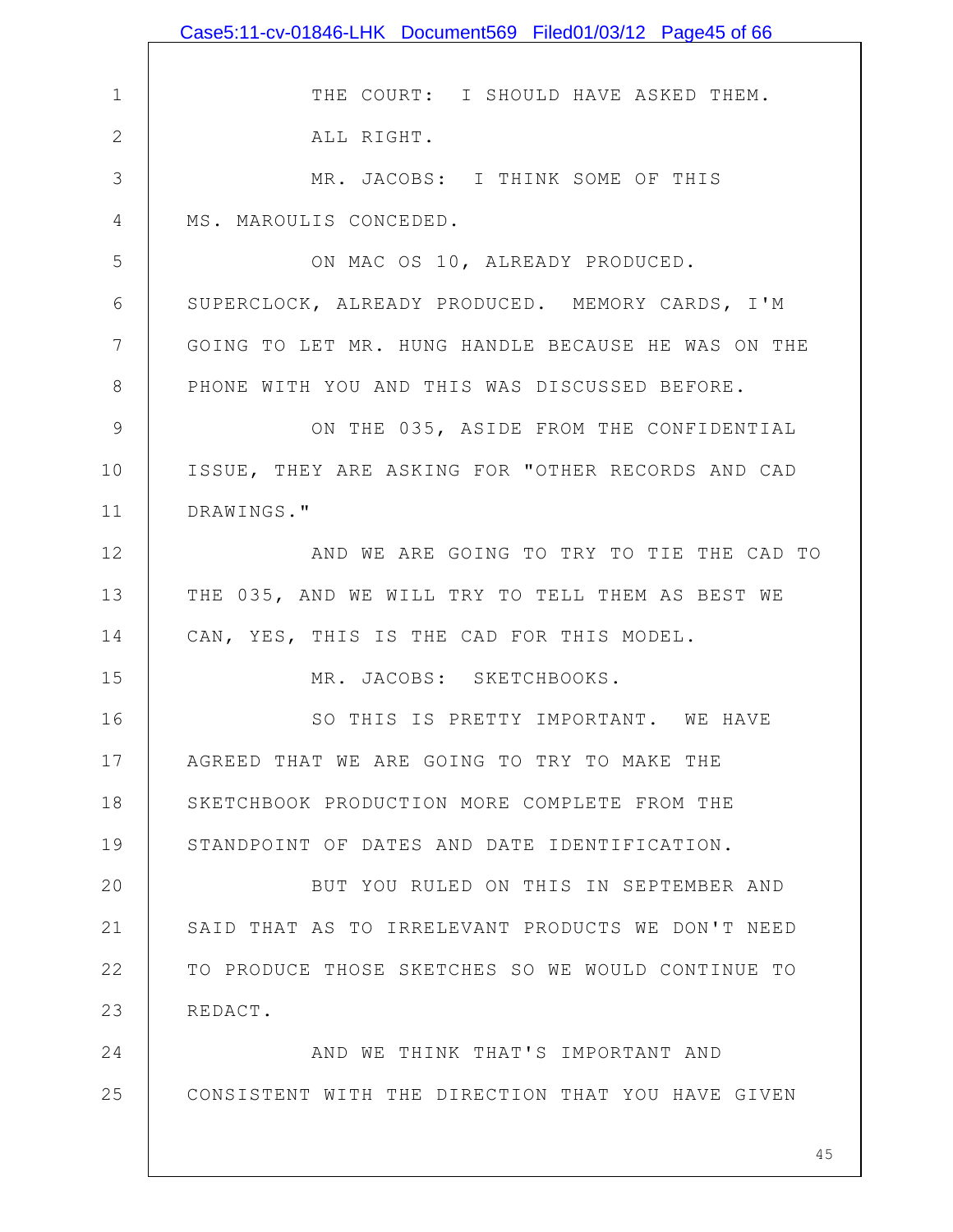|               | Case5:11-cv-01846-LHK Document569 Filed01/03/12 Page46 of 66 |
|---------------|--------------------------------------------------------------|
|               |                                                              |
| $\mathbf 1$   | US.                                                          |
| $\mathbf{2}$  | ON THE SONY TRIO AND THE RAZOR, WE ARE                       |
| 3             | LOOKING, THESE ARE OLD PROJECTS. WE'RE LOOKING.              |
| 4             | WE WILL DO OUR BEST.                                         |
| 5             | ON THE 1989 FLAT PANEL DISPLAY BRAINBOX,                     |
| 6             | IT'S 20 YEARS OLD BUT WE ARE LOOKING.                        |
| 7             | ON APPLE CINEMA DISPLAY, THIS IS BACK TO                     |
| 8             | A RELEVANCE ISSUE. THEY ASK FOR ALL DOCUMENTS                |
| $\mathcal{G}$ | ABOUT CINEMA DISPLAY.                                        |
| 10            | I MEAN, THAT'S A PRODUCT. THE ONLY                           |
| 11            | RELEVANCE IS WHAT WAS MADE AVAILABLE TO THE PUBLIC           |
| 12            | AS A CLAIMED INVALIDITY PRIOR ART REFERENCE. SO              |
| 13            | WAY TOO EXTREME IN TERMS OF WHAT THEY ARE SEEK.              |
| 14            | WE PROPOSED TO PRODUCE THE CAD OR THE                        |
| 15            | FINAL DESIGN ON THAT, SO THEY WILL HAVE THE CAD.             |
| 16            | I TALKED ABOUT THE DEPOSITION                                |
| 17            | TRANSCRIPTS, I THINK I COVERED IT EXCEPT FOR THE             |
| 18            | MEMORY CARDS.                                                |
| 19            | THE COURT: MR. HUNG, DO YOU WANT TO                          |
| 20            | ADDRESS THE MEMORY CARD?                                     |
| 21            | MR. HUNG: SURE.                                              |
| 22            | JUST TO CLARIFY ONE THING.                                   |
| 23            | IN TERMS OF ASKING GOOGLE FOR PERMISSION                     |
| 24            | TO PRODUCE THE TRANSCRIPTS, WE ASKED, SIMPLY                 |
| 25            | UNDERSTAND THAT QUINN EMANUEL DOES REPRESENT                 |
|               |                                                              |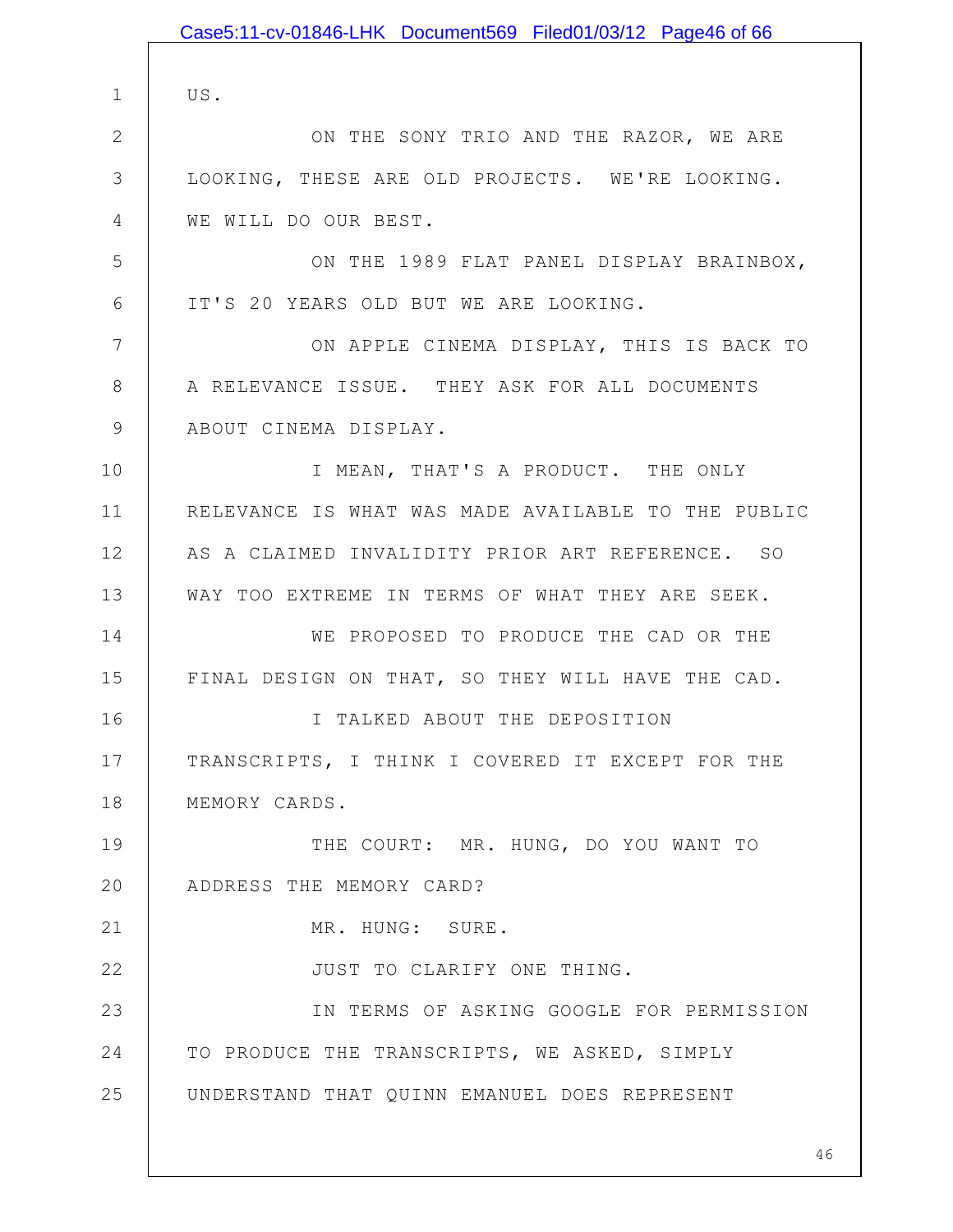1 2 3 4 5 6 7 8 9 10 11 12 13 14 15 16 17 18 19 20 21 22 23 24 25 GOOGLE. WE DID SAY, CAN YOU ASK YOUR CLIENT? WE SAID, YOU SHOULD BE ASKING THE TWO PARTIES GOOGLE AND I BELIEVE ATMEL. THEY THEN WENT BACK AND SAID, NO YOU SHOULD DO IT. I THINK THAT'S THE CURRENT STATUS. WE DO HAVE TO DO IT, THAT'S IN OUR COURT, BUT WE HAVEN'T DONE IT YET. TO CLARIFY THE ISSUE ON MEMORY CARDS -- THE COURT: WOULD YOU AGREE, MR. HUNG, IF I JUST SIMPLY ORDERED IT THERE WOULD BE NO PROBLEM? MR. HUNG: IN TERMS OF THE TRANSCRIPTS? THE COURT: WITH RESPECT TO GOOGLE'S CONFIDENTIALITY CLAIMS. MR. HUNG: I THINK THAT'S RIGHT. WE WOULD HAVE TO INFORM THEM OF THE ORDER IN CASE THEY WANTED TO SEEK PROTECTION. I THINK THAT'S RIGHT. MR. HUNG: SO ON THE MEMORY CARD ISSUE, I THINK THERE'S SOME CONFUSION GOING ON BECAUSE WHEN WE LAST SPOKE THE ISSUE WAS THIS DIAMOND TOUCH WASN'T A PROTOTYPE IT WAS A PUBLIC PIECE OF PRIOR ART, SOMETHING YOU COULD BUY ON EBAY IF IT WAS STILL CARRIED ON EBAY. THE ISSUE WITH THE 035, IT'S A PRIVATE DOCUMENT, IT'S A CONFIDENTIAL MODEL. WE'VE ASKED THEM FOR COPIES OF OUR MODELS, IN THE BRIEF WE Case5:11-cv-01846-LHK Document569 Filed01/03/12 Page47 of 66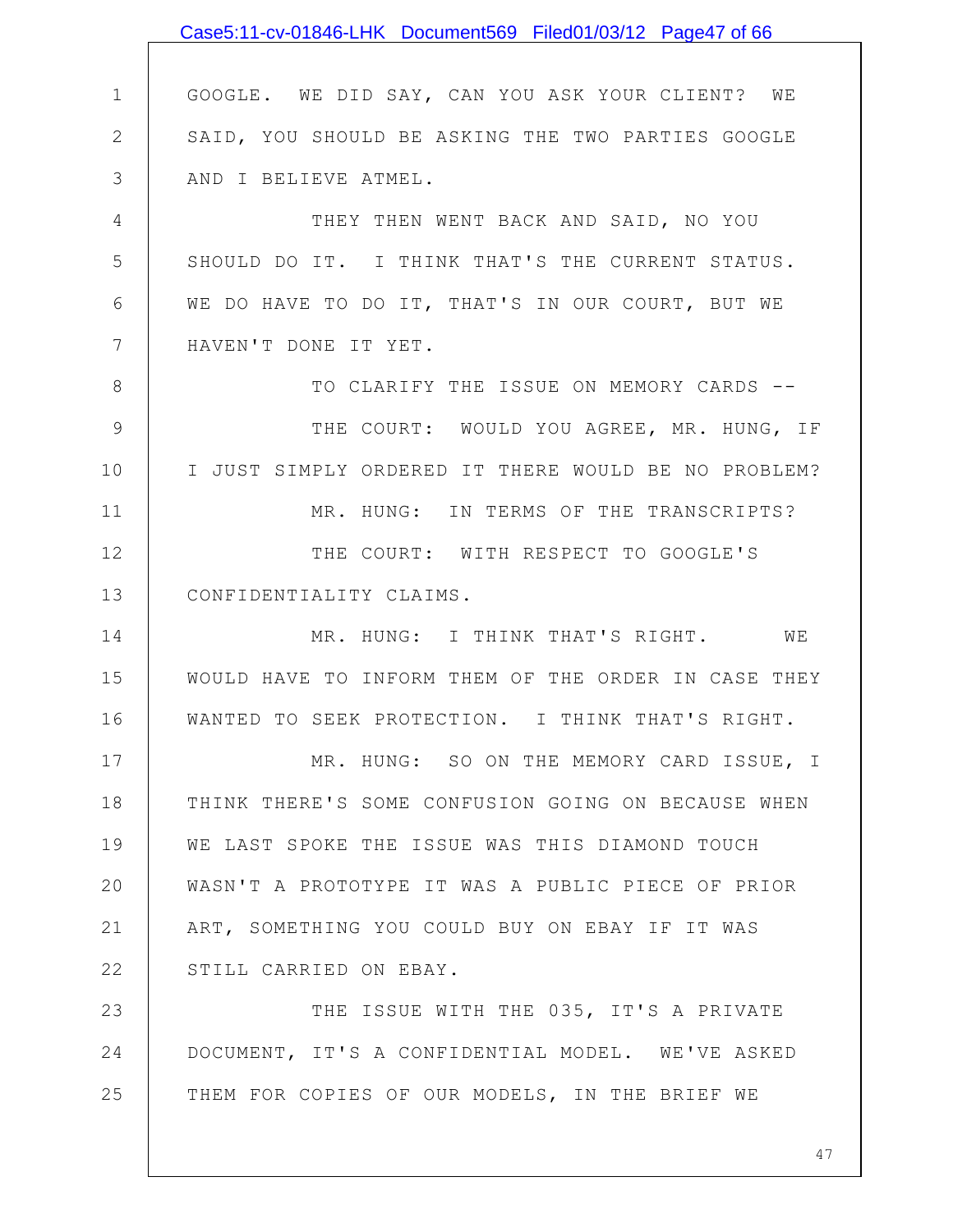|              | Case5:11-cv-01846-LHK Document569 Filed01/03/12 Page48 of 66 |
|--------------|--------------------------------------------------------------|
|              |                                                              |
| $\mathbf 1$  | ASKED THEM FOR CAD FILES AND WE WOULDN'T PURPORT TO          |
| $\mathbf{2}$ | GO TO KOREA AND INSPECT THE MODEL AND TAKE A                 |
| 3            | VIDEOTAPE AND TAKE THE PICTURES AND NOT SHARE IT             |
| 4            | WITH THEM. THAT'S THE POINT OF THE PROTECTIVE                |
| 5            | ORDER.                                                       |
| 6            | WHEN WE LAST SPOKE YOU SAID, WHAT'S GOOD                     |
| 7            | FOR THE GOOSE IS GOOD FOR THE GANDER, AND IT                 |
| 8            | APPLIES BOTH WAYS.                                           |
| 9            | YOU EMPHASIZE THE WORK PRODUCT ISSUE. WE                     |
| 10           | ARE NO LONGER COMING CLOSE TO HAVING SOMEONE                 |
| 11           | SITTING IN THE ROOM MONITORING, WE AGREE WORK                |
| 12           | PRODUCT TO GET PROTECTIVE WORK PRODUCT.                      |
| 13           | THE ISSUE COMES DOWN TO WHEN YOU TAKE                        |
| 14           | PHOTOGRAPHS OR VIDEOS OF WHATEVER ELSE YOU WANT OF           |
| 15           | A CONFIDENTIAL DOCUMENT PROTECTED BY THE PROTECTIVE          |
| 16           | ORDER, DOES THAT HAVE TO BE PRODUCED?                        |
| 17           | AND YOU DID SAY AT THE END OF THE LAST                       |
| 18           | HEARING WE SHOULD GO AND MAKE SURE IT'S COVERED BY           |
| 19           | THE PROTECTIVE ORDER.                                        |
| 20           | WHAT THE PROTECTIVE ORDER SAYS IS DURING                     |
| 21           | AN INSPECTION IT'S DESIGNATED CONFIDENTIAL, THEN             |
| 22           | YOU PRODUCE AND YOU BATES LABEL IT.                          |
| 23           | THE IMPLICATION IS YOU REVIEW AND YOU                        |
| 24           | PRODUCE, THAT WAY EVERYONE CAN TRACK AND KNOWS WHAT          |
| 25           | HAPPENED TO IT.                                              |
|              |                                                              |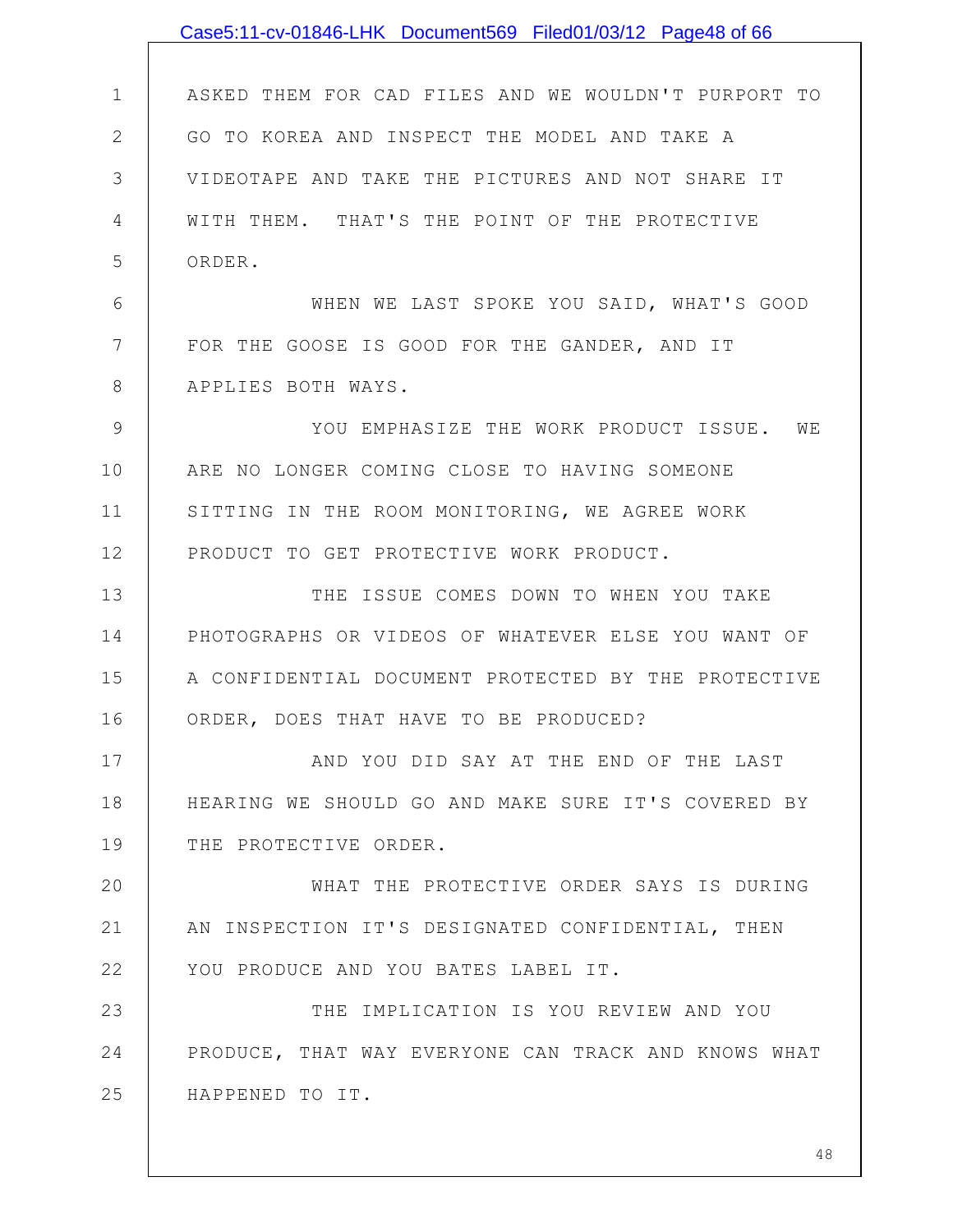|               | Case5:11-cv-01846-LHK Document569 Filed01/03/12 Page49 of 66 |
|---------------|--------------------------------------------------------------|
|               |                                                              |
| $\mathbf 1$   | THE COURT: IT WOULDN'T SEEM TO DESTROY                       |
| $\mathbf{2}$  | THE WORK PRODUCT PROTECTION THAT IS ATTACHED TO IT,          |
| 3             | WOULDN'T IT?                                                 |
| 4             | MR. HUNG: BUT THAT'S ALWAYS THE CASE                         |
| 5             | WHEN YOU REVIEW SOURCE CODE. FOR EXAMPLE, OR WHEN            |
| 6             | YOU REVIEW IN THIS CASE CAD DRAWINGS.                        |
| 7             | THE PURPOSE BEHIND THE PROTECTIVE ORDER                      |
| $8\,$         | IS IT'S AN AGREED ORDER, WHETHER AN INTERIM ORDER            |
| $\mathcal{G}$ | OR THE ACTUAL ENTERED ORDER. YOU WANT TO PROTECT             |
| 10            | THE CONFIDENTIALITY AND IT'S SECRET STUFF. YOU               |
| 11            | DON'T WANT TO ALLOW SOMEONE TO WALK IN AND MAKE A            |
| 12            | VIDEO AND NOT SHOW YOU WHAT THEY DID, STORE IT               |
| 13            | SOMEWHERE WHERE YOU DON'T EVEN KNOW HOW MANY COPIES          |
| 14            | THEY MADE OR WHAT THEY MADE.                                 |
| 15            | SO THAT'S WHY THE INTERIM PROTECTIVE                         |
| 16            | ORDER, THE ORDER WE PROPOSED OR WE ARE GOING TO              |
| 17            | PROPOSE, WOULD HAVE A PROVISION WHERE WE TREAT IT            |
| 18            | LIKE SOURCE CODE. THEY INSPECT IT, WE BATES LABEL,           |
| 19            | IT WE SHARE IT.                                              |
| 20            | PUBLIC PRIOR ART, AGREED, TOTALLY                            |
| 21            | DIFFERENT. IF WE'RE GOING TO LOOK AT DIAMOND TOUCH           |
| 22            | AGAIN, THEY SHOULD HAVE TO GIVE US THE MEMORY CARD.          |
| 23            | IF THEY WERE GOING TO LOOK AT ONE OF OUR                     |
| 24            | ITEMS ON THE DEFENSIVE CASE, WE SHOULDN'T BE IN THE          |
| 25            | ROOM WHEN THEY'RE LOOKING AT THE PUBLIC ITEM AS              |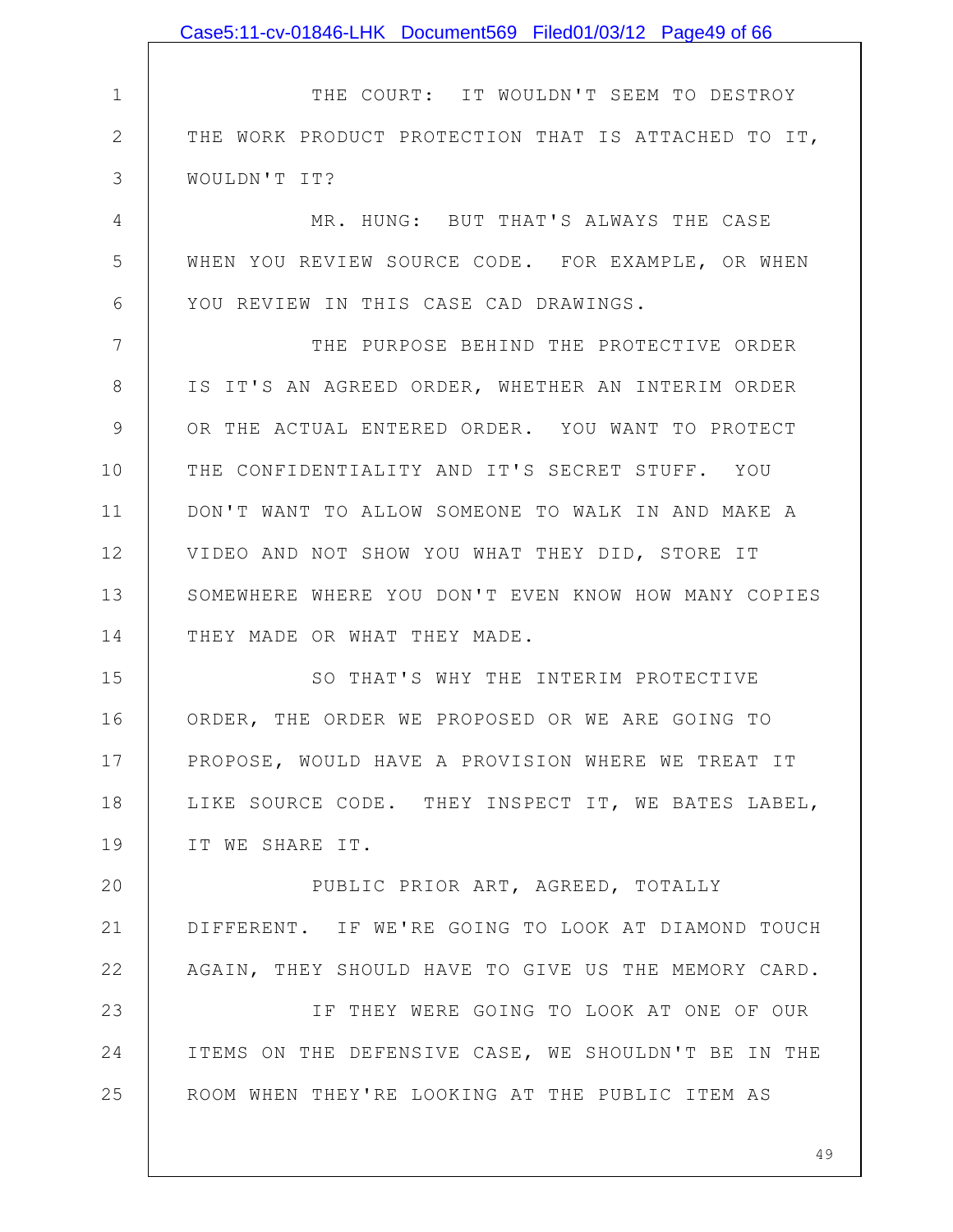|              | Case5:11-cv-01846-LHK Document569 Filed01/03/12 Page50 of 66 |
|--------------|--------------------------------------------------------------|
|              |                                                              |
| $\mathbf 1$  | WELL IF WE HAVE THE ONLY COPY.                               |
| $\mathbf{2}$ | SO THAT'S OUR VIEW ON THAT ISSUE.                            |
| 3            | THE COURT: THANK YOU, MR. HUNG.                              |
| 4            | ANY REBUTTAL ON THIS MOTION,                                 |
| 5            | MS. MAROULIS?                                                |
| 6            | MS. MAROULIS: BRIEFLY, YOUR HONOR.                           |
| 7            | LET'S START FROM THE BACK OF WHAT                            |
| 8            | MR. HUNG DISCUSSED.                                          |
| 9            | APPLE DID INSPECT SAMSUNG PROTOTYPES AND                     |
| 10           | TOOK A NUMBER OF PICTURES AND NEVER GAVE US A COPY.          |
| 11           | THE DISTINCTION THAT YOUR HONOR DREW IN                      |
| 12           | THE DECEMBER 2ND ORDER WAS BETWEEN WORK PRODUCT AND          |
| 13           | NOT. NOT BETWEEN CONFIDENTIAL AND NONCONFIDENTIAL.           |
| 14           | SO WE BELIEVE THAT'S THE DISTINCTION THAT                    |
| 15           | APPLIES AND THE SAME RULE SHOULD APPLY TO BOTH               |
| 16           | PARTIES, AND THAT IS WHY APPLE NEEDS TO RETURN OUR           |
| 17           | MATERIALS.                                                   |
| 18           | SECOND POINT RELATES TO DESIGNATIONS AS                      |
| 19           | WELL, AND THAT'S THE POINT MR. JACOBS RAISED WHICH           |
| 20           | IS: WHY DO WE NEED TO DE-DESIGNATE THE PHOTOS OF             |
| 21           | THE 035.                                                     |
| 22           | ONE OF THE REASONS IF IT'S NOT                               |
| 23           | CONFIDENTIAL IS WE CAN SHARE IT WITH THE CLIENT TO           |
| 24           | HELP US FIND MORE PRIOR ART. WE CAN SHARE WITH OUR           |
| 25           | EXPERT, AND AS WE WILL DISCUSS IN A MINUTE IN A              |
|              |                                                              |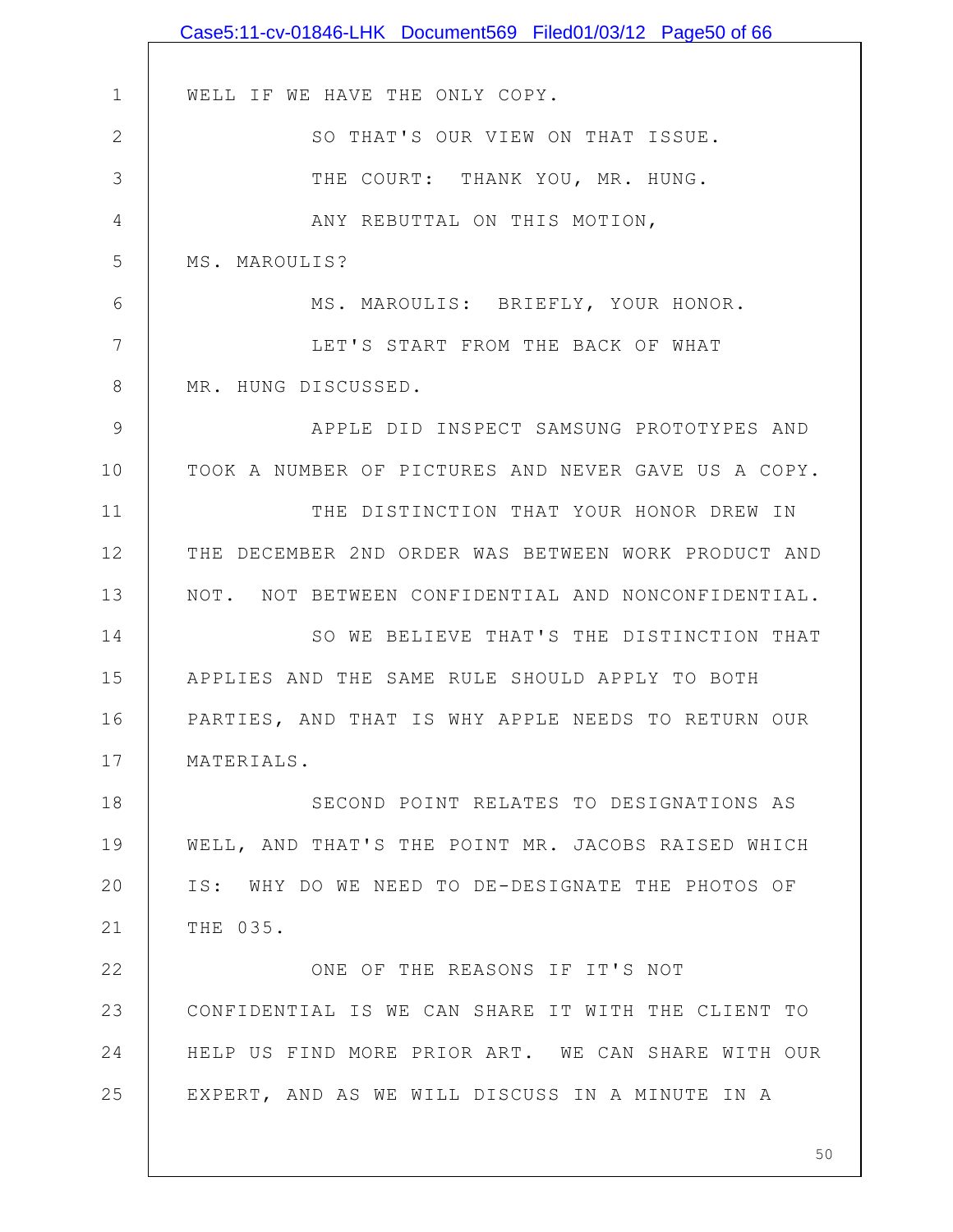|              | Case5:11-cv-01846-LHK Document569 Filed01/03/12 Page51 of 66 |
|--------------|--------------------------------------------------------------|
|              |                                                              |
| $\mathbf 1$  | DIFFERENT MOTION, THEY ARE BLOCKING OUR EXPERT'S             |
| $\mathbf{2}$ | ACCESS TO CONFIDENTIAL INFORMATION.                          |
| 3            | SO HAD THIS INFORMATION ABOUT 035 MOCK UP                    |
| 4            | BEEN PROPERLY DESIGNATED AS PUBLIC, WE COULD HAVE            |
| 5            | SHOWN IT TO MR. SHERMAN LONG AGO WHILE THIS MOTION           |
| 6            | WAS PENDING.                                                 |
| 7            | THE COURT: OR I CAN GRANT THE OTHER                          |
| $8\,$        | MOTION AND HE COULD GET ACCESS THAT WAY.                     |
| $\mathsf{S}$ | MS. MAROULIS: THAT IS ALSO TRUE, BUT WE                      |
| 10           | CANNOT OBVIOUSLY SHOW IT TO SAMSUNG EVEN THOUGH              |
| 11           | IT'S THE SAME PHOTO JUST WITH DIFFERENT ANGLES               |
| 12           | THAT'S SUBMITTED TO THE PATENT OFFICE.                       |
| 13           | FINALLY, MR. JACOBS MADE A STATEMENT THEY                    |
| 14           | WERE LOOKING FOR THE VARIOUS CATEGORIES THAT ARE             |
| 15           | LISTED IN OUR MOTION, SAME IS TRUE FOR US.                   |
| 16           | TO DATE, THEY DID NOT PRODUCED AND NOT                       |
| 17           | AGREED ON VARIOUS CATEGORIES OTHER THAN WHAT I               |
| 18           | STATED AT THE OUTSET OF MY ARGUMENT WHICH IS THE             |
| 19           | SOURCE CODE FOR THE TWO PRIOR ART DEVICES AND                |
| 20           | PLEADINGS FROM THE MOTOROLA LITIGATION.                      |
| 21           | SO THE REST IS SUBJECT TO THE MOTION.                        |
| 22           | THE COURT: ALL RIGHT.                                        |
| 23           | SHALL WE TURN OUR LAST FEW MINUTES TO                        |
| 24           | YOUR SECOND MOTION WITH RESPECT TO MR. SHERMAN?              |
| 25           | I'M SORRY, MR. HUNG, IF YOU WANT TO TAKE                     |
|              |                                                              |
|              | 51                                                           |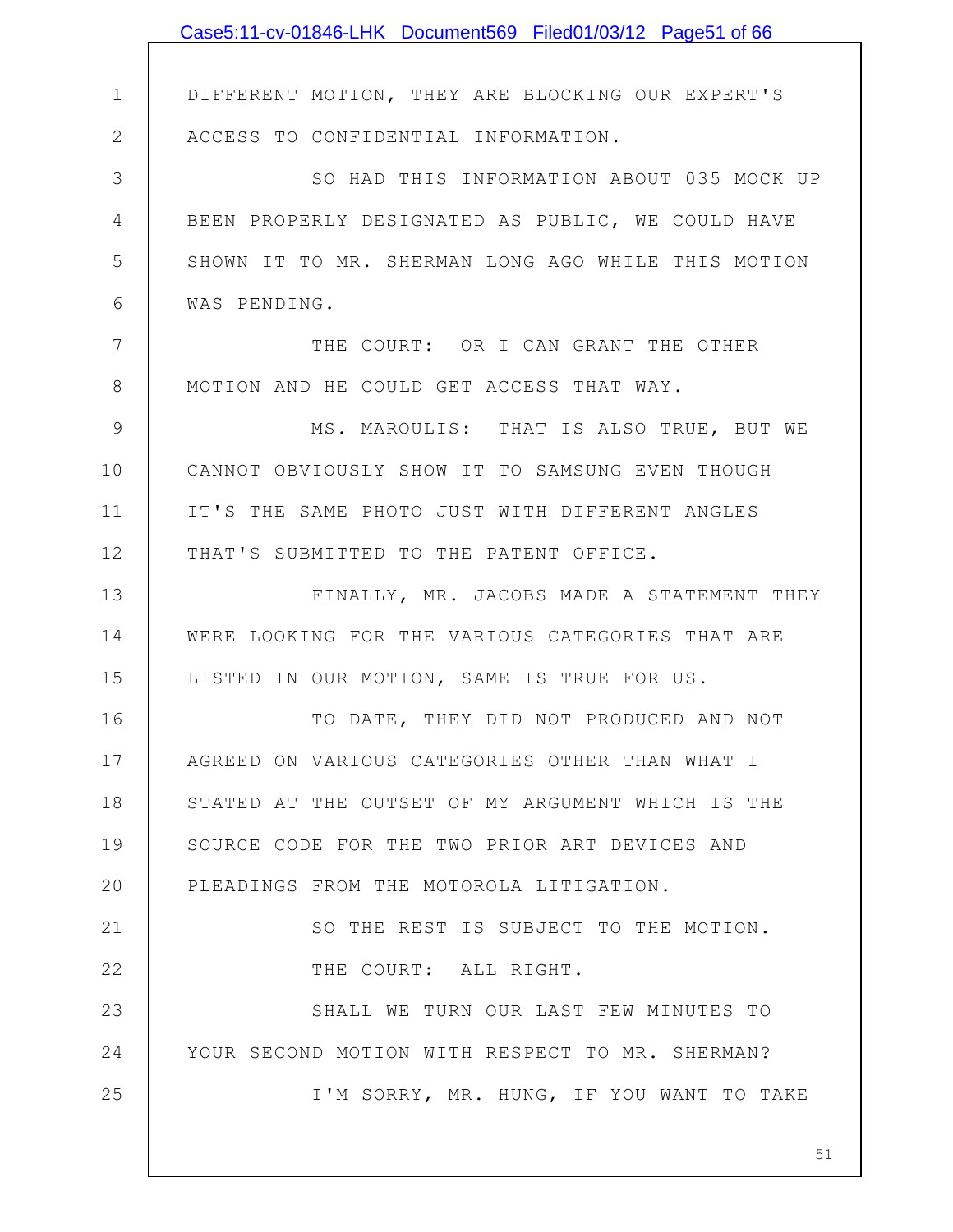|               | Case5:11-cv-01846-LHK Document569 Filed01/03/12 Page52 of 66 |
|---------------|--------------------------------------------------------------|
|               |                                                              |
| $\mathbf 1$   | A MINUTE, I WILL GIVE YOU A MINUTE.                          |
| $\mathbf{2}$  | MR. HUNG: CAN I ADD ONE POINT IN TERMS                       |
| 3             | OF THE INSPECTION?                                           |
| 4             | TO THE EXTENT THAT WE PREVIOUSLY KEPT AND                    |
| 5             | CAN DID NOT GIVE THEM COPIES OF PHOTOGRAPHS WE TOOK          |
| 6             | OF SOMETHING THAT'S CONFIDENTIAL, WE'RE HAPPY TO             |
| 7             | DESTROY AND RETURN IT TO TAKE CARE OF THIS ISSUE.            |
| $8\,$         | WHAT'S GOOD FOR THE GOOSE IS GOOD FOR THE                    |
| $\mathcal{G}$ | GANDER.                                                      |
| 10            | RELATEDLY, BEFORE THE LAST INSPECTION                        |
| 11            | WHEN WE CALLED YOU THERE WAS ANOTHER INSPECTION              |
| 12            | WHERE THEY DID TAKE A COPY OF OUR MEMORY STICK, SO           |
| 13            | THAT SHOULD BE GIVEN BACK TO US AS WELL.                     |
| 14            | IT SHOULD APPLY BOTH WAYS, BUT WE THINK                      |
| 15            | THAT PROTECTIONS SHOULD CONTINUE TO APPLY TO                 |
| 16            | CONFIDENTIAL INFORMATION.                                    |
| 17            | THE COURT: LET'S TURN TO THE SECOND OF                       |
| 18            | SAMSUNG'S MOTIONS.                                           |
| 19            | MS. MAROULIS: YOUR HONOR, THE SECOND                         |
| 20            | MOTION WE HAVE IS A MOTION TO ALLOW ACCESS FOR OUR           |
| 21            | DESIGN EXPERT MR. SHERMAN. MR. SHERMAN IS AN                 |
| 22            | EXPERT ON THE ISSUES OF PHONE DESIGN WHICH IS                |
| 23            | CENTRAL TO THIS CASE.                                        |
| 24            | HE'S BEING DESIGNATED SOLELY FOR THE                         |
| 25            | PURPOSE OF LOOKING AT THE OUTSIDE HARDWARE LOOK AND          |
|               |                                                              |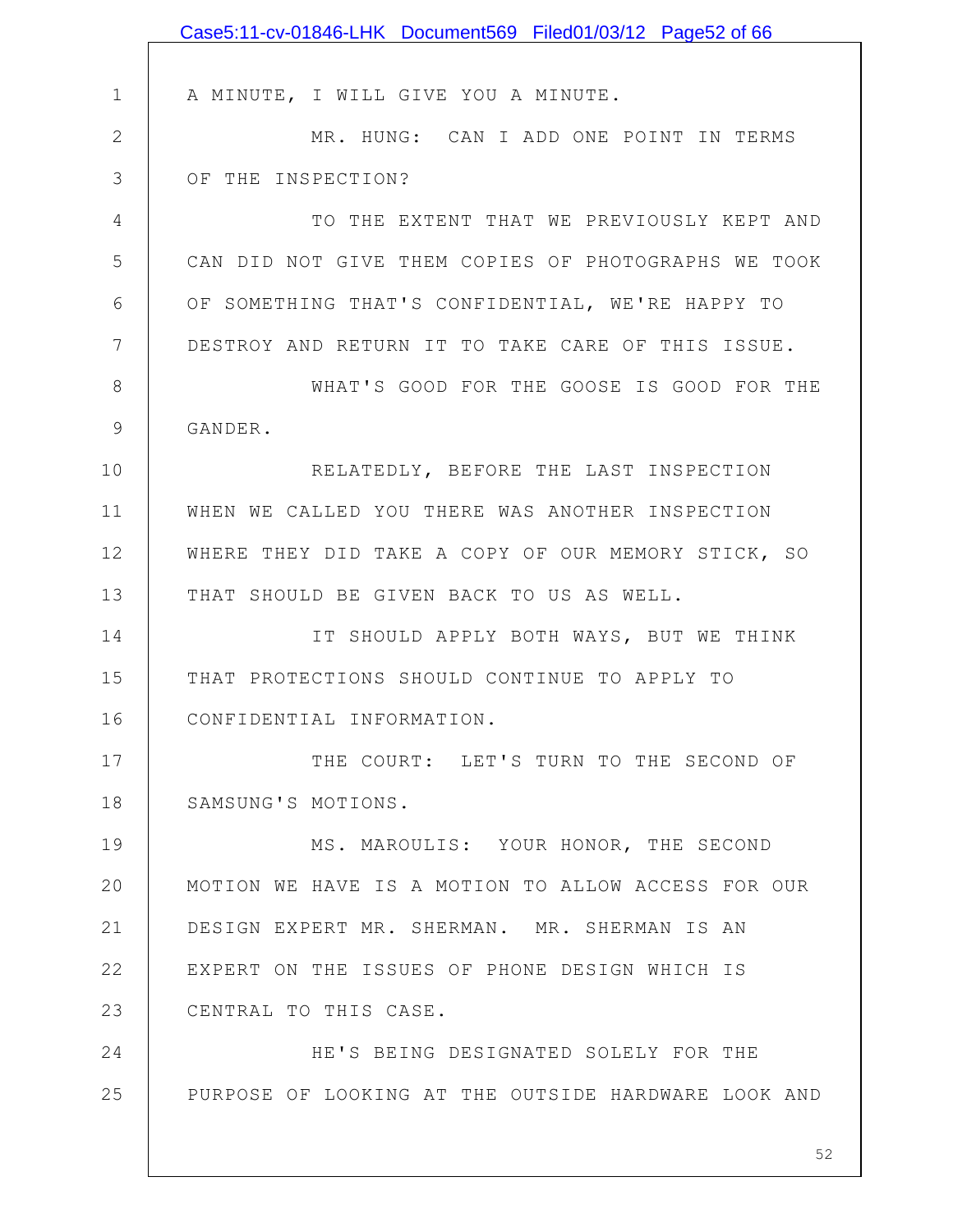1 2 3 4 5 6 7 8 9 10 11 12 13 14 15 16 17 18 19 20 21 22 23 24 25 FEEL OF THE PHONES. HE SUBMITTED HIS TESTIMONY IN CONNECTION WITH THE PRELIMINARY INJUNCTION PROCEEDINGS AND JUDGE KOH CREDITED HIS TESTIMONY. WE STRONGLY BELIEVE AN EXPERT WHO CAN BE USEFUL TO THE COURT AND THE JURY IN THIS CASE IS SOMEONE WHO KNOWS ABOUT PHONE DESIGN BECAUSE THE ISSUES OF INVALIDITY, THE ISSUES OF FUNCTIONALITY AND THE ISSUES OF HOW THESE PHONES COME INTO BEING. THEREFORE, THIS MOTION IS NOT JUST ABOUT MR. SHERMAN. WE BELIEVE APPLE WILL HAVE SIMILAR OBJECTIONS TO ANY OTHER PERSON WHO KNOWS AND PRACTICES DESIGN OF PHONES. THE COURT: THE ONLY PROBLEM IS FOLKS WITH EXPERTISE, I SUSPECT ARE IN GREAT DEMAND BY THE MARKET. SO WHAT LINE SHOULD I DRAW AROUND THAT? MS. MAROULIS: YOUR HONOR, THERE ARE TWO BASIC LINES HERE. ONE IS THAT WE HAVE TOLD APPLE THAT WE WILL ONLY SHOW TO MR. SHERMAN THE DESIGN DOCUMENTS, WE WILL NOT SHOW THEM ANY TECHNICAL DOCUMENTS. THEIR CONCERN, AS STATED IN THEIR PAPERS, IS THAT MR. SHERMAN'S CONSULT CURRENT CONSULTANT COMPANY, WHICH IS ALL OF ONE PERSON, IS ENGAGED IN THE BUSINESS OF PROVIDING CONSULTING ON MULTI TOUCH Case5:11-cv-01846-LHK Document569 Filed01/03/12 Page53 of 66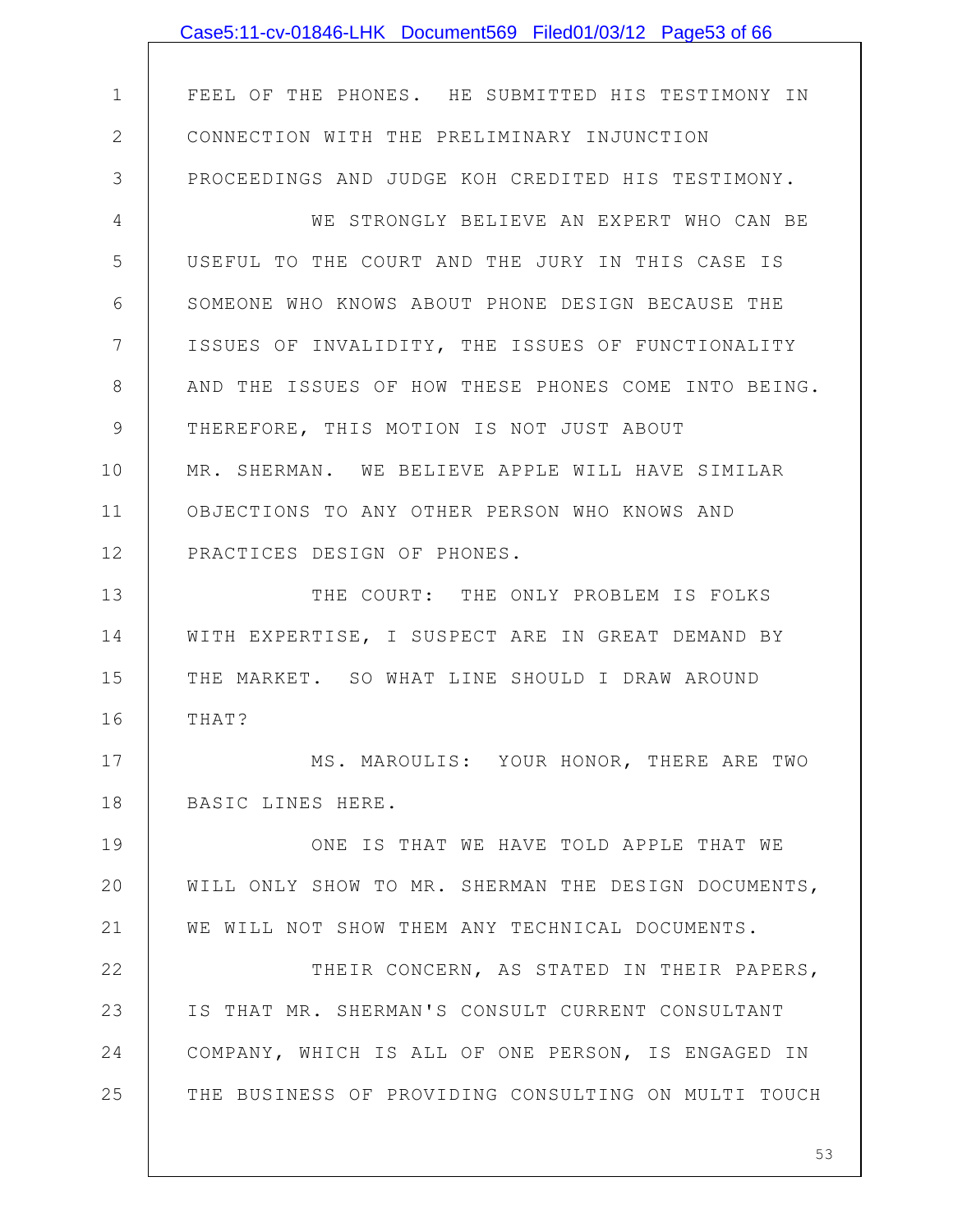|              | Case5:11-cv-01846-LHK Document569 Filed01/03/12 Page54 of 66 |
|--------------|--------------------------------------------------------------|
|              |                                                              |
| $\mathbf{1}$ | TECHNOLOGY.                                                  |
| $\mathbf{2}$ | WE WOULD NOT SHOW HIM ANY SOURCE CODE OR                     |
| 3            | ANY OF APPLE'S TECHNICAL DOCUMENTATION. HE WILL BE           |
| 4            | REVIEWING DESIGN CAD FILES, DESIGN HISTORY                   |
| 5            | DOCUMENTS AND OTHER DESIGN SKETCHBOOKS AND DESIGN            |
| 6            | DOCUMENTS.                                                   |
| 7            | HE IS NOT IN BUSINESS RIGHT NOW OF                           |
| 8            | DESIGNING HARDWARE. HE'S NOT DOING ANY CONSULTING            |
| 9            | RELATING TO THAT. AND APPLE QUESTIONED HIM DURING            |
| 10           | HIS DEPOSITION REGARDING WHAT HE DOES ACTUALLY DO.           |
| 11           | THE COURT: SO THE LINE BETWEEN DESIGN                        |
| 12           | AND FUNCTION IS AN ATTRACTIVE ONE, BUT HASN'T YOUR           |
| 13           | OWN WITNESS SUGGESTED THAT'S PRETTY BLURRY WHEN YOU          |
| 14           | GET DOWN TO SPECIFIC INSTANCES OF WHETHER SOMEONE            |
| 15           | SHOULD LOOK AT THE DOCUMENT OR NOT?                          |
| 16           | MS. MAROULIS: YOUR HONOR, WHEN I SAY I'M                     |
| 17           | NOT GOING TO SHOW HIM TECHNICAL DOCUMENTS, WE WILL           |
| 18           | NOT SHOW HIM THE GUTS OF THE FILM.                           |
| 19           | HOW ONE -- IN THAT, THE MULTITOUCH                           |
| 20           | SYSTEM, HOW ONE DEALS WITH THE TOUCH SCREEN                  |
| 21           | TECHNOLOGY. WHAT HE WAS TALKING ABOUT THE FUNCTION           |
| 22           | IS THAT DEPENDING WHERE YOU PLACE THE SPEAKERS               |
| 23           | DICTATE THE FACT WHERE YOUR EAR IS. THAT'S A                 |
| 24           | FUNCTIONAL ARGUMENT BUT IT DOESN'T REQUIRE HIM TO            |
| 25           | GO TO THE SOURCE CODE WHEN YOU HAVE THE ASPECTS OF           |
|              |                                                              |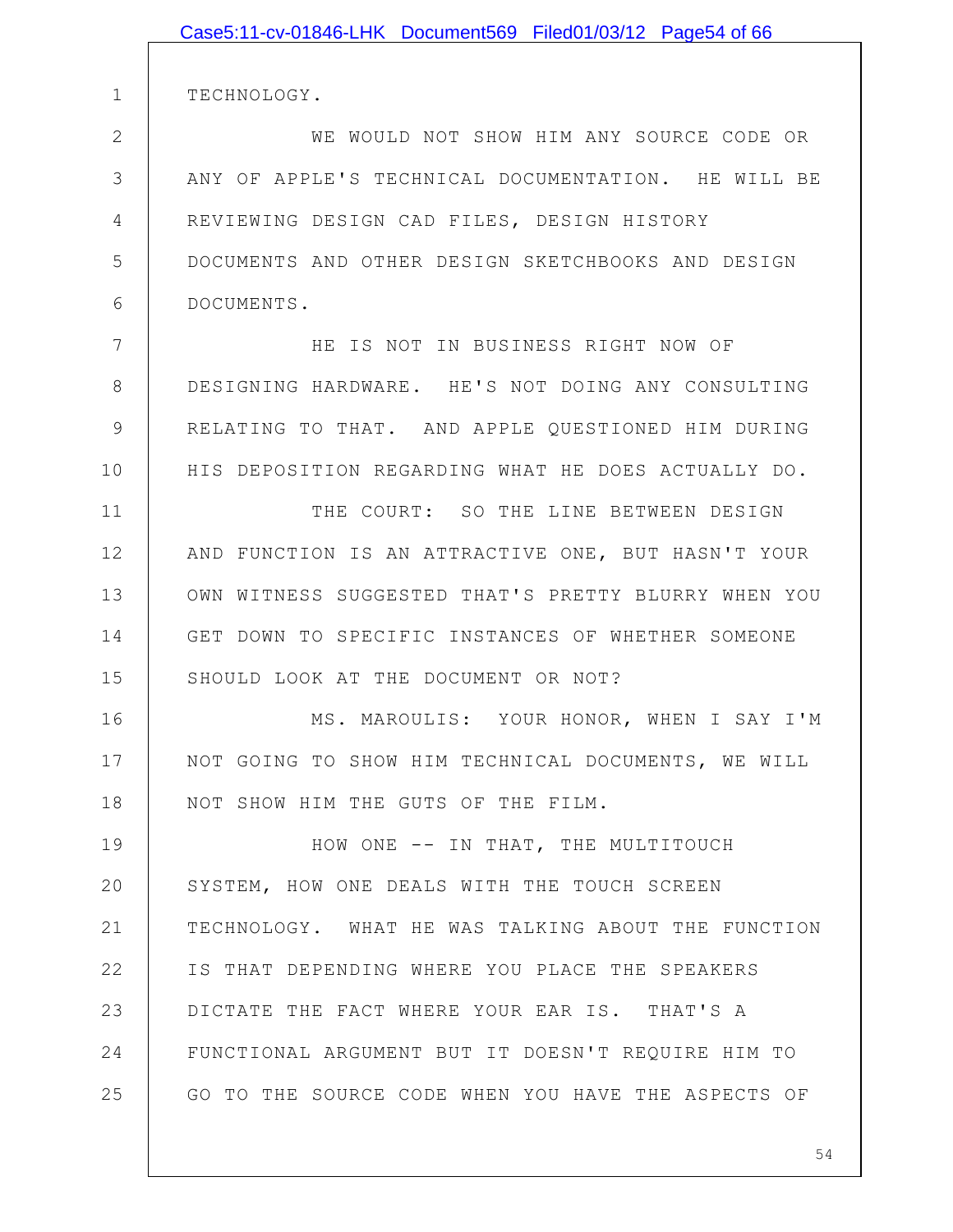|               | Case5:11-cv-01846-LHK Document569 Filed01/03/12 Page55 of 66 |
|---------------|--------------------------------------------------------------|
|               |                                                              |
| $\mathbf 1$   | THE CASE.                                                    |
| $\mathbf{2}$  | WE HAVE PREVIOUSLY DISCUSSED WITH APPLE                      |
| 3             | SUBMITTING TO THEM A BROAD LIST OF CATEGORIES THAT           |
| 4             | WE WILL SHOW THEM. SUBMITTED DECLARATIONS THAT               |
| 5             | DOES CREEP INTO THE WORK PRODUCT ISSUES WE WERE              |
| 6             | WILLING TO DO THAT, THEY REJECTED THAT PROPOSAL.             |
| 7             | WE WILL CERTAINLY NOT BE REQUIRED TO VET                     |
| 8             | WITH THEM EVERY DOCUMENT WE SHOW TO OUR EXPERT.              |
| $\mathcal{G}$ | BUT IN GENERAL WE BELIEVE IN OUR MOTION                      |
| 10            | AND IN MR. SHERMAN'S DECLARATION, WE LAID OUT                |
| 11            | SUFFICIENT BASIS TO SHOW THAT HE -- TWO THINGS.              |
| 12            | ONE, HE'S NOT DIRECTLY COMPETING WITH                        |
| 13            | APPLE IN ANY WAY.                                            |
| 14            | AND TWO, THAT BECAUSE HE WILL BE GIVEN                       |
| 15            | ONLY DESIGN DOCUMENTS AND NOT ANY KIND OF SOURCE             |
| 16            | CODE OR TECHNICAL DOCUMENTS THAT CAN POTENTIALLY             |
| 17            | HELP SOMEONE IN THE MULTI TOUCH BUSINESS, THIS WILL          |
| 18            | NOT BE A THREAT TO APPLE.                                    |
| 19            | AND I KNOW YOU WILL HEAR ON RESPONSE HOW                     |
| 20            | APPLE IS VERY CAREFUL ABOUT THE SECRECY OF ITS               |
| 21            | DOCUMENTS AND WE OBVIOUSLY WE RESPECT THAT, BUT              |
| 22            | THERE'S A NEED IN THIS CASE TO LOOK AT THE DESIGN            |
| 23            | DOCUMENTS AND THERE'S A NEED FOR SOMEONE WHO KNOWS           |
| 24            | ABOUT PHONE DESIGN.                                          |
| 25            | ONE OF THE REASONS WE CHALLENGED ON THE                      |
|               |                                                              |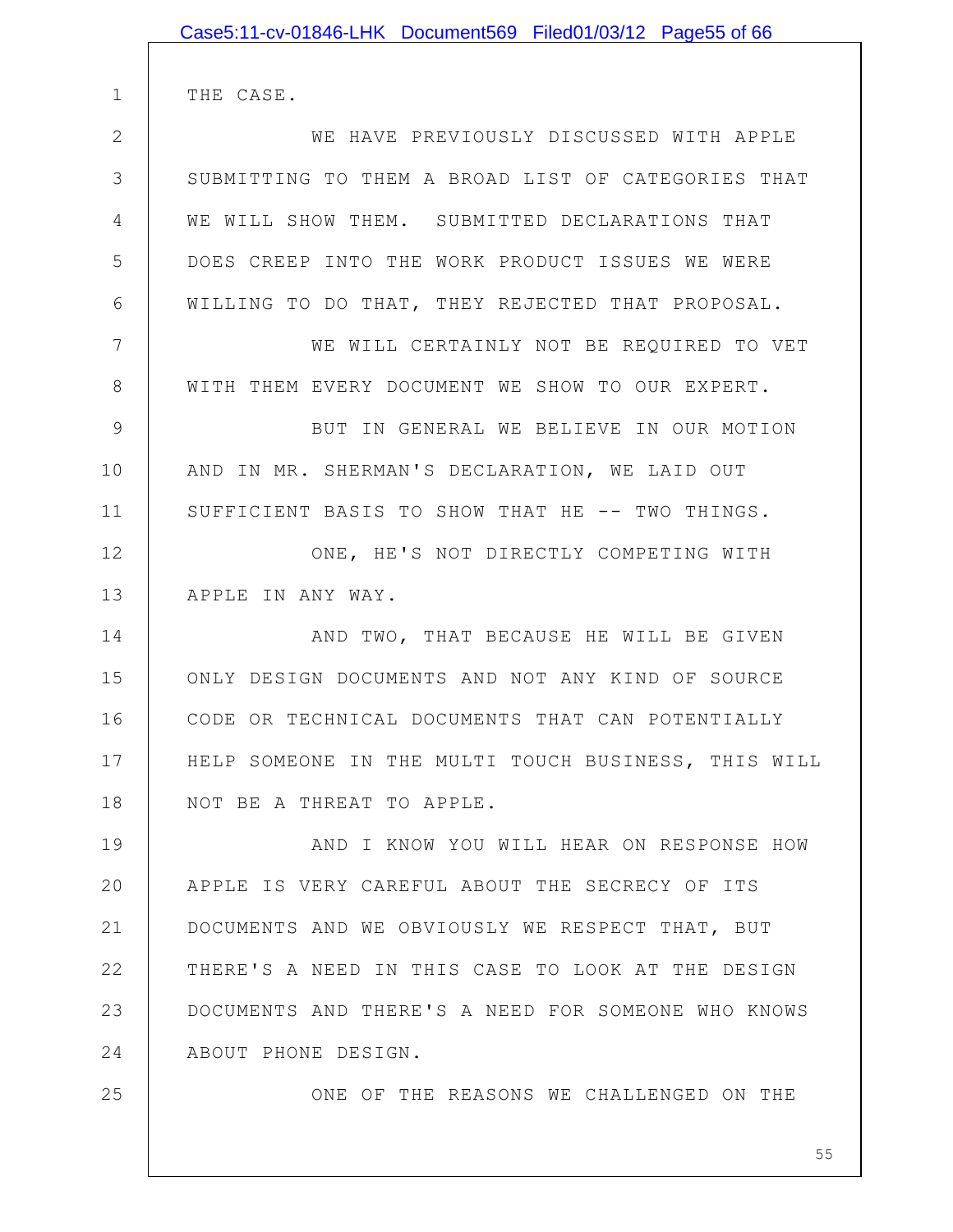1 2 3 4 5 6 7 8 9 10 11 12 13 14 15 16 17 18 19 20 21 22 23 24 25 DAUBERT MOTION, APPLE'S EXPERT, IS HE DOESN'T KNOW ANYTHING ABOUT FILM DESIGN. AND WE SHOULD NOT BE FORCED TO GO WITH A SIMILAR EXPERT WHO DOES NOT HAVE PRACTICAL EXPERIENCE IN LEARNING HOW TO DESIGN PHONES AND EXPLAINING THAT TO THE JUDGE AND TO THE JURY. THE COURT: THE QUESTION I HAVE ON THAT IS, IT SEEMS TO ME WHEN I'M DEALING WITH MOTIONS LIKE THIS, ONE REASONABLE CONSIDERATION IS THE UNIVERSAL POOL OF TALENT FROM WHICH TO DRAW ONE OR MORE EXPERTS. IN THIS PARTICULAR INSTANCE ARE YOU TELLING ME THAT MR. SHERMAN IS ONE OF ONLY A HANDFUL OF FOLKS IN THE WORLD, SAMSUNG IS A WORLDWIDE COMPANY, THEY HAVE AMPLE REAL ESTATE SOURCES WHO CAN INTELLIGENTLY SPEAK TO THE ISSUES OF DESIGN? MS. MAROULIS: YOUR HONOR, YOU SHOULD PROBABLY PICK UP FROM OUR PAPERS THAT MR. SHERMAN IS IN ISRAEL. SO WE HAD TO GO ALL THE WAY THERE TO GET SOMEBODY WHO IS NOT IN SOME CAPACITY INVOLVED WITH APPLE, SAMSUNG OR ANY OF ITS DIRECT COMPETITORS. THE COURT: HE SHOULD LOVE TO WORK WITH ALL OF YOU. Case5:11-cv-01846-LHK Document569 Filed01/03/12 Page56 of 66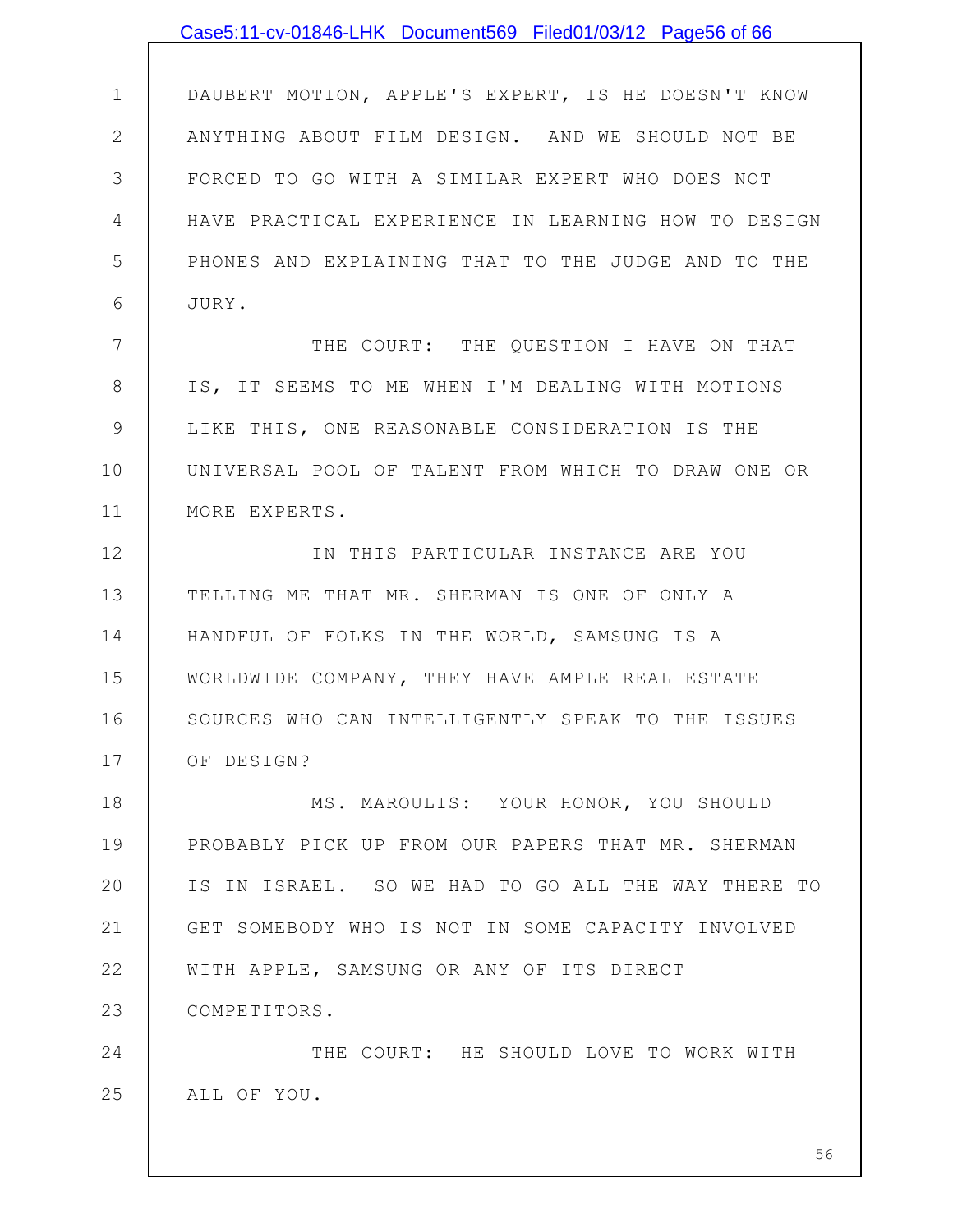1 2 3 4 5 6 7 8 9 10 11 12 13 14 15 16 17 18 19 20 21 22 23 24 25 MS. MAROULIS: AFTER THESE MOTIONS, I'M SURE YOU WILL FORM THAT OPINION. THE COURT: I'M EXPRESSING NO OPINION AT ALL. MS. MAROULIS: IT WOULD BE DIFFICULT. THE COURT: I KNOW SOMETIMES THAT'S AN ISSUE RIGHT. MS. MAROULIS: IT'S A VERY SMALL POOL, RIGHT, FOR REASONS OF BOTH SPECIFIC EXPERTISE AND THE CONFLICT ISSUES. WE OBVIOUSLY CANNOT WORK WITH ANYONE WHO IS WORKING DIRECTLY OR INDIRECTLY WITH APPLE. WE CANNOT WORK WITH ANYONE WHO IS WORKING DIRECTLY OR INDIRECTLY WITH SAMSUNG. THERE'S SEVERAL OTHER LARGE COMPETITORS OF BOTH COMPANIES WHERE THAT WOULD BE AN ISSUE AS WELL VIS A VIE LOOKING AT BOTH APPLE'S CONFIDENTIAL DOCUMENTS BUT OURS AS WELL. THE COURT: IS HE THE ONLY EXPERT YOU HAVE ON THIS PARTICULAR SUBJECT? I DON'T WANT TO INTRUDE UPON YOUR CONFIDENTIAL -- MS. MAROULIS: HE'S THE ONLY EXPERT DISCLOSED IN THE DESIGN. SO IN CONCLUSION WE WOULD GREATLY Case5:11-cv-01846-LHK Document569 Filed01/03/12 Page57 of 66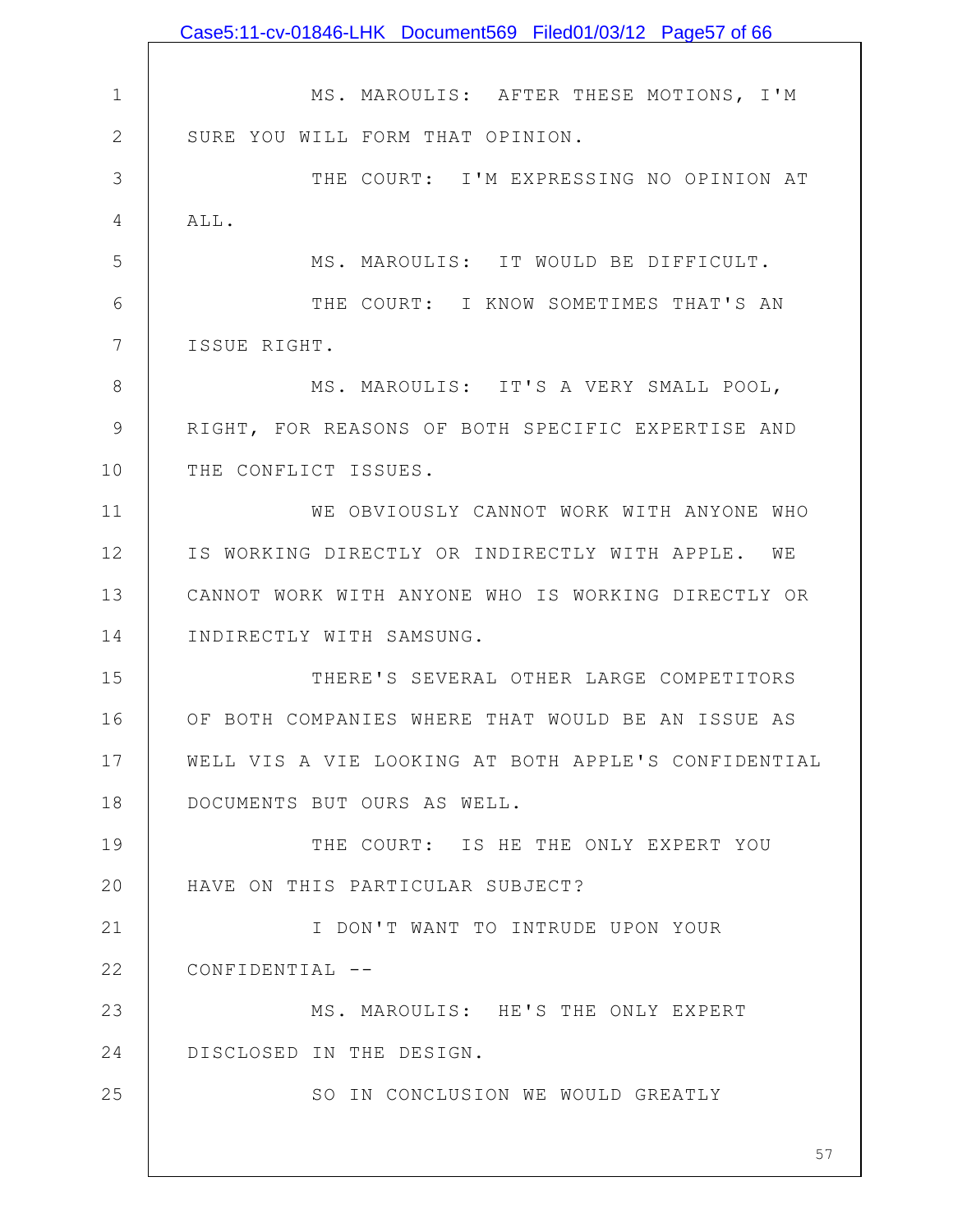|               | Case5:11-cv-01846-LHK Document569 Filed01/03/12 Page58 of 66 |
|---------------|--------------------------------------------------------------|
|               |                                                              |
| $\mathbf 1$   | APPRECIATE A RULING ON THIS ISSUE. WE ACTUALLY               |
| $\mathbf{2}$  | TEED IT UP ABOUT TWO MONTHS AGO BUT WE HAD BEEN              |
| 3             | HOPING TO RESOLVE IT WITH APPLE WITHOUT A MOTION             |
| 4             | PRACTICE, AND IT LOOKED AT ONE POINT THAT WE WERE            |
| 5             | CLOSE BUT PARTIES FELL APART AGAIN, ON THIS ISSUE.           |
| 6             | AND SO IT WOULD BE VERY IMPORTANT FOR US                     |
| 7             | TO BE ABLE TO START SHOWING MR. SHERMAN THE                  |
| 8             | CONFIDENTIAL DOCUMENTS BECAUSE SO FAR HIS OPINION            |
| $\mathcal{G}$ | HAS BEEN BASED ON PUBLIC INFORMATION AND HE NEEDS            |
| 10            | TO GET ACCESS TO THE CONFIDENTIAL INFORMATION.               |
| 11            | THE COURT: ALL RIGHT. THANK YOU.                             |
| 12            | MS. MAROULIS: THANK YOU, YOUR HONOR.                         |
| 13            | THE COURT: MR. JACOBS?                                       |
| 14            | MR. JACOBS: WELL, AGAIN, WE'RE SEEKING                       |
| 15            | HELP FOR PROTECTION OF OUR CONFIDENTIAL                      |
| 16            | INFORMATION. THIS IS AN INDIVIDUAL WHO IS                    |
| 17            | GEOGRAPHICALLY REMOTE BUT QUITE PROXIMAL IN SUBJECT          |
| 18            | AREA.                                                        |
| 19            | AND THE FACT THAT HE'S STILL ENGAGED IN                      |
| 20            | MULTI TOUCH, WHICH IS DIRECTLY COMPETITIVE WITH              |
| 21            | APPLE, AND WHERE IN SAMSUNG'S VIEW OF THE CASE               |
| 22            | MULTI TOUCH DRIVES DESIGN, MEANS THAT THERE'S --             |
| 23            | THE OVERLAP BETWEEN, AS YOU WERE SUGGESTING THE              |
| 24            | OVERLAP BETWEEN WHAT MIGHT BE REGARDED AS FUNCTION           |
| 25            | AND WHAT MIGHT BE REGARDED AS DESIGN ESPECIALLY              |
|               |                                                              |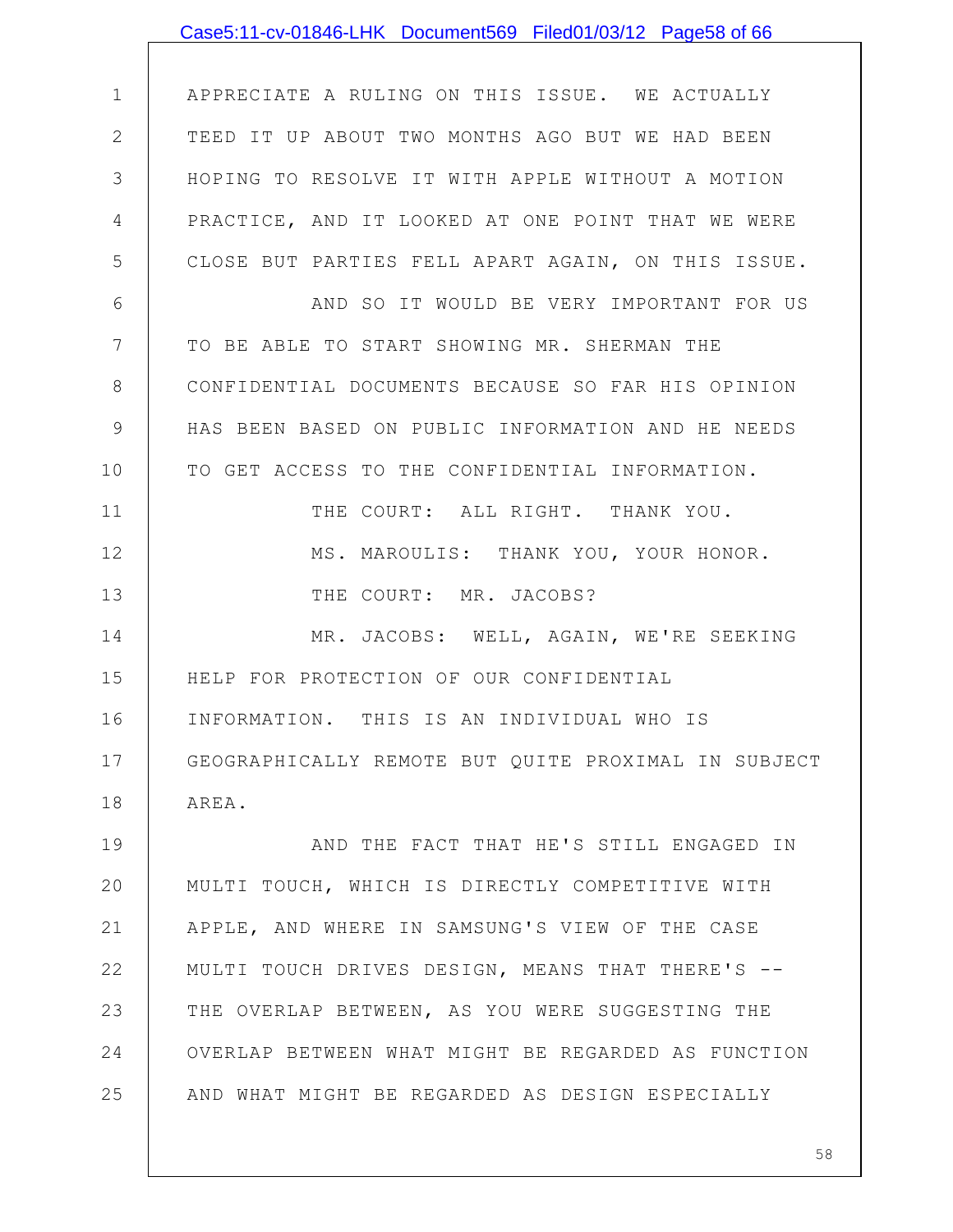|               | Case5:11-cv-01846-LHK Document569 Filed01/03/12 Page59 of 66 |
|---------------|--------------------------------------------------------------|
|               |                                                              |
| $\mathbf 1$   | FROM SAMSUNG'S STANDPOINT IS QUITE WIDE.                     |
| $\mathbf{2}$  | SO RECENTLY HE DID PHONE RELATED WORK.                       |
| 3             | HE CONSULTS. NOW THEY DESIGNATED SOME OF HIS                 |
| 4             | CONSULTING INFORMATION AS ATTORNEY'S EYES ONLY, SO           |
| 5             | ALL I WILL SAY ABOUT IT IS HE CONSULTS NOW AND               |
| 6             | WOULD NOT DISCLOSE ALL OF HIS CONSULTING CLIENTS,            |
| 7             | AND SOME OF HIS CONSULTING CLIENTS ARE IN THE PHONE          |
| 8             | BUSINESS.                                                    |
| $\mathcal{G}$ | SO THE TEMPTATION THAT HE MIGHT HAVE,                        |
| 10            | BECAUSE ONCE YOU SEE THESE DESIGNS, I MEAN ONCE YOU          |
| 11            | SEE THE DESIGN IDEAS, IT'S YOUR HEAD. THAT'S WHY             |
| 12            | WE HAVE THESE PROTECTIVE MEASURES. THAT'S WHY WE             |
| 13            | HAVE A PROSECUTION BAR WHICH WOULD CUT MORE BROADLY          |
| 14            | FOR LAWYERS THAN THE LINE THEY WOULD DRAW FOR                |
| 15            | SHERMAN.                                                     |
| 16            | SO FOR ALL THOSE REASONS WE THINK THIS                       |
| 17            | ONE IS TOO CLOSE.                                            |
| 18            | AND IT'S A MULTI FACTORIAL. I DON'T WANT                     |
| 19            | TO PIN IT TO ANY INDIVIDUAL ASPECT, ONCE HE GETS             |
| 20            | INTO THE CIRCLE OF THE SUBJECT MATTER. BUT TO ADD            |
| 21            | TO THE COMPLEXITY HERE OR OUR CONCERN THAT HE'S NOT          |
| 22            | AN ACADEMIC, SO HE'S IN THE BUSINESS OF SELLING HIS          |
| 23            | KNOWLEDGE AND TIME TO PEOPLE WHO WILL PAY FOR IT.            |
| 24            | AND WE ARE JUST VERY, VERY CONCERNED.                        |
| 25            | BECAUSE OF THE IMPORTANCE OF THIS INFORMATION AND            |
|               |                                                              |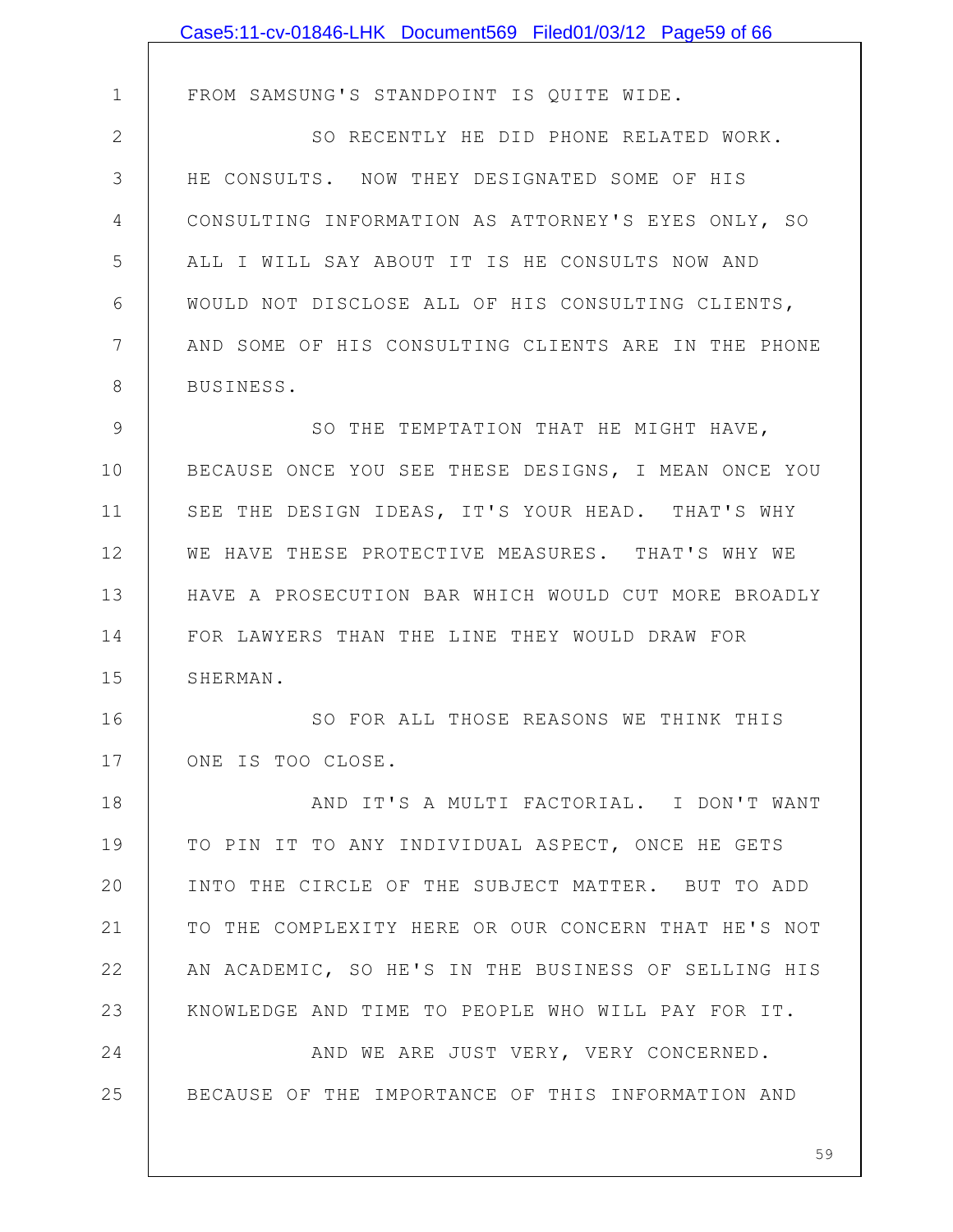1 2 3 4 5 6 7 8 9 10 11 12 13 14 15 16 17 18 19 20 21 22 23 24 25 60 ITS SENSITIVITY THE COURT: DO YOU HAVE A -- HAVE YOU DISCLOSED YET A COUNTERPART TO MR. SHERMAN? MR. JACOBS: YES. THE COURT: CAN YOU DESCRIBE FOR ME WHO THAT PERSON IS AND THEIR EXPERTISE? MR. JACOBS: WE HAVE TWO. THE COOPER WOODRING IS A LONG TIME DESIGN EXPERT WHO IS HEAD OF THE INDUSTRIAL DESIGN ASSOCIATION, FOR THE MOMENT I CAN'T REMEMBER HIS NAME. THEY DID CHALLENGE HIS CREDENTIALS --JUDGE KOH DID NOT GRANT THAT MOTION AND ADMITTED HIS TESTIMONY FOR PURPOSES OF THE PRELIMINARY INJUNCTION. WE ALSO HAVE ANOTHER EXPERT, IF YOU WILL JUST GIVE ME A MINUTE THE COURT: SURE. MR. JACOBS: A BRESSLER, A DOCTOR BRESSLER WHO HAS -- AND HE IS AN INDUSTRIAL DESIGNER BY BACKGROUND. AND WE HAVE DISCLOSED HIM, AND I DON'T THINK -- HAVE WE DRAWN AN OBJECTION? MR. JACOBS: OH, THEY ARE OBJECTING. THERE YOU GO. SO WE DO NEED TO DRAW THE LINE. BUT WE Case5:11-cv-01846-LHK Document569 Filed01/03/12 Page60 of 66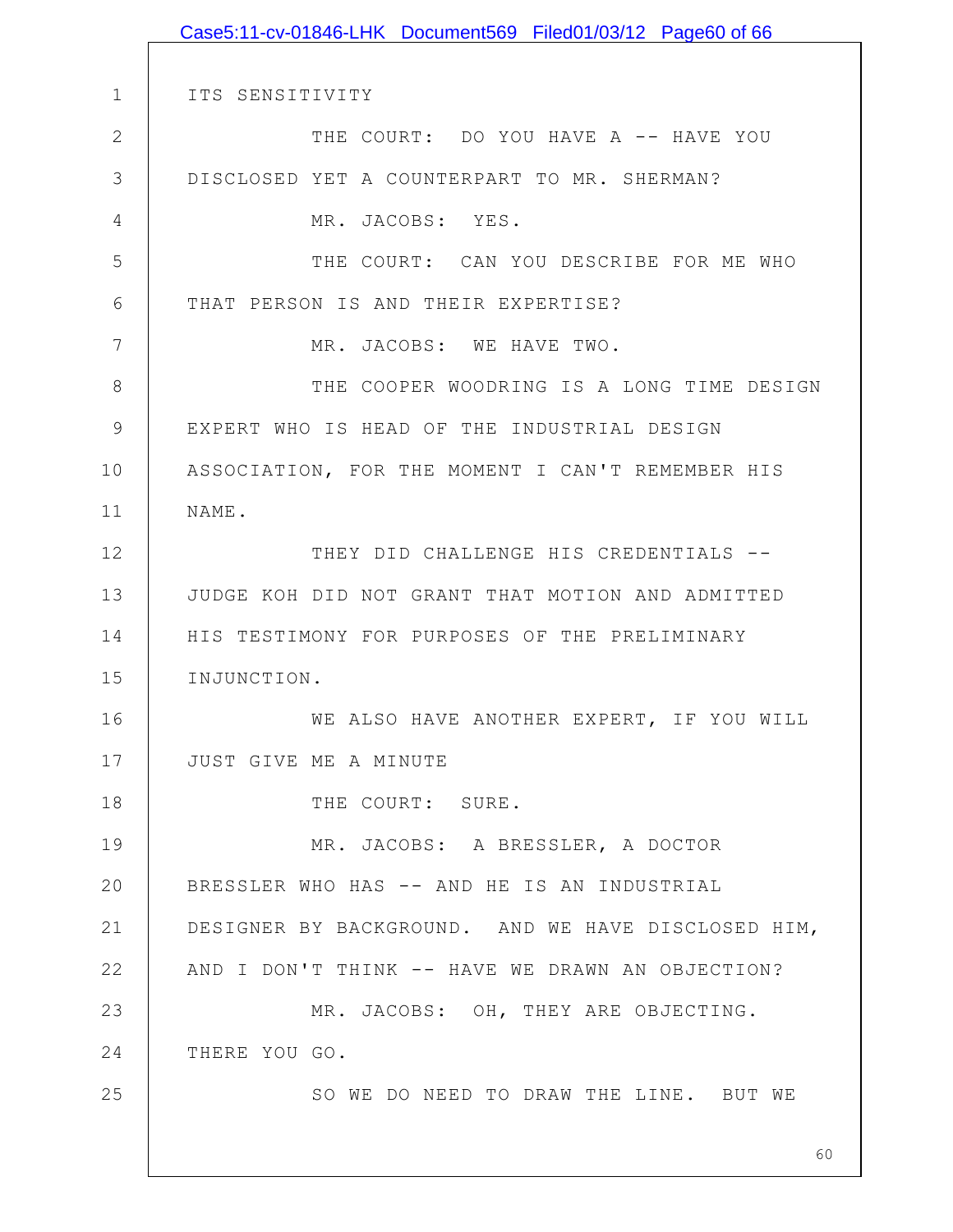|              | Case5:11-cv-01846-LHK Document569 Filed01/03/12 Page61 of 66 |
|--------------|--------------------------------------------------------------|
|              |                                                              |
| $\mathbf 1$  | WOULD DRAW IT AGAINST SHERMAN AND WE'LL GET TO               |
| $\mathbf{2}$ | BRESSLER WHEN WE GET TO HIM.                                 |
| 3            | THE COURT: IS THERE ANY ROLE FOR                             |
| 4            | MR. SHERMAN THAT YOU THINK IS APPROPRIATE?                   |
| 5            | I MEAN, OBVIOUSLY HE CAN LOOK AT                             |
| 6            | NONCONFIDENTIAL INFORMATION, THAT'S NO PROBLEM.              |
| 7            | MR. JACOBS: EXACTLY. AND HE DID THAT.                        |
| 8            | AND HE TESTIFIED IN THE PRELIMINARY INJUNCTION AND           |
| $\mathsf 9$  | JUDGE KOH ACKNOWLEDGED HIS TESTIMONY.                        |
| 10           | THE COURT: BUT YOUR VIEW IS THAT GIVEN                       |
| 11           | HIS EXPERIENCE AND SUCCESS AT WHAT HE DOES, THERE'S          |
| 12           | NO LINE I COULD DRAW AS TO CONFIDENTIALITY                   |
| 13           | INFORMATION THAT WOULD ADEQUATELY PROTECT YOUR               |
| 14           | INTEREST?                                                    |
| 15           | MR. JACOBS: I DON'T THINK SO, AND LET ME                     |
| 16           | GIVE YOU AN EXAMPLE AS TO WHY ITS SO DIFFICULT.              |
| 17           | ONE OF THEIR PROPOSED CATEGORIES IS                          |
| 18           | DESIGN DOCUMENTATION THAT GO TO THE DESIGN OF APPLE          |
| 19           | PRODUCTS.                                                    |
| 20           | WELL, APPLE'S PRODUCTS ARE CAPTURED IN                       |
| 21           | REVIEW DOCUMENTS AND THOSE REVIEW DOCUMENTS WOULD            |
| 22           | MIX WHAT WE MIGHT THINK OF DESIGN, INDUSTRIAL                |
| 23           | DESIGN WITH HARDWARE DESIGN OR PRODUCT DESIGN AND            |
| 24           | THAT WILL ALL BE INTERMINGLED.                               |
| 25           | THE FACT OF ITS INTERMINGLING, I IMAGINE                     |
|              |                                                              |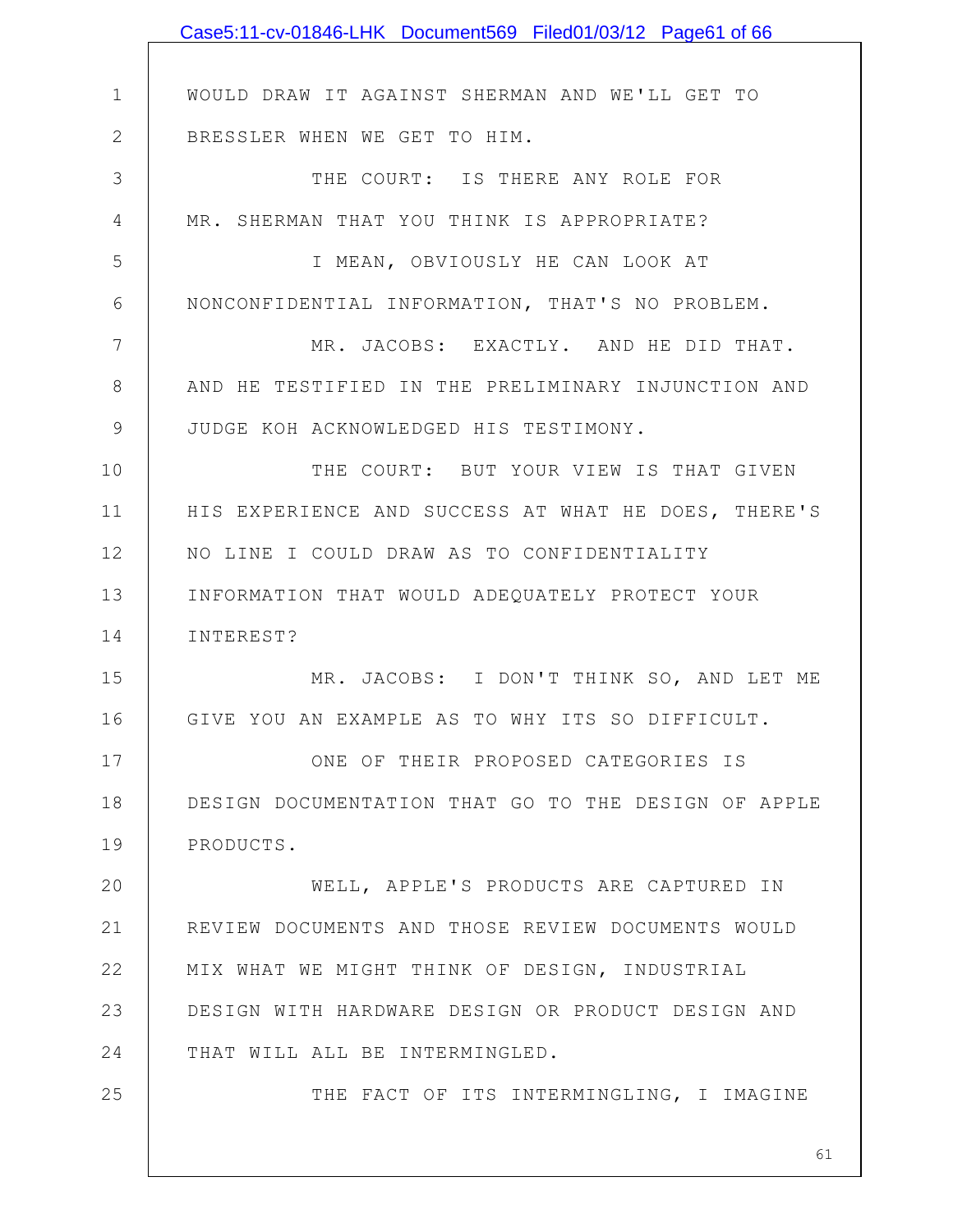|                | Case5:11-cv-01846-LHK Document569 Filed01/03/12 Page62 of 66 |
|----------------|--------------------------------------------------------------|
|                |                                                              |
| $\mathbf 1$    | WILL BE SOMETHING SAMSUNG WILL USE TO SAY, LOOK,             |
| $\mathbf{2}$   | THIS IS ALL FUNCTIONALLY DRIVEN. BUT THAT MEANS              |
| 3              | THEN THAT THE DOCUMENT THAT THEY WOULD PROPOSE TO            |
| 4              | RELY ON WOULD NOT BE A PURE INDUSTRIAL DESIGN                |
| 5              | DOCUMENT, IT WOULD HAVE A MINGLING OF MOTION.                |
| 6              | THE COURT: IF I WERE ABLE TO DEFINE AND                      |
| $7\phantom{.}$ | DELINEATE A CATEGORY OF PURELY INDUSTRIAL DESIGN             |
| 8              | DOCUMENTS THAT WERE NOT TAINTED IN ANY WAY BY MORE           |
| $\mathcal{G}$  | FUNCTIONAL OR HARDWARE DRIVEN CONCERNS, WOULD THAT           |
| 10             | BE SOMETHING I COULD DO THAT WOULD ADEQUATELY                |
| 11             | PROTECT APPLE'S INTEREST? OR WHY WOULD THAT STILL            |
| 12             | NOT WORK?                                                    |
| 13             | MR. JACOBS: I THINK BECAUSE HE'S SO                          |
| 14             | ACTIVE IN A CLOSE AREA. THE FACT THAT HE'S DEALING           |
| 15             | WITH MULTI TOUCH NOW AND CONSULTING FOR CONSUMERS            |
| 16             | OF MULTI TOUCH, WHICH BY DEFINITION IS HANDHELD              |
| 17             | PRODUCTS THAT YOU ARE GOING TO USE TO TOUCH, THAT'S          |
| 18             | ALL PRETTY CLOSE TO AN IPAD OR IPHONE OR WHATEVER            |
| 19             | OTHER DOCUMENTS MIGHT SURFACE IN THAT PRODUCTION.            |
| 20             | THE COURT: ALL RIGHT.                                        |
| 21             | THANK YOU VERY MUCH.                                         |
| 22             | MR. JACOBS: THANK YOU VERY MUCH.                             |
| 23             | THE COURT: ANY LAST REMARKS,                                 |
| 24             | MS. MAROULIS.                                                |
| 25             | MS. MAROULIS: YES, YOUR HONOR.                               |
|                | 62                                                           |
|                |                                                              |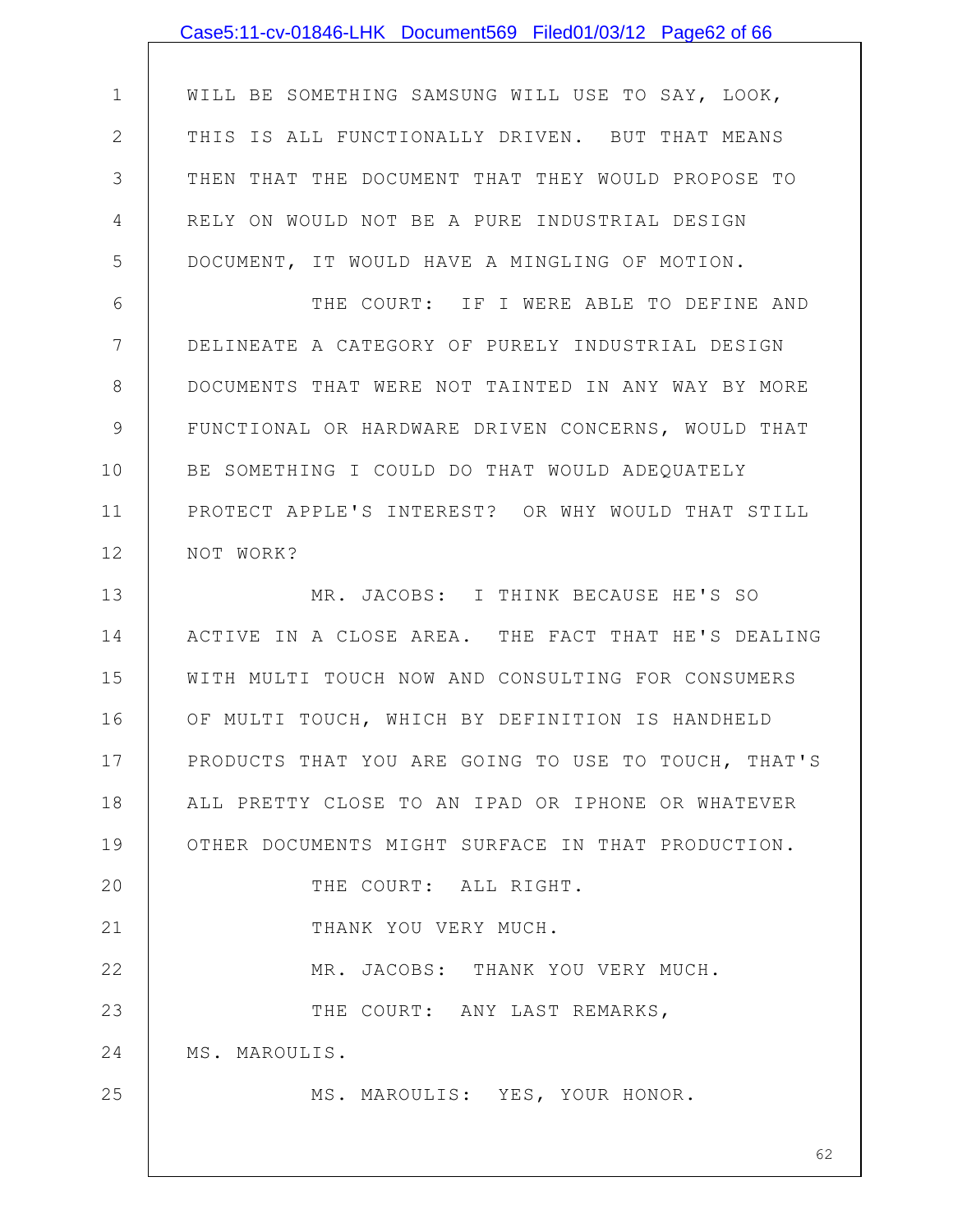|              | Case5:11-cv-01846-LHK Document569 Filed01/03/12 Page63 of 66 |
|--------------|--------------------------------------------------------------|
|              |                                                              |
| $\mathbf 1$  | MR. JACOBS INVOKED THE MIX DOCUMENTS THAT                    |
| $\mathbf{2}$ | MIGHT INVOLVE TECHNICAL SPECIFICATIONS WITH THE              |
| 3            | DESIGN.                                                      |
| 4            | HOWEVER, THERE'S A HUGE NUMBER OF                            |
| 5            | CATEGORIES THAT ARE NOT MIXED AT ALL.                        |
| 6            | FOR EXAMPLE, CAD FILES WILL HAVE NO                          |
| 7            | TECHNICAL INFORMATION AS TO MULTI TOUCH TECHNOLOGY.          |
| 8            | SAME WITH THE SKETCHBOOKS.                                   |
| 9            | IN FULL, THEY WILL NOT HAVE THE                              |
| 10           | INFORMATION EITHER                                           |
| 11           | THE COURT: I TAKE IT THAT THEIR                              |
| 12           | INDUSTRIAL DESIGNERS ARE NOT CONCERNED VERY MUCH             |
| 13           | WITH THE BLOOD AND GUTS OF THE MICROPROCESSOR,               |
| 14           | RIGHT?                                                       |
| 15           | MS. MAROULIS: CORRECT, YOUR HONOR                            |
| 16           | IT'S PURELY OUTSIDE THE HARDWARE AND SUCH.                   |
| 17           | AND THEN FINALLY, WE CAN NOT HAVE THE                        |
| 18           | CONCERNS ABOUT SECRECY OF APPLE'S PRODUCTS OVER              |
| 19           | SAMSUNG'S NEED TO HAVE ACCESS TO INFORMATION                 |
| 20           | BECAUSE APPLE CHOSE TO PUT THE DESIGN AT ISSUE IN            |
| 21           | THIS CASE.                                                   |
| 22           | THIS IS A CASE WHERE APPLE IS MOVING FULL                    |
| 23           | FORWARD ON ITS REVOLUTIONARY DESIGNS. THERE'S A              |
| 24           | COST TO INITIATING LITIGATION, AND THAT IS YOU HAVE          |
| 25           | TO LET YOUR OPPONENT DO DISCOVERY.                           |
|              |                                                              |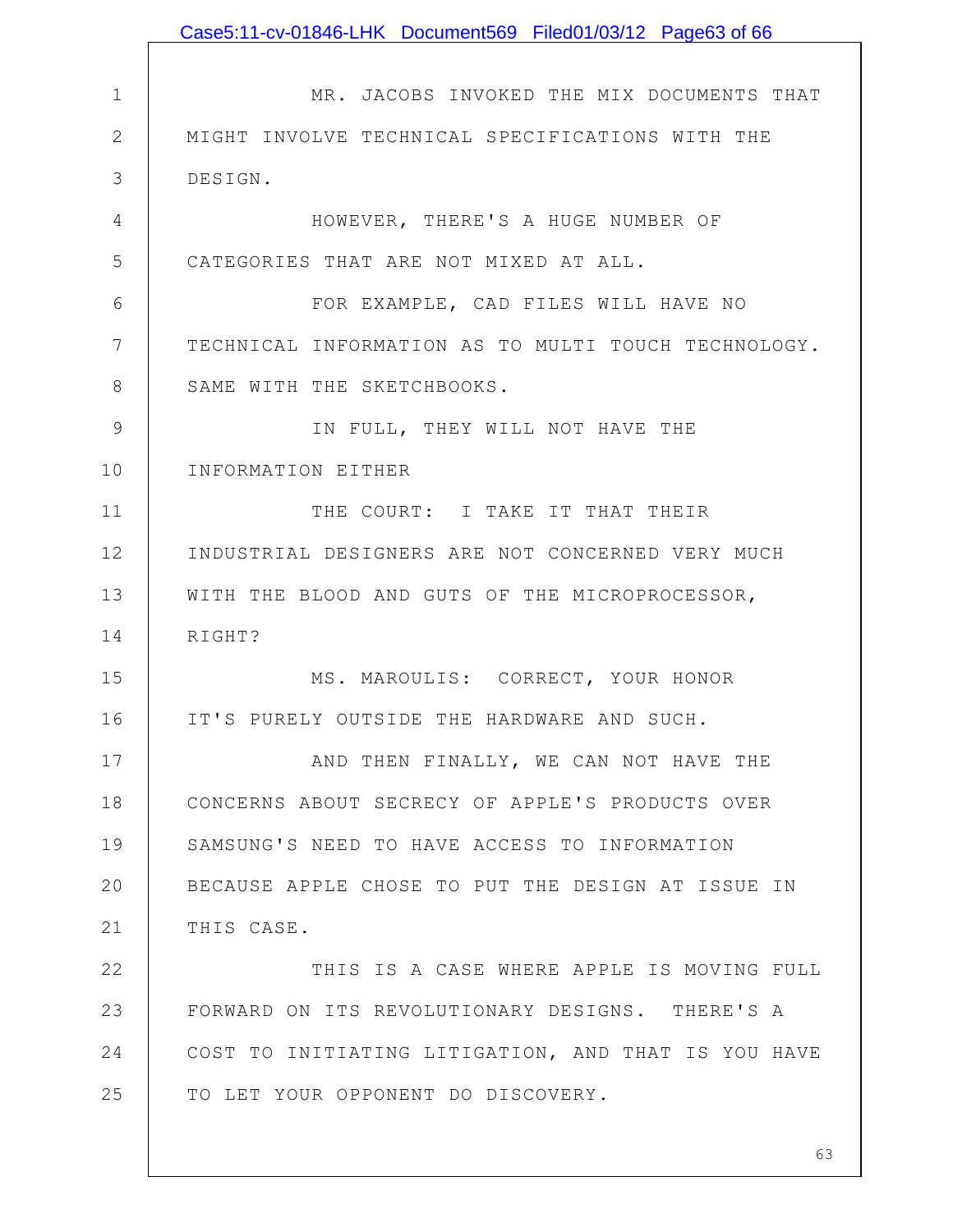|               | Case5:11-cv-01846-LHK Document569 Filed01/03/12 Page64 of 66 |
|---------------|--------------------------------------------------------------|
|               |                                                              |
| $\mathbf 1$   | AND THIS IS GOING TO BE PROTECTED BY THE                     |
| $\mathbf{2}$  | PROTECTIVE ORDER BY HIGHEST LEVEL OF DESIGNATION.            |
| 3             | MR. SHERMAN IS GOING TO BE SUBJECT TO THE                    |
| 4             | PROTECTIVE ORDER UNDERTAKING. IF HE VIOLATES IT,             |
| 5             | HE'S GOING TO BE SUBJECT TO SANCTIONS OF THIS                |
| 6             | COURT.                                                       |
| 7             | AND WE CANNOT SIMPLY NOT ALLOW US ACCESS                     |
| 8             | TO THE INFORMATION BECAUSE APPLE PREFERS TO KEEP             |
| $\mathcal{G}$ | ITS FILES SUPER CONFIDENTIAL.                                |
| 10            | THE COURT: IS MR. SHERMAN SUBJECT TO ANY                     |
| 11            | RESTRICTIONS AT ALL?                                         |
| 12            | UNDER THE TERMS OF THE PROTECTIVE ORDER,                     |
| 13            | FOR EXAMPLE, PATENT ATTORNEYS ARE BOUND BY                   |
| 14            | PROSECUTION BARS, OFTEN THERE ARE COMPETITIVE                |
| 15            | DECISION MAKING BOUNDARIES THAT ARE DRAWN.                   |
| 16            | IS MR. SHERMAN SUBJECT TO ANY                                |
| 17            | RESTRICTIONS?                                                |
| 18            | MS. MAROULIS: YOUR HONOR, I BELIEVE THAT                     |
| 19            | THE EXHIBITS TO PROTECTIVE ORDER UNDERTAKING SAYS I          |
| 20            | THEREBY SUBJECT MYSELF TO THE JURISDICTION OF THIS           |
| 21            | COURT.                                                       |
| 22            | I CANNOT QUOTE IT FROM MEMORY, BUT THERE                     |
| 23            | IS SOME LINE ABOUT THAT, SO HE WILL BE BOUND BY              |
| 24            | THAT.                                                        |
| 25            | THE COURT: ALL RIGHT.                                        |
|               | 64                                                           |
|               |                                                              |

 $\mathsf{I}$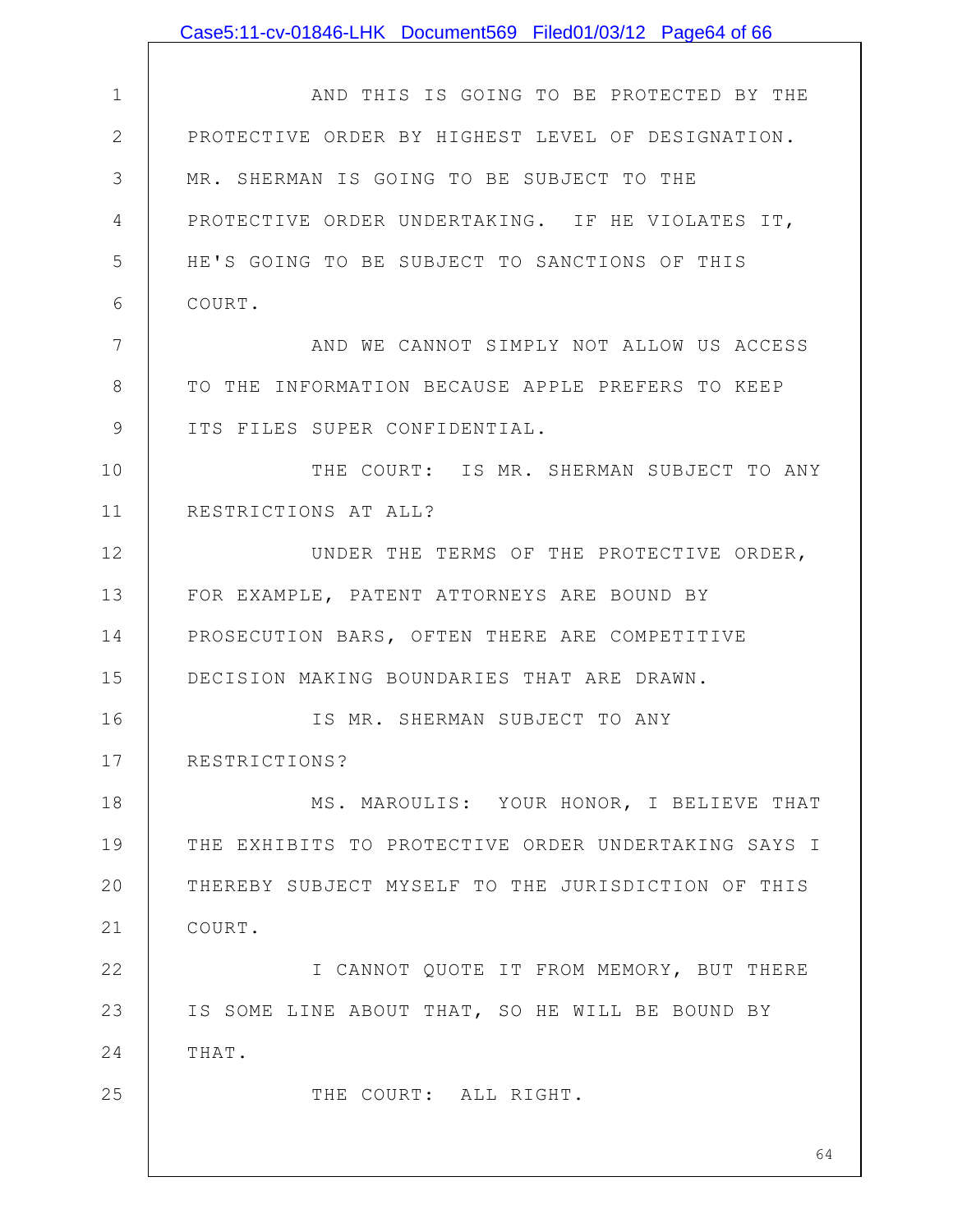|              | Case5:11-cv-01846-LHK Document569 Filed01/03/12 Page65 of 66 |
|--------------|--------------------------------------------------------------|
|              |                                                              |
| $\mathbf 1$  | UNLESS YOU HAVE ANYTHING FURTHER, I'M                        |
| $\mathbf{2}$ | AFRAID I'M OUT OF TIME.                                      |
| 3            | MS. MAROULIS: THANK YOU, YOUR HONOR.                         |
| 4            | THE COURT: THANK YOU.                                        |
| 5            | ALL THESE MOTIONS ARE SUBMITTED. I WILL                      |
| 6            | WORK AS DILIGENTLY AS I CAN TO GET YOU AN ORDER              |
| 7            | SHORTLY. IN THE MEANTIME, HAVE A GOOD WEEKEND.               |
| $\,8\,$      | MR. JACOBS: THANK YOU, YOUR HONOR.                           |
| $\mathsf 9$  | THE CLERK: THE COURT IS IN RECESS.                           |
| 10           | (WHEREUPON THE MATTERS IN THIS CASE WERE                     |
| 11           | CONCLUDED.)                                                  |
| 12           |                                                              |
| 13           |                                                              |
| 14           |                                                              |
| 15           |                                                              |
| 16           |                                                              |
| $17$         |                                                              |
| 18           |                                                              |
| 19           |                                                              |
| 20           |                                                              |
| 21           |                                                              |
| 22           |                                                              |
| 23           |                                                              |
| 24           |                                                              |
| 25           |                                                              |
|              |                                                              |
|              | 65                                                           |

 $\mathsf{I}$